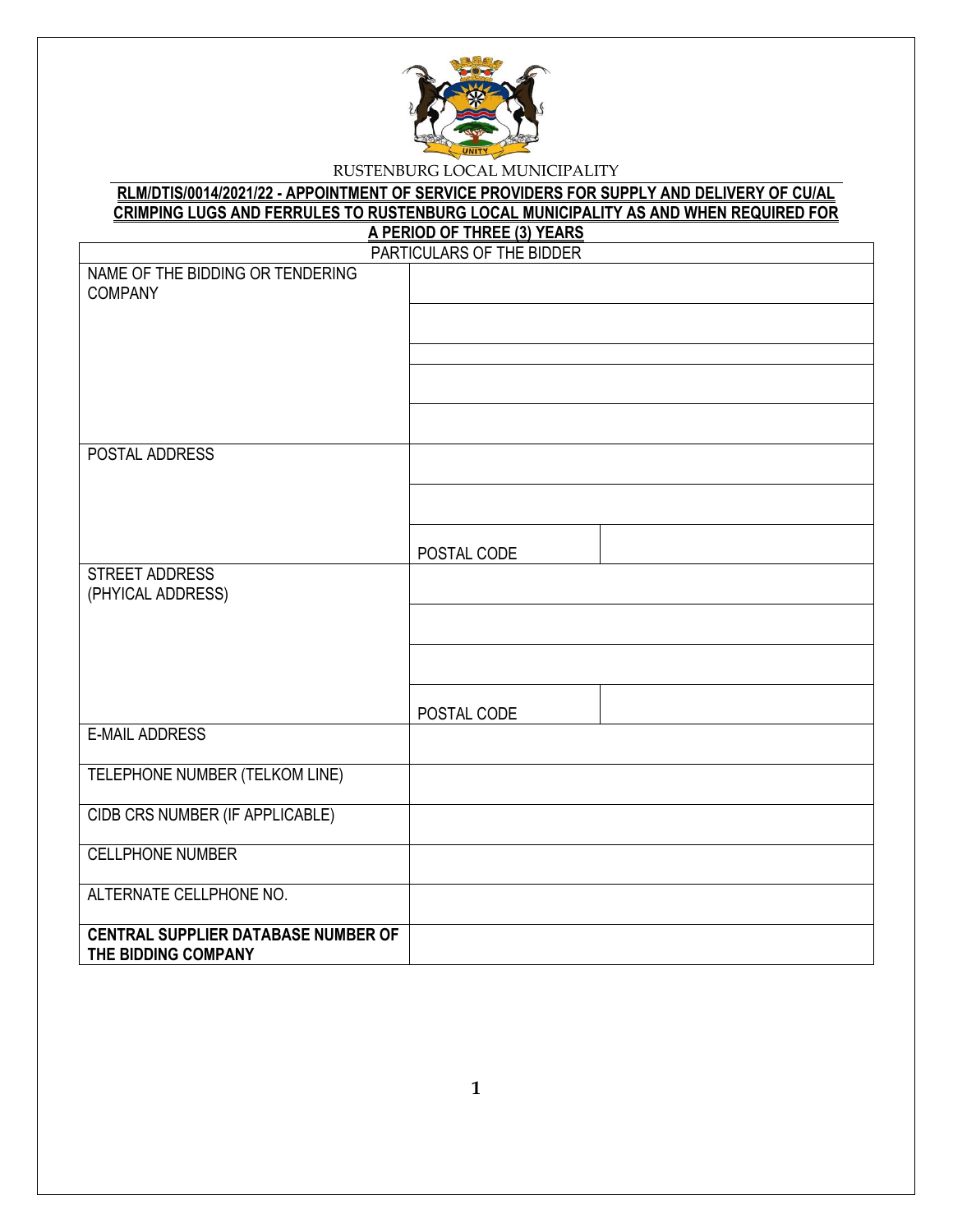

# **RLM/DTIS/0014/2021/22 - APPOINTMENT OF SERVICE PROVIDERS FOR SUPPLY AND DELIVERY OF CU/AL CRIMPING LUGS AND FERRULES TO RUSTENBURG LOCAL MUNICIPALITY AS AND WHEN REQUIRED FOR A PERIOD OF THREE (3) YEARS**

**INDEX/TABLE OF CONTENTS**

| <b>DOCUMENT NAME</b><br><b>ABBREVIATION</b> | <b>DOCUMENT NAME/DESCRIPTION</b>                                      |  |
|---------------------------------------------|-----------------------------------------------------------------------|--|
| <b>TS</b>                                   | <b>TENDERING CONDITIONS</b>                                           |  |
|                                             |                                                                       |  |
| AE(DP)                                      | <b>ADMINISTRATIVE EVALUATION (DOCUMENT COMPLETION)</b>                |  |
|                                             |                                                                       |  |
| MBD <sub>1</sub>                            | ADMINISTRATIVE EVALUATION (ATTACHMENT OF MANDATORY DOCUMENTS)         |  |
|                                             |                                                                       |  |
| <b>DTA</b>                                  | <b>DOCUMENT TENDER ADVERT</b>                                         |  |
|                                             |                                                                       |  |
| MBD <sub>1</sub>                            | <b>INVITATION TO BID (PART A)</b>                                     |  |
|                                             | <b>PART B</b>                                                         |  |
|                                             |                                                                       |  |
| MBD <sub>4</sub>                            | <b>DECLARATION OF INTEREST</b>                                        |  |
|                                             |                                                                       |  |
| MBD <sub>5</sub>                            | DECLARATION FOR PROCUREMENT ABOVE R10 MILLION (ALL APPLICABLE TAXES   |  |
|                                             | INCLUDED)                                                             |  |
|                                             |                                                                       |  |
| <b>MBD 6.1</b>                              | PREFERENCE CLAIM IN TERMS OF THE PREFERENTIAL PROCUREMENT REGULATIONS |  |
| <b>MBD 7.2</b>                              | <b>CONTRACT FORM - RENDERING OF SERVICES</b>                          |  |
|                                             |                                                                       |  |
| MBD <sub>8</sub>                            | DECLARATION OF ABUSE OF SUPPLY CHAIN MANAGEMENT SYSTEM                |  |
|                                             |                                                                       |  |
| MBD <sub>9</sub>                            | <b>CERTIFICATE OF INDEPENDENT BID DETERMINATION</b>                   |  |
|                                             |                                                                       |  |
| <b>SECTION 38</b>                           | DECLARATION OF BIDDERS'S PAST PRACTICES                               |  |
|                                             |                                                                       |  |
| $\overline{\mathsf{SF}}$                    | <b>SIGNATORY FORM</b>                                                 |  |
|                                             |                                                                       |  |
| GCC                                         | <b>GENERAL CONDITIONS OF CONTRACT</b>                                 |  |
|                                             |                                                                       |  |
| <b>TOF</b>                                  | <b>TERMS OF REFERENCE/ BID SPECIFICATIONS</b>                         |  |
|                                             |                                                                       |  |
| F                                           | <b>FUNCTIONALITY</b>                                                  |  |
|                                             |                                                                       |  |
| P                                           | <b>PRICING INSTRUCTIONS</b>                                           |  |
|                                             |                                                                       |  |
| <b>PS</b>                                   | <b>PRICING SCHEDULE</b>                                               |  |
|                                             |                                                                       |  |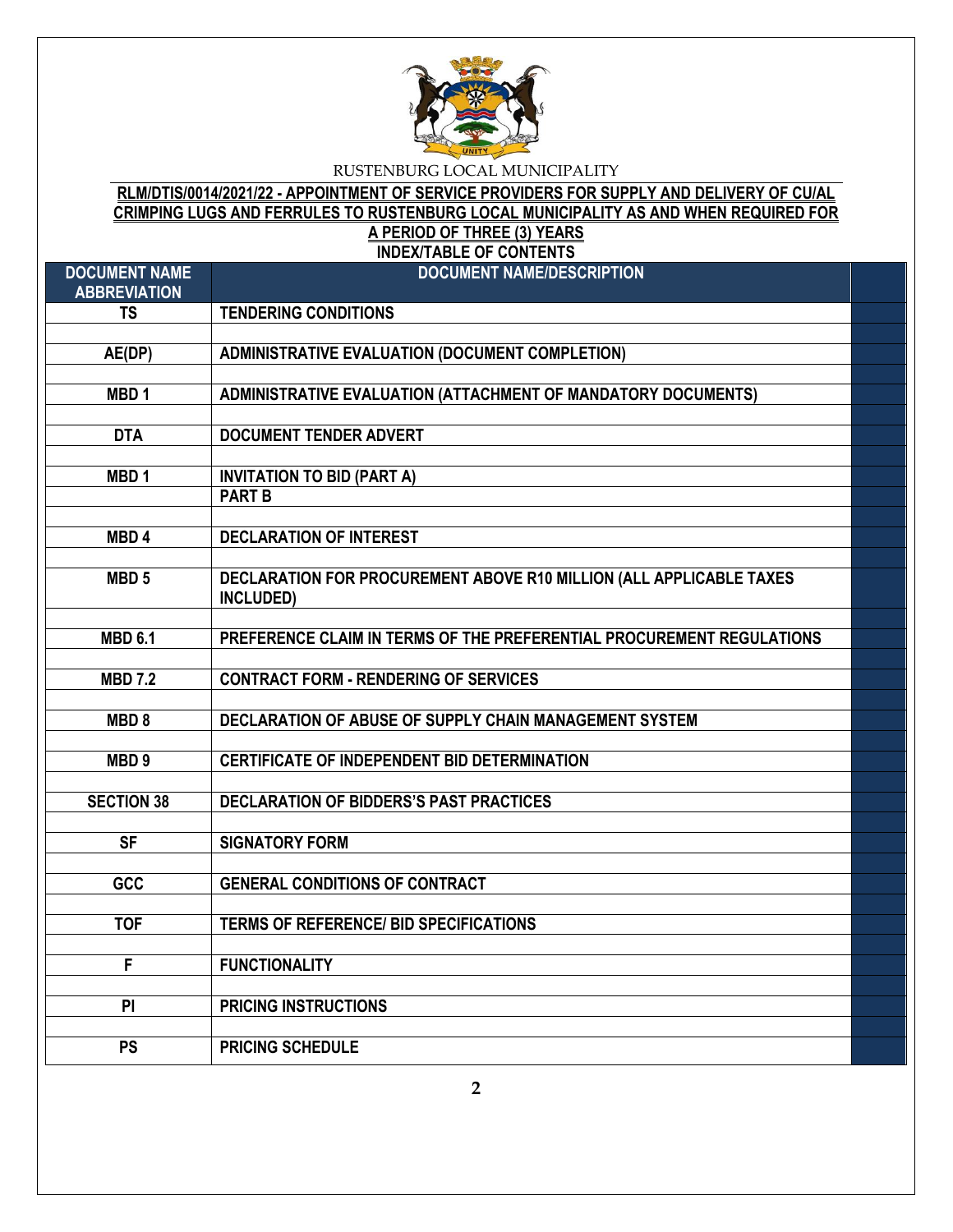

### **RLM/DTIS/0014/2021/22 - APPOINTMENT OF SERVICE PROVIDERS FOR SUPPLY AND DELIVERY OF CU/AL CRIMPING LUGS AND FERRULES TO RUSTENBURG LOCAL MUNICIPALITY AS AND WHEN REQUIRED FOR A PERIOD OF THREE (3) YEARS**

#### **TENDERING CONDITIONS**

- 1. The document must be completed in full as per the guide provided under administrative evaluation document completion.
- 2. All mandatory documents must be attached as per the guide under administrative evaluation attachment of mandatory documents.
- 3. The document must not be dismantled; page numbers must be sequential.
- 4. Bidders must be registered on CSD.
- 5. For all documents that will need certification (and affidavits where applicable) bidders must not submit copies/ copies of certified copies.
- 6. Only black ink must be used when completing the tender document.
- 7. Electronic signatures are not allowed.
- 8. Bidders are not allowed to use correction pens. In a case where a wrong answer is ticked, a straight line must be made across the wrong answer, then initial next to the mistake and a correct answer must be ticked or provided in writing.

*NB! FAILURE TO ADHERE TO THE ABVOVE INSTRUCTIONS WILL RENDER THE TENDER INVALID AND RESULT IN DISQUALIFICATION*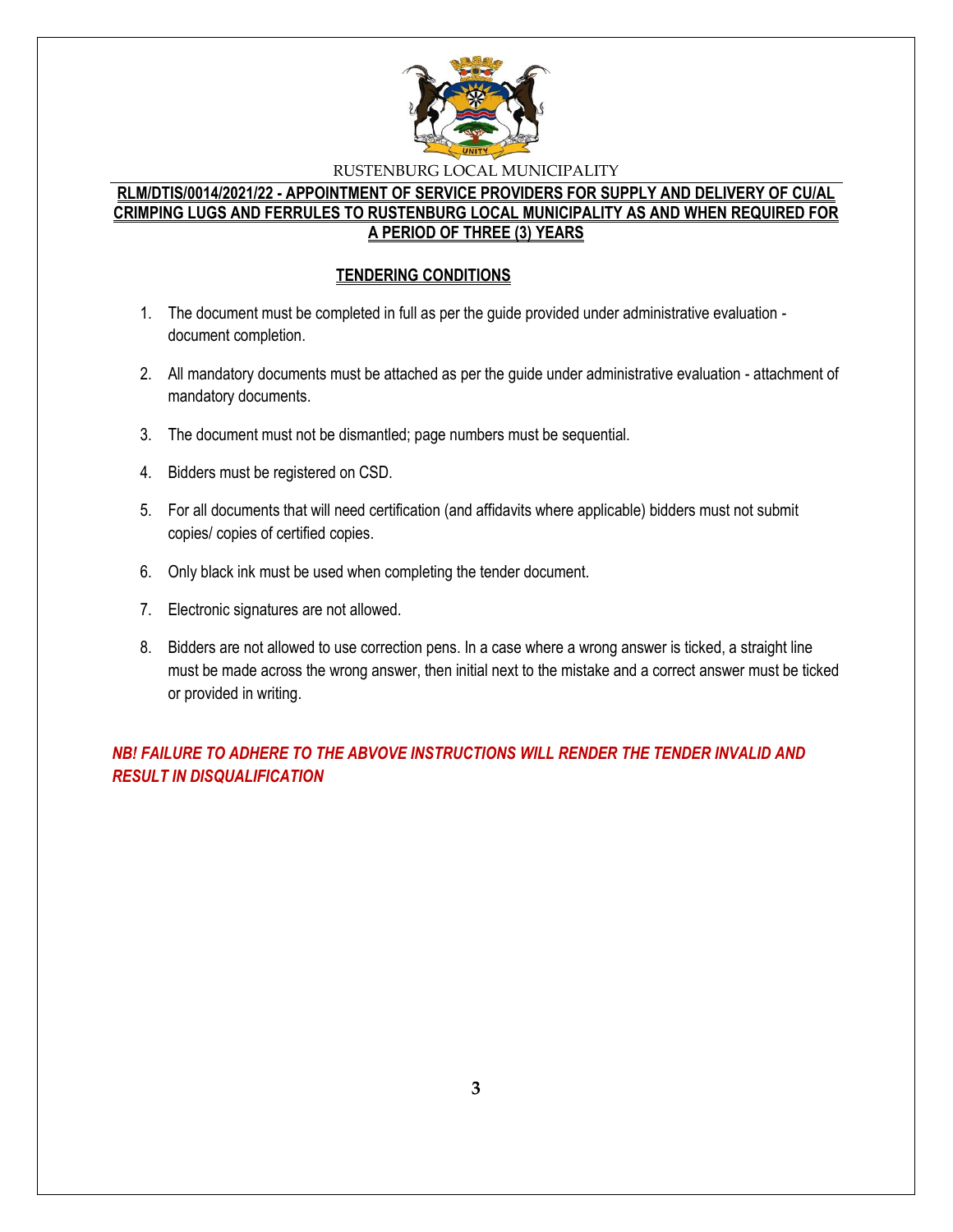

### **RLM/DTIS/0014/2021/22 - APPOINTMENT OF SERVICE PROVIDERS FOR SUPPLY AND DELIVERY OF CU/AL CRIMPING LUGS AND FERRULES TO RUSTENBURG LOCAL MUNICIPALITY AS AND WHEN REQUIRED FOR A PERIOD OF THREE (3) YEARS**

# **ADMINISTRATIVE EVALUATION (DOCUMENT COMPLETION)**

# *PLEASE READ AND FOLLOW INSTRUCTIONS BELOW ON HOW TO COMPLETE DIFFERENT FORMS IN THE DOCUMENT AND FILL THEM AS INSTRUCTED*

 $\checkmark$  The tender documents must be completed in full i.e. Compulsory Questionnaire (where applicable), MBD 1, MBD 4, MBD 5, MBD 6.1, MBD 7.2, MBD 8, MBD 9, Section 38, Signatory Resolution Form, Pricing Schedule, and the Form of Offer, including all witness signatures on all the above stated forms.

# $\checkmark$  **NB! FAILURE TO ADHERE TO THE BELOW MENTIONED POINTS WILL INVALIDATE THE TENDER** *AND RESULT IN DISQUALIFICATION*

- **COMPULSORY QUESTIONAIRE** must be fully completed and signed **(where applicable)** *In a case of Joint Venture separate COMPULSORY QUESTIONAIRE forms must be completed and submitted.*
- MBD 1 must be fully completed and signed
- **MBD 4** must be fully completed and signed: only tick the appropriate answer. Please be informed that whether you scratch out, tick or circle, **your answer will be where the pen ink is reflecting**. *In a case of Joint Venture or multi- directors, full details of all directors / trustees / shareholders / members must be provided on the table on* MBD 4.
- **MBD 5 (where applicable)** must be fully completed and signed: only tick the appropriate answer. Please be informed that whether you scratch out, tick or circle, **your answer will be where the pen ink is reflecting**. *In a case of Joint Venture separate MBD 5 forms must be completed and submitted.*
- MBD 6.1 must be fully completed and signed.
- **MBD 7.2** must be fully completed and signed.
- **MBD 8** must be fully completed and signed: only tick the appropriate answer box, whether you scratch out, tick or circle, your answer will be where the pen ink is reflecting
- **MBD 9** must be fully completed and signed
- **SECTION 38** must be fully completed and signed: only tick the appropriate answer box, whether you scratch out, tick or circle, your answer will be where the pen ink is reflecting. Note that should you answer **"NO"** to any of the declaration questions on **section 38 form**, then supporting documents **MUST** be attached
- **SIGNATORY AUTHORISATION –** must be fully completed and signed
- **PRICING SCHEDULE** must be fully completed and signed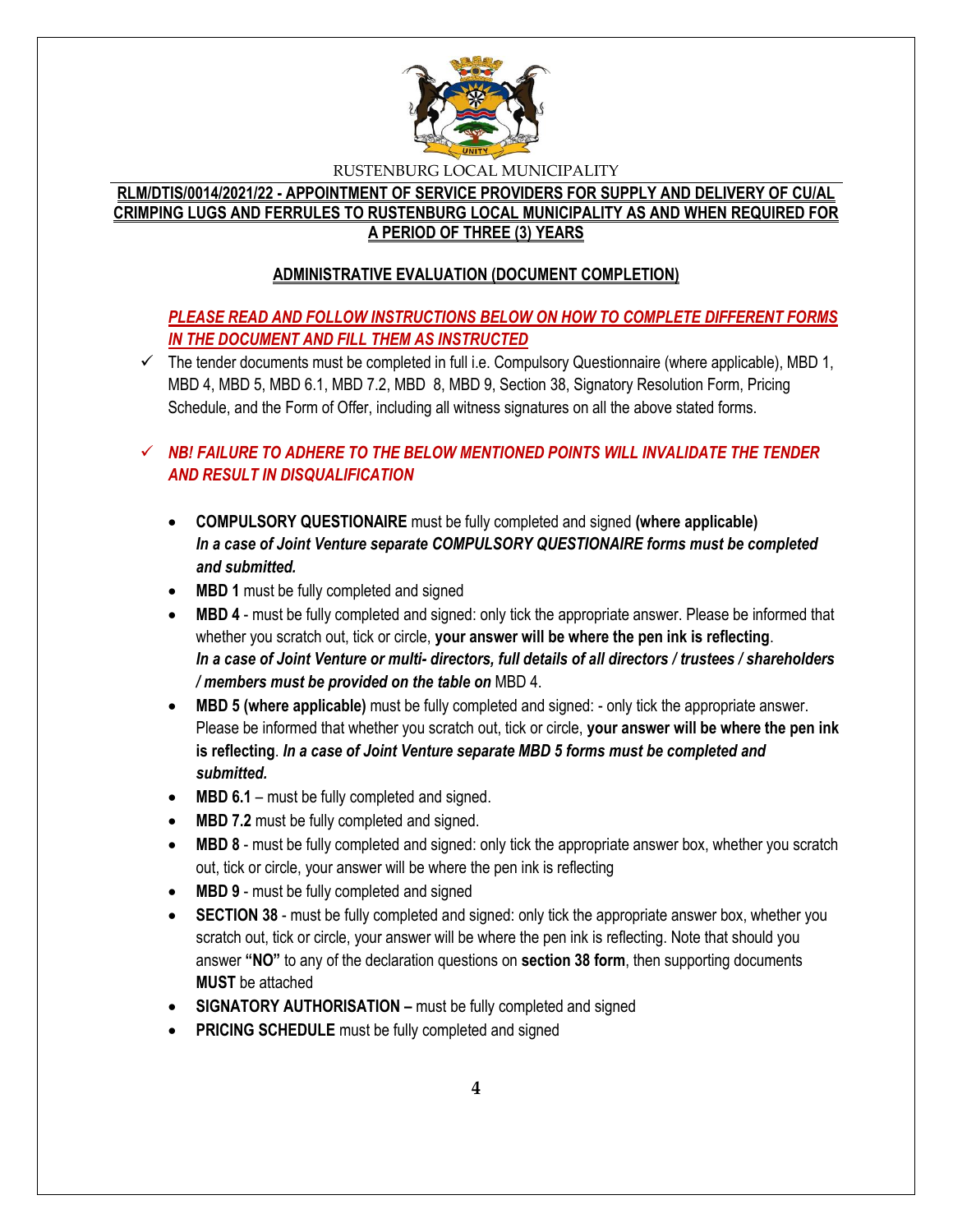

## **RLM/DTIS/0014/2021/22 - APPOINTMENT OF SERVICE PROVIDERS FOR SUPPLY AND DELIVERY OF CU/AL CRIMPING LUGS AND FERRULES TO RUSTENBURG LOCAL MUNICIPALITY AS AND WHEN REQUIRED FOR A PERIOD OF THREE (3) YEARS**

# **ADMINISTRATIVE EVALUATION (ATTACHMENT OF MANDATORY DOCUMENTS)**

- $\checkmark$  Deposit slip with tender reference number as indicated on the advert
- $\checkmark$  Proof of CSD registration (CSD report)
- $\checkmark$  Required CIDB Grading Certificate (where applicable)
- $\checkmark$  Signatory resolution Please attach a copy of Signatory resolution where instructed
- $\checkmark$  If the submission is from a Joint Venture, then a JV agreement must be attached
- $\checkmark$  A valid and certified (not older than (3) three months on the date of tender closure) BBBEE Certificate for the company (if it is a JV the BBBEE must be consolidated)

# **FOR ALL DOCUMENTS THAT WILL NEED CERTIFICATION (AND AFFIDAVITS WHERE APPLICABLE) BIDDERS MUST NOT SUBMIT COPIES/ COPIES OF CERTIFIED COPIES.**

# **MUNICIPAL RATES AND TAXES STATEMENTS OF THE DIRECTORS**

- $\checkmark$  Municipal rates and taxes statement of the last billable month on the date of tender closure for each directors' address must be attached; or
- $\checkmark$  Valid lease agreement of the director/s (showing lease period) or,
- $\checkmark$  An original letter (not a copy) from tribal authority not older than three (3) months if the director/s are residing in a tribal land, or
- $\checkmark$  If the rates and taxes account are not in the names of the director/s the attached municipal rates and taxes statement must be submitted together with an original affidavit from the property owner whose names are reflecting on the municipal rates and taxes statement to confirm that the director resides in their property.

### **MUNICIPAL RATES AND TAXES STATEMENTS OF THE COMPANY**

- $\checkmark$  Municipal rates and taxes statement of the last billable month on the date of tender closure for the company's' address must be attached; or
- $\checkmark$  Valid lease agreement of the company (showing all critical contractual obligations, or
- $\checkmark$  An original letter (not a copy) from a tribal authority not older than three (3) months if the company is operating from a tribal, or
- $\checkmark$  If the rates and taxes account are not in the names of the company, the attached municipal rates taxes statement must be submitted together with an original affidavit from the property owner whose names are reflecting on the municipal rates and taxes statement to confirm that the company operates from their property.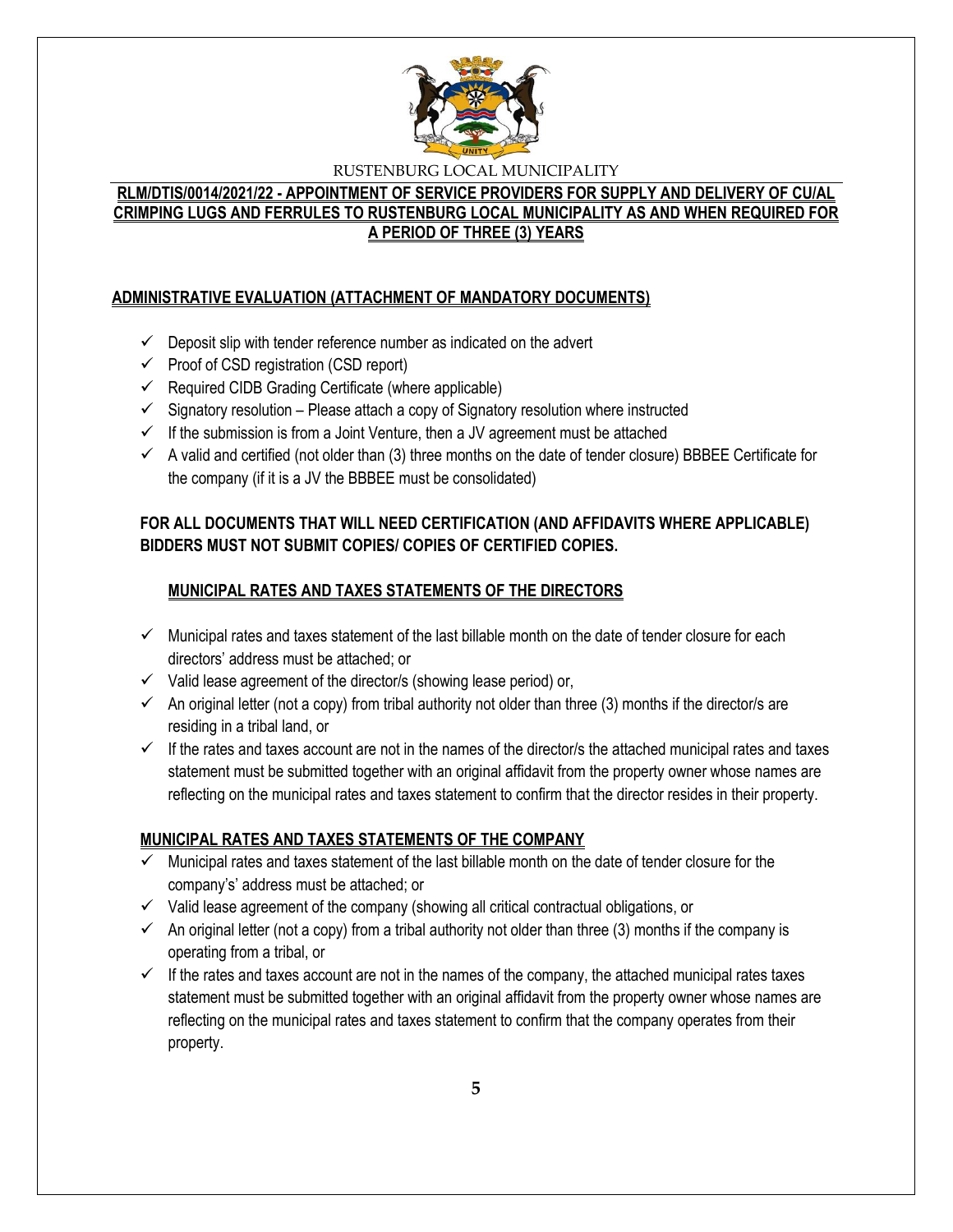

### **RLM/DTIS/0014/2021/22 - APPOINTMENT OF SERVICE PROVIDERS FOR SUPPLY AND DELIVERY OF CU/AL CRIMPING LUGS AND FERRULES TO RUSTENBURG LOCAL MUNICIPALITY AS AND WHEN REQUIRED FOR A PERIOD OF THREE (3) YEARS**

# **NB!!**

- **FOR PROCUREMENT EXPECTED TO BE LESS THAN 10 MILLION, AWARDS WILL NOT BE MADE TO BIDDERS OWING MUNICIPAL RATES AND TAXES FOR OVER 90 DAYS AT THE TIME OF TENDER CLOSURE**
- **FOR PROCUREMENT EXPECTED TO BE MORE THAN 10 MILLION, AWARDS WILL NOT BE MADE TO BIDDERS OWING MUNICIPAL RATES AND TAXES FOR OVER 30 DAYS AT THE TIME OF TENDER CLOSURE**

# **VERIFICATION OF DOCUMENTS AND INFORMATION.**

- $\checkmark$  Tax compliance status will be verified using CSD number. (For a bidder to be considered for final award, their status must reflect "tax compliance" before final award is made)
- $\checkmark$  CIDB Grading will be verified
- $\checkmark$  BBBEE certificates will be verified with relevant registration bodies.
- $\checkmark$  A Sworn Affidavit will be accepted only if an original is submitted.

# **ALLOCATION OF BBBEE POINTS**

- $\checkmark$  No points will be allocated for a BBBEE certificate that is a copy of a certified copy or not that is not certified.
- $\checkmark$  No points will be allocated if the attached sworn affidavit (BBBEE) is a copy.

# **INSTRUCTION ON THE SUBMISSION OF TENDER DOCUMENTS**

- $\checkmark$  A tender document must be in a sealed envelope that has on the outside the bid number and bid description. Both the bid number and the bid description must be on the envelope for the document to be acceptable.
- $\checkmark$  If the bid number and description are not clearly marked on the envelope, the bid will not be received
- $\checkmark$  The tender document must be in the tender box before the specified closing time and date.
- $\checkmark$  Bidders who arrive when the tender box is open are late and their submissions will not be accepted.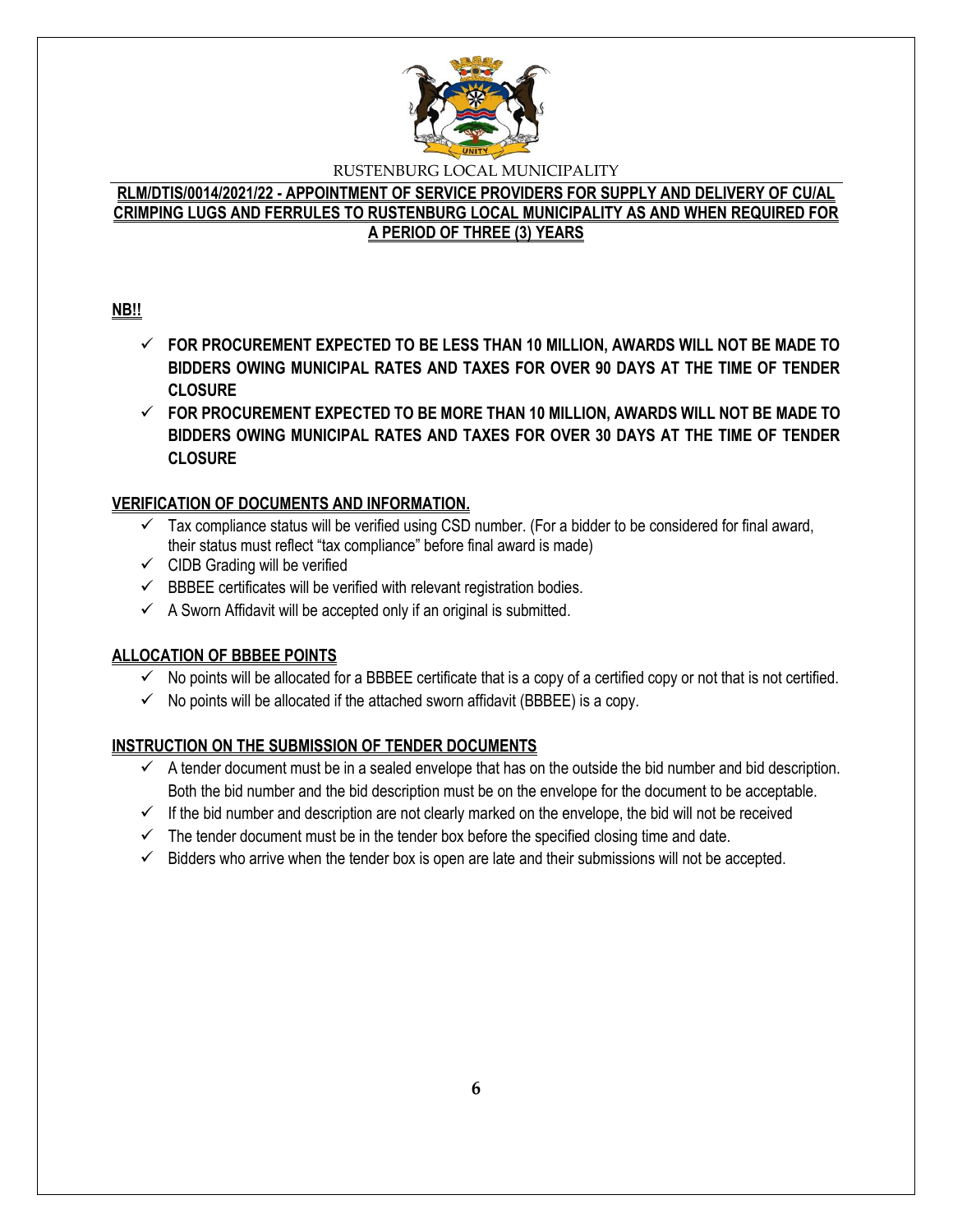

#### **RLM/DTIS/0014/2021/22 - APPOINTMENT OF SERVICE PROVIDERS FOR SUPPLY AND DELIVERY OF CU/AL CRIMPING LUGS AND FERRULES TO RUSTENBURG LOCAL MUNICIPALITY AS AND WHEN REQUIRED FOR A PERIOD OF THREE (3) YEARS**

- 1. Documents will be available on E-tender and RLM websites respectively 5 working days after the advert date at a non-refundable fee of R1000.00
- 2. A compulsory briefing session will be held on the 03 November, from 09H00 TO 09H30 at Rustenburg Local Municipality Electrical Department 98 Zendeling Street
- 3. Sealed bid documents marked: **"RLM/DTIS/0014/2021/22 - APPOINTMENT OF SERVICE PROVIDERS FOR SUPPLY AND DELIVERY OF CU/AL CRIMPING LUGS AND FERRULES TO RUSTENBURG LOCAL MUNICIPALITY AS AND WHEN REQUIRED FOR A PERIOD OF THREE (3) YEARS"** must be placed in the bid box in the foyer of the Municipal offices, Missionary Mpheni House, Beyers Naude Drive, Rustenburg not later than **12 JANUARY 2022 @ 09H00**,
- 4. The bid will be evaluated as follows: **Administrative evaluation (document completion and attachment of mandatory documents), and 80/20 preferential point system (price = 80 & BBBEE points = 20)**
- 5. Please note that no bid documents given to couriers will not be signed for by Rustenburg Local Municipality.
- 6. The Council will not be responsible for bids not received or received late by mail. Bids will remain valid for 90 days (Ninety).
- 7. All bids will be adjudicated based on the prescribed criterion as stipulated in the document.
- 8. An updated record of payment of rates, taxes and services to the relevant Municipality must be attached. Failure to do so will invalidate the bid submitted
- 9. No bids will be considered from any person(s) in the service of the state (as defined in Regulation 1 of Local Government: Municipal Supply Chain Management Regulations).
- 10. Objections or complaints must be submitted in writing to the Municipal Manager at the address stated, and must contain the following:
	- (a) reasons and/or grounds for the objection or complaint.
	- (b) the way in which the objector or complainant's rights have been affected; and
	- (c) the remedy sought by the objector or complainant.
	- 11. Any objection or complaint must reach the Municipal Manager with a 14-day period after award has been made. Late objections or complaints will not be entertained
- 12. All bids must be submitted on the official forms provided and a successful bidder will be required to fill and sign a written Contract Form (MBD 7).

RUSTENBURG LOCAL MUNICIPALITY, P.O. BOX 16, MISSIONARY MPHENI HOUSE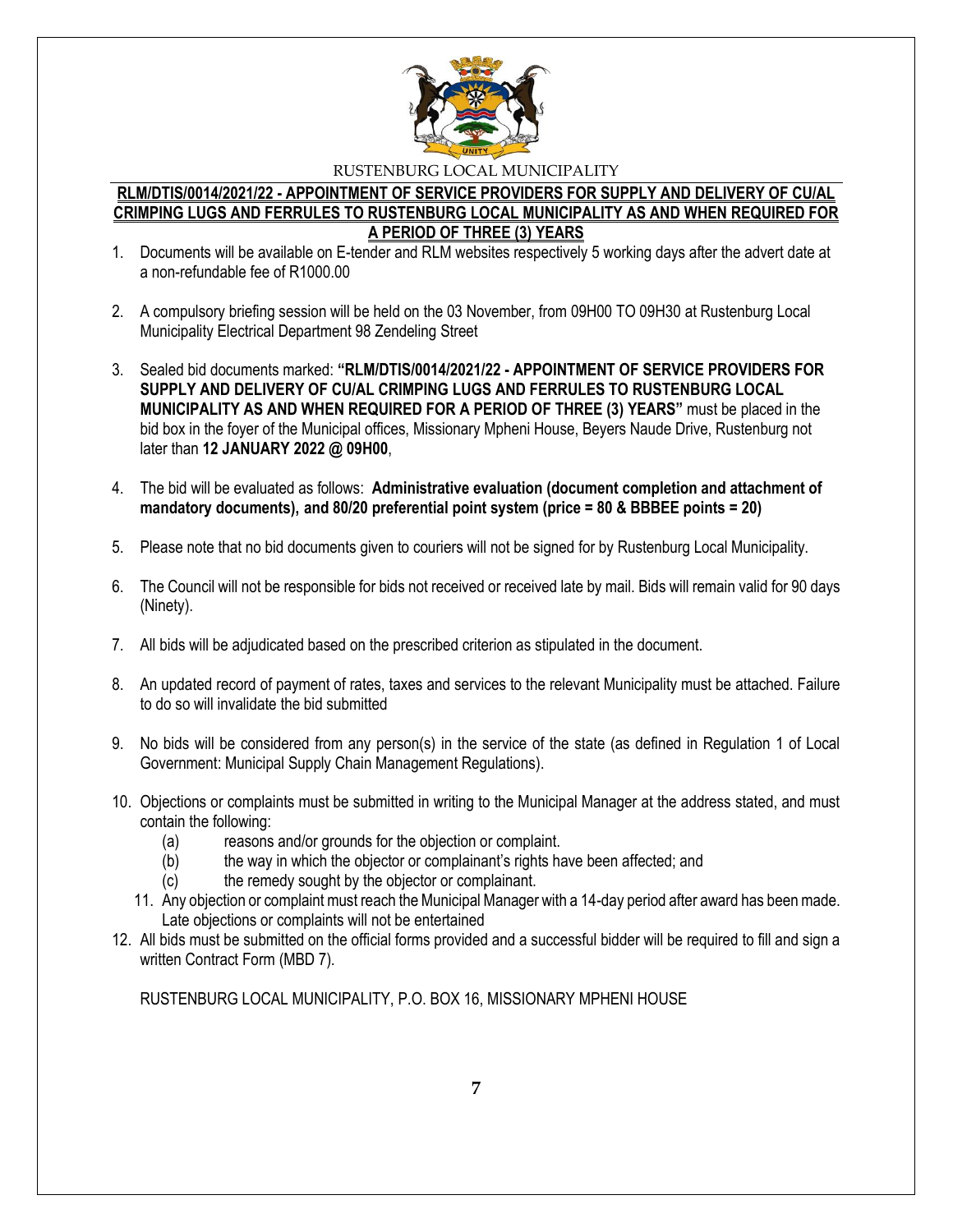

# **RLM/DTIS/0014/2021/22 - APPOINTMENT OF SERVICE PROVIDERS FOR SUPPLY AND DELIVERY OF CU/AL CRIMPING LUGS AND FERRULES TO RUSTENBURG LOCAL MUNICIPALITY AS AND WHEN REQUIRED FOR**

#### **A PERIOD OF THREE (3) YEARS PART A** MBD 1

| <b>INVITATION TO BID</b>                                                                                                                                                            |                                      |                                                                             |                        |                              |                  |                      |       |
|-------------------------------------------------------------------------------------------------------------------------------------------------------------------------------------|--------------------------------------|-----------------------------------------------------------------------------|------------------------|------------------------------|------------------|----------------------|-------|
| YOU ARE HEREBY INVITED TO BID FOR REQUIREMENTS OF THE RUSTENBURG LOCAL MUNICIPALITY                                                                                                 |                                      |                                                                             |                        |                              |                  |                      |       |
|                                                                                                                                                                                     |                                      | <b>CLOSING</b>                                                              |                        |                              |                  |                      |       |
| <b>BID NUMBER:</b>                                                                                                                                                                  | RLM/DTIS/0012/2021/22 DATE:          |                                                                             | <b>12 JANUARY 2022</b> |                              |                  | <b>CLOSING TIME:</b> | 09H00 |
|                                                                                                                                                                                     |                                      | APPOINTMENT OF SERVICE PROVIDERS FOR MINIATURE SUBSTATIONS, RINGMAIN UNITS, |                        |                              |                  |                      |       |
|                                                                                                                                                                                     |                                      | METERING UNITS DISTRIBUTION TRANSFORMERS, PLINTHS AND TRF OIL TO RUSTENBURG |                        |                              |                  |                      |       |
| DESCRIPTION   LOCAL MUNICIPALITY AS AND WHEN REQUIRED FOR A PERIOD OF THREE (3) YEARS<br>THE SUCCESSFUL BIDDER WILL BE REQUIRED TO FILL IN AND SIGN A WRITTEN CONTRACT FORM (MBD7). |                                      |                                                                             |                        |                              |                  |                      |       |
|                                                                                                                                                                                     |                                      | BID RESPONSE DOCUMENTS MAY BE DEPOSITED IN THE BID BOX                      |                        |                              |                  |                      |       |
| SITUATED AT:                                                                                                                                                                        |                                      |                                                                             |                        |                              |                  |                      |       |
|                                                                                                                                                                                     | <b>RUSTENBURG LOCAL MUNICIPALITY</b> |                                                                             |                        |                              |                  |                      |       |
| <b>MISSIONARY MPHENI HOUSE</b>                                                                                                                                                      |                                      |                                                                             |                        |                              |                  |                      |       |
|                                                                                                                                                                                     |                                      | CNR BEYERS NAUDE AND NELSON MANDELA DRIVE, RUSTENBURG                       |                        |                              |                  |                      |       |
|                                                                                                                                                                                     |                                      |                                                                             |                        |                              |                  |                      |       |
| <b>SUPPLIER INFORMATION</b>                                                                                                                                                         |                                      |                                                                             |                        |                              |                  |                      |       |
| <b>NAME OF BIDDER</b>                                                                                                                                                               |                                      |                                                                             |                        |                              |                  |                      |       |
| <b>POSTAL ADDRESS</b>                                                                                                                                                               |                                      |                                                                             |                        |                              |                  |                      |       |
| <b>STREET ADDRESS</b>                                                                                                                                                               |                                      |                                                                             |                        |                              |                  |                      |       |
| <b>TELEPHONE NUMBER</b>                                                                                                                                                             |                                      | <b>CODE</b>                                                                 |                        |                              | <b>NUMBER</b>    |                      |       |
| <b>CELLPHONE NUMBER</b>                                                                                                                                                             |                                      |                                                                             |                        |                              |                  |                      |       |
| <b>FACSIMILE NUMBER</b>                                                                                                                                                             |                                      | <b>CODE</b>                                                                 |                        |                              | <b>NUMBER</b>    |                      |       |
| <b>E-MAIL ADDRESS</b>                                                                                                                                                               |                                      |                                                                             |                        |                              |                  |                      |       |
| <b>VAT REGISTRATION NUMBER</b>                                                                                                                                                      |                                      |                                                                             |                        |                              |                  |                      |       |
| <b>TAX COMPLIANCE STATUS</b>                                                                                                                                                        |                                      | <b>TCS PIN:</b>                                                             |                        |                              | OR GSD No:       |                      |       |
|                                                                                                                                                                                     |                                      |                                                                             |                        | <b>B-BBEE</b>                |                  |                      |       |
| <b>B-BBEE STATUS LEVEL</b>                                                                                                                                                          |                                      |                                                                             |                        |                              | <b>STATUS</b>    |                      |       |
| <b>VERIFICATION CERTIFICATE</b><br><b>[TICK APPLICABLE BOX]</b>                                                                                                                     |                                      | <b>Yes</b>                                                                  |                        | <b>LEVEL</b><br><b>SWORN</b> |                  | $\Box$ Yes           |       |
|                                                                                                                                                                                     |                                      | <b>No</b>                                                                   |                        |                              | <b>AFFIDAVIT</b> | <b>No</b>            |       |
| [A B-BBEE STATUS LEVEL VERIFICATION CERTIFICATE/ SWORN AFFIDAVIT (FOR EMES & QSEs) MUST BE                                                                                          |                                      |                                                                             |                        |                              |                  |                      |       |
| SUBMITTED IN ORDER TO QUALIFY FOR PREFERENCE POINTS FOR B-BBEET                                                                                                                     |                                      |                                                                             |                        |                              |                  |                      |       |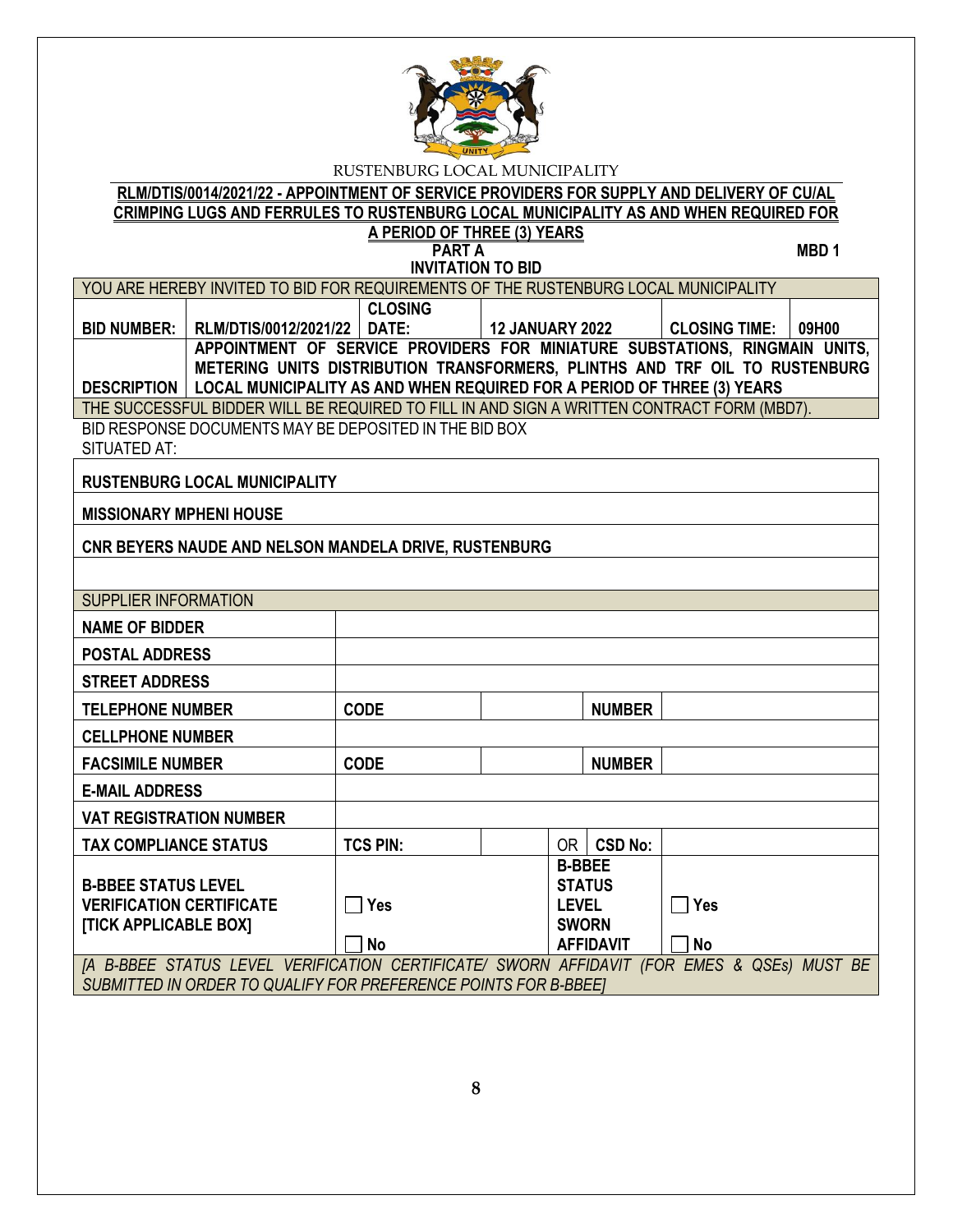

| RLM/DTIS/0014/2021/22 - APPOINTMENT OF SERVICE PROVIDERS FOR SUPPLY AND DELIVERY OF CU/AL    |                             |  |
|----------------------------------------------------------------------------------------------|-----------------------------|--|
| <u>CRIMPING LUGS AND FERRULES TO RUSTENBURG LOCAL MUNICIPALITY AS AND WHEN REQUIRED FOR </u> |                             |  |
|                                                                                              | A PERIOD OF THREE (3) YEARS |  |
|                                                                                              |                             |  |

٦

| <b>ARE YOU THE ACCREDITED</b><br><b>REPRESENTATIVE IN SOUTH</b><br><b>AFRICA FOR THE GOODS</b><br><b>/SERVICES /WORKS OFFERED?</b> | $\n  No\n$<br><b>PYes</b><br>[IF YES ENCLOSE PROOF]      | <b>ARE YOU A</b><br><b>FOREIGN BASED</b><br><b>SUPPLIER FOR</b><br><b>THE GOODS</b><br><b>/SERVICES</b><br><b>MORKS</b><br>OFFERED? | $\Box$ Yes<br>∏No<br>[IF YES, ANSWER PART<br>B:3 |
|------------------------------------------------------------------------------------------------------------------------------------|----------------------------------------------------------|-------------------------------------------------------------------------------------------------------------------------------------|--------------------------------------------------|
| <b>TOTAL NUMBER OF ITEMS</b><br><b>OFFERED</b>                                                                                     |                                                          | <b>TOTAL BID PRICE</b>                                                                                                              | R                                                |
| <b>SIGNATURE OF BIDDER</b>                                                                                                         |                                                          | DATE                                                                                                                                |                                                  |
| <b>CAPACITY UNDER WHICH THIS BID</b><br><b>IS SIGNED</b>                                                                           |                                                          |                                                                                                                                     |                                                  |
| BIDDING PROCEDURE ENQUIRIES MAY BE DIRECTED TO:                                                                                    |                                                          | TO:                                                                                                                                 | TECHNICAL INFORMATION MAY BE DIRECTED            |
| <b>DEPARTMENT</b>                                                                                                                  | <b>SCM</b>                                               | <b>CONTACT</b><br><b>PERSON</b>                                                                                                     | Mr. P. Bergh                                     |
| <b>CONTACT PERSON</b>                                                                                                              | <b>MR J MASINGA</b>                                      | <b>TELEPHONE</b><br><b>NUMBER</b>                                                                                                   | 014 590 3371                                     |
| <b>TELEPHONE NUMBER</b>                                                                                                            | 0145903123                                               | E-MAIL<br><b>ADDRESS</b>                                                                                                            | pbergh@rustenburg.gov.za                         |
| <b>E-MAIL ADDRESS</b>                                                                                                              | jmasinga@rustenburg.gov.za<br>&tenders@rustenburg.gov.za |                                                                                                                                     |                                                  |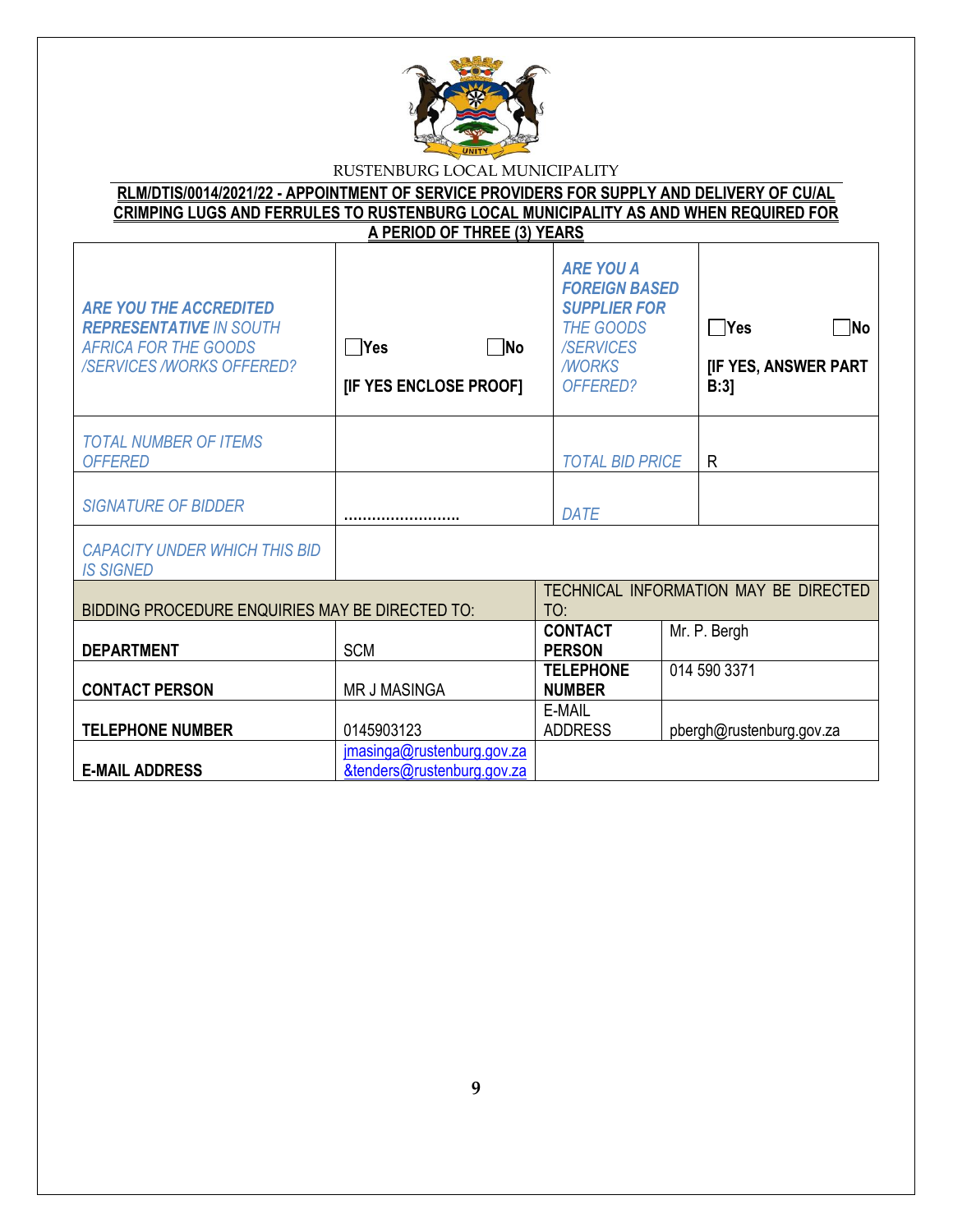

### **RLM/DTIS/0014/2021/22 - APPOINTMENT OF SERVICE PROVIDERS FOR SUPPLY AND DELIVERY OF CU/AL CRIMPING LUGS AND FERRULES TO RUSTENBURG LOCAL MUNICIPALITY AS AND WHEN REQUIRED FOR A PERIOD OF THREE (3) YEARS**

### **PART B**

# **TERMS AND CONDITIONS FOR BIDDING**

| 1.    | <b>BID SUBMISSION:</b>                                                                                                                                                                                                                                                                                           |
|-------|------------------------------------------------------------------------------------------------------------------------------------------------------------------------------------------------------------------------------------------------------------------------------------------------------------------|
|       | 1.1. BIDS MUST BE DELIVERED BY THE STIPULATED TIME TO THE CORRECT ADDRESS. LATE BIDS WILL NOT BE ACCEPTED<br><b>FOR CONSIDERATION.</b>                                                                                                                                                                           |
|       | 1.2. ALL BIDS MUST BE SUBMITTED ON THE OFFICIAL FORMS PROVIDED, COMPLETED WITH A BLACK PEN                                                                                                                                                                                                                       |
|       | 1.3. THIS BID IS SUBJECT TO THE RLM SUPPLY CHAIN MANAGEMENT POLICY, PREFERENTIAL PROCUREMENT POLICY<br>FRAMEWORK ACT AND THE PREFERENTIAL PROCUREMENT REGULATIONS, 2017, THE GENERAL CONDITIONS OF<br>CONTRACT (GCC) AND, IF APPLICABLE, ANY OTHER SPECIAL CONDITIONS OF CONTRACT.                               |
| 2.    | TAX COMPLIANCE REQUIREMENTS                                                                                                                                                                                                                                                                                      |
| 2.1   | BIDDERS MUST ENSURE COMPLIANCE WITH THEIR TAX OBLIGATIONS.                                                                                                                                                                                                                                                       |
| 2.2   | BIDDERS ARE REQUIRED TO SUBMIT THEIR UNIQUE PERSONAL IDENTIFICATION NUMBER (PIN) ISSUED BY SARS TO<br>ENABLE THE ORGAN OF STATE TO VIEW THE TAXPAYER'S PROFILE AND TAX STATUS.                                                                                                                                   |
| 2.3   | APPLICATION FOR THE TAX COMPLIANCE STATUS (TCS) CERTIFICATE OR PIN MAY ALSO BE MADE VIA E-FILING. IN<br>ORDER TO USE THIS PROVISION, TAXPAYERS WILL NEED TO REGISTER WITH SARS AS E-FILERS THROUGH THE<br>WEBSITE WWW.SARS.GOV.ZA.                                                                               |
| 2.4   | FOREIGN SUPPLIERS MUST COMPLETE THE PRE-AWARD QUESTIONNAIRE IN PART B:3.                                                                                                                                                                                                                                         |
| 2.5   | BIDDERS MAY ALSO SUBMIT A PRINTED TCS CERTIFICATE TOGETHER WITH THE BID.                                                                                                                                                                                                                                         |
| 2.6   | IN BIDS WHERE CONSORTIA / JOINT VENTURES / SUB-CONTRACTORS ARE INVOLVED; EACH PARTY MUST SUBMIT A<br>SEPARATE TCS CERTIFICATE / PIN / CSD NUMBER.                                                                                                                                                                |
| 2.7   | WHERE NO TCS IS AVAILABLE BUT THE BIDDER IS REGISTERED ON THE CENTRAL SUPPLIER DATABASE (CSD), A CSD<br><b>NUMBER MUST BE PROVIDED.</b>                                                                                                                                                                          |
| 3.    | QUESTIONNAIRE TO BIDDING FOREIGN SUPPLIERS                                                                                                                                                                                                                                                                       |
|       | 3.1. IS THE ENTITY A RESIDENT OF THE REPUBLIC OF SOUTH AFRICA (RSA)?<br>$\Box$ YES $\Box$ No                                                                                                                                                                                                                     |
|       | 3.2. DOES THE ENTITY HAVE A BRANCH IN THE RSA?<br>$\Box$ YES $\Box$ NO                                                                                                                                                                                                                                           |
|       | 3.3. DOES THE ENTITY HAVE A PERMANENT ESTABLISHMENT IN THE RSA?<br>$\Box$ YES $\Box$ NO                                                                                                                                                                                                                          |
|       | $\Box$ YES $\Box$ NO<br>3.4 DOES THE ENTITY HAVE ANY SOURCE OF INCOME IN THE RSA?                                                                                                                                                                                                                                |
|       | 3.5. IS THE ENTITY LIABLE IN THE RSA FOR ANY FORM OF TAXATION?<br>$\Box$ Yes $\Box$ No<br>IF THE ANSWER IS "NO" TO ALL OF THE ABOVE, THEN IT IS NOT A REQUIREMENT TO REGISTER FOR A TAX COMPLIANCE STATUS<br>SYSTEM PIN CODE FROM THE SOUTH AFRICAN REVENUE SERVICE (SARS) AND IF NOT REGISTER AS PER 2.3 ABOVE. |
|       | NB: FAILURE TO PROVIDE ANY OF THE ABOVE PARTICULARS WILL RENDER THE BID INVALID.<br>NO BIDS WILL BE CONSIDERED FROM PERSONS IN THE SERVICE OF THE STATE.                                                                                                                                                         |
|       | <b>SIGNATURE OF BIDDER:</b>                                                                                                                                                                                                                                                                                      |
|       | CAPACITY UNDER WHICH THIS BID IS SIGNED:                                                                                                                                                                                                                                                                         |
| DATE: |                                                                                                                                                                                                                                                                                                                  |
|       | 10                                                                                                                                                                                                                                                                                                               |
|       |                                                                                                                                                                                                                                                                                                                  |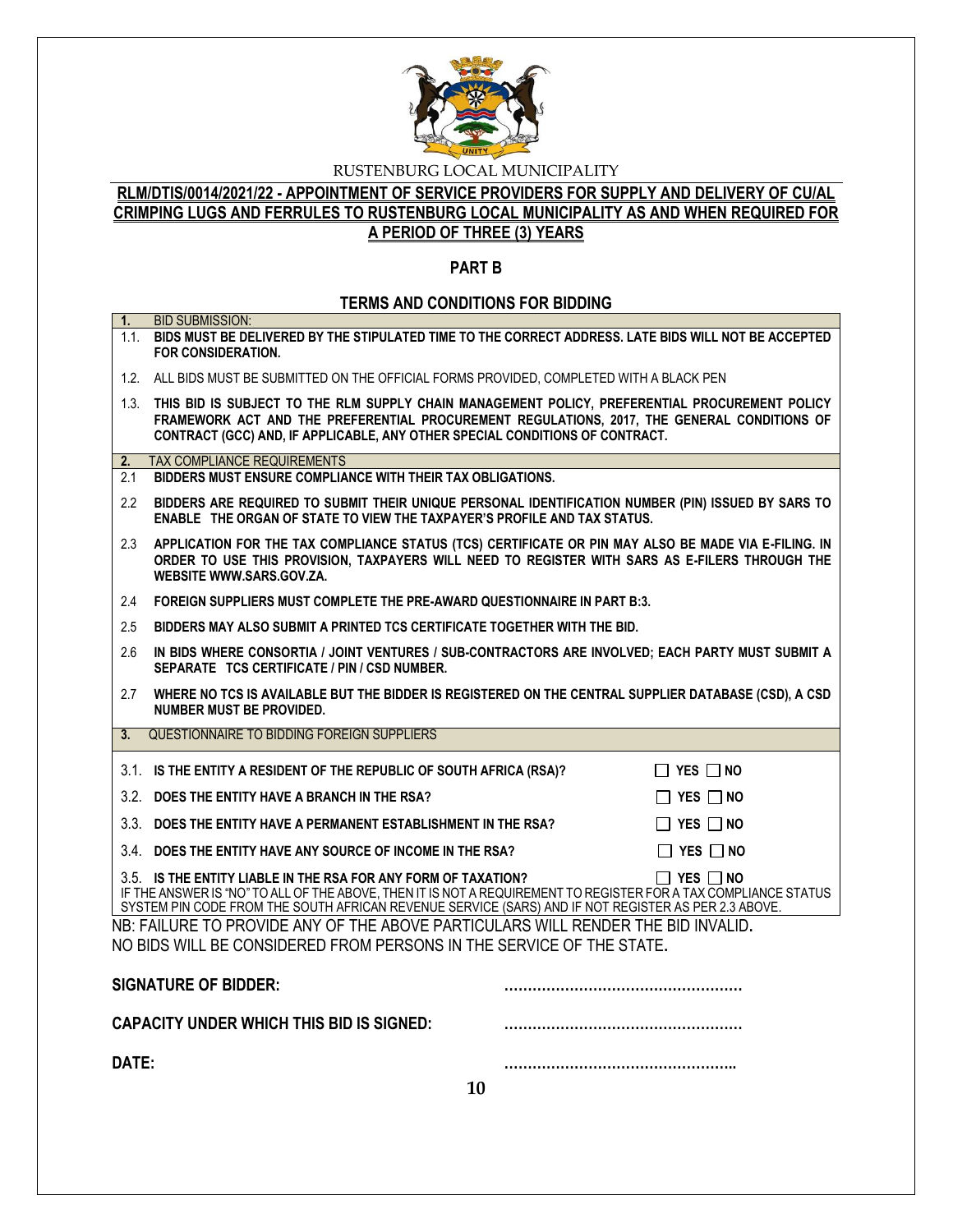

### **RLM/DTIS/0014/2021/22 - APPOINTMENT OF SERVICE PROVIDERS FOR SUPPLY AND DELIVERY OF CU/AL CRIMPING LUGS AND FERRULES TO RUSTENBURG LOCAL MUNICIPALITY AS AND WHEN REQUIRED FOR A PERIOD OF THREE (3) YEARS**

### **MBD 4: DECLARATION OF INTEREST**

No bid will be accepted from persons in the service of the state...

Any person, having a kinship with persons in the service of the state, including a blood relationship, may make an offer or offers in terms of this invitation to bid. In view of possible allegations of favouritism, should the resulting bid, or part thereof, be awarded to persons connected with or related to persons in service of the state, it is required that the bidder or their authorised representative declare their position in relation to the evaluating/adjudicating authority.

In order to give effect to the above, the following questionnaire must be completed and submitted with the bid.

3.7 The names of all directors / trustees / shareholders members, their individual identity numbers and state employee numbers must be indicated in paragraph 4 below.

3.8 Are you presently in the service of the state?

### *(Tick applicable box*)



3.8.1 If yes, furnish particulars. ….……………………………………………………………

 $1$ MSCM Regulations: "in the service of the state" means to be  $-$ 

(a) a member of  $-$ 

(i) any municipal council;

(ii) any provincial legislature; or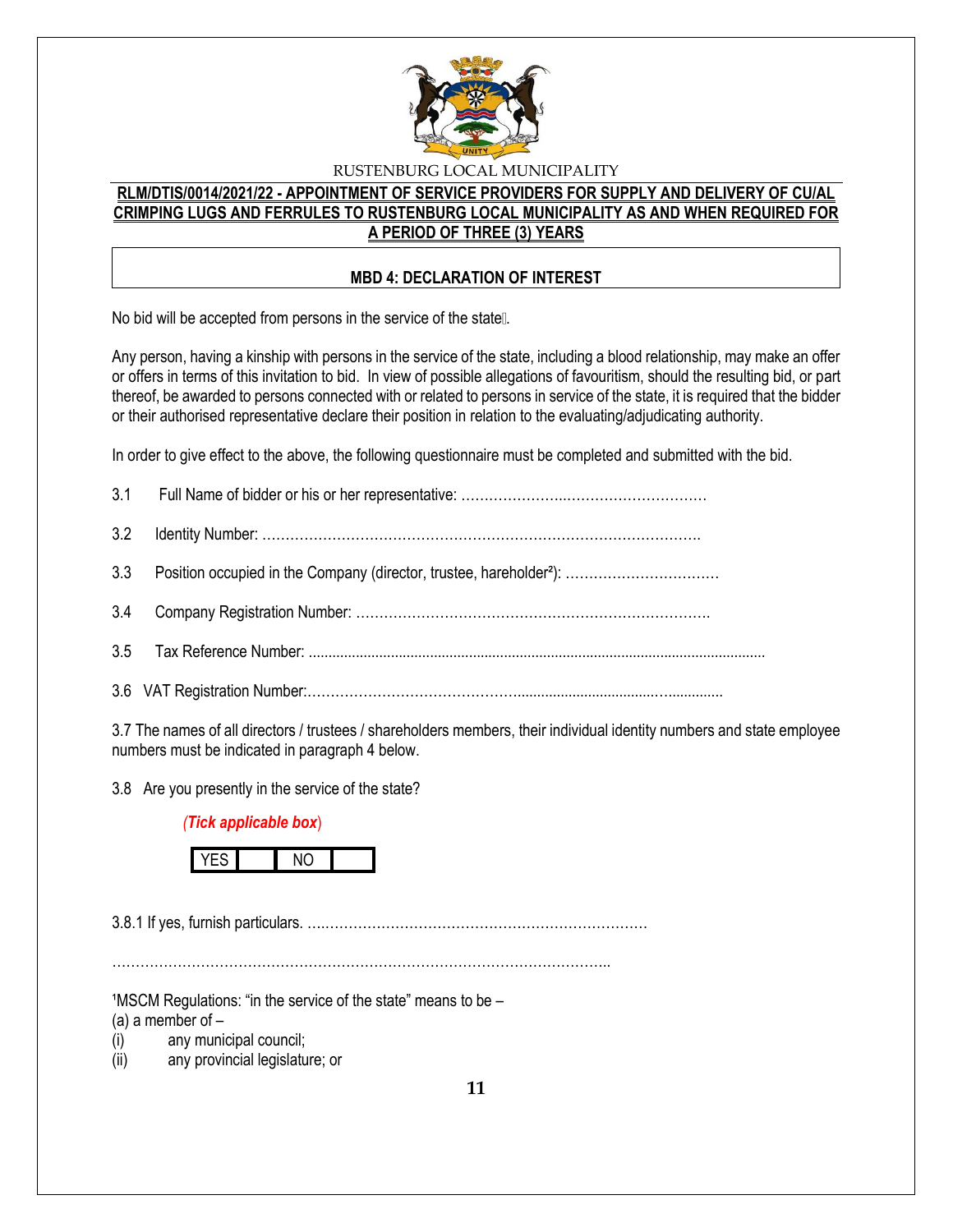

### **RLM/DTIS/0014/2021/22 - APPOINTMENT OF SERVICE PROVIDERS FOR SUPPLY AND DELIVERY OF CU/AL CRIMPING LUGS AND FERRULES TO RUSTENBURG LOCAL MUNICIPALITY AS AND WHEN REQUIRED FOR A PERIOD OF THREE (3) YEARS**

(iii) the national Assembly or the national Council of provinces;

(b) a member of the board of directors of any municipal entity; (c) an official of any municipality or municipal entity;

(d) an employee of any national or provincial department, national or provincial public entity or constitutional institution within the meaning of the Public Finance Management Act, 1999 (Act No.1 of 1999);

(e) a member of the accounting authority of any national or provincial public entity; or

(f) an employee of Parliament or a provincial legislature.

² Shareholder" means a person who owns shares in the company and is actively involved in the management of the company or business and exercises control over the company.

3.9 Have you been in the service of the state for the past twelve months? *(Tick applicable box*)



3.9.1 If yes, furnish particulars.………………………...……………………………………..

…………………………………………………………………………………………….

3.10 Do you have any relationship (family, friend, other) with persons in the service of the state and who may be involved with the evaluation and or adjudication of this bid?

### *(Tick applicable box*)



3.10.1 If yes, furnish particulars.………………………...……………………………………..

…………………………………………………………………………………………….

3.11 Are you, aware of any relationship (family, friend, other) between any other bidder and any persons in the service of the state who

may be involved with the evaluation and or adjudication of this bid?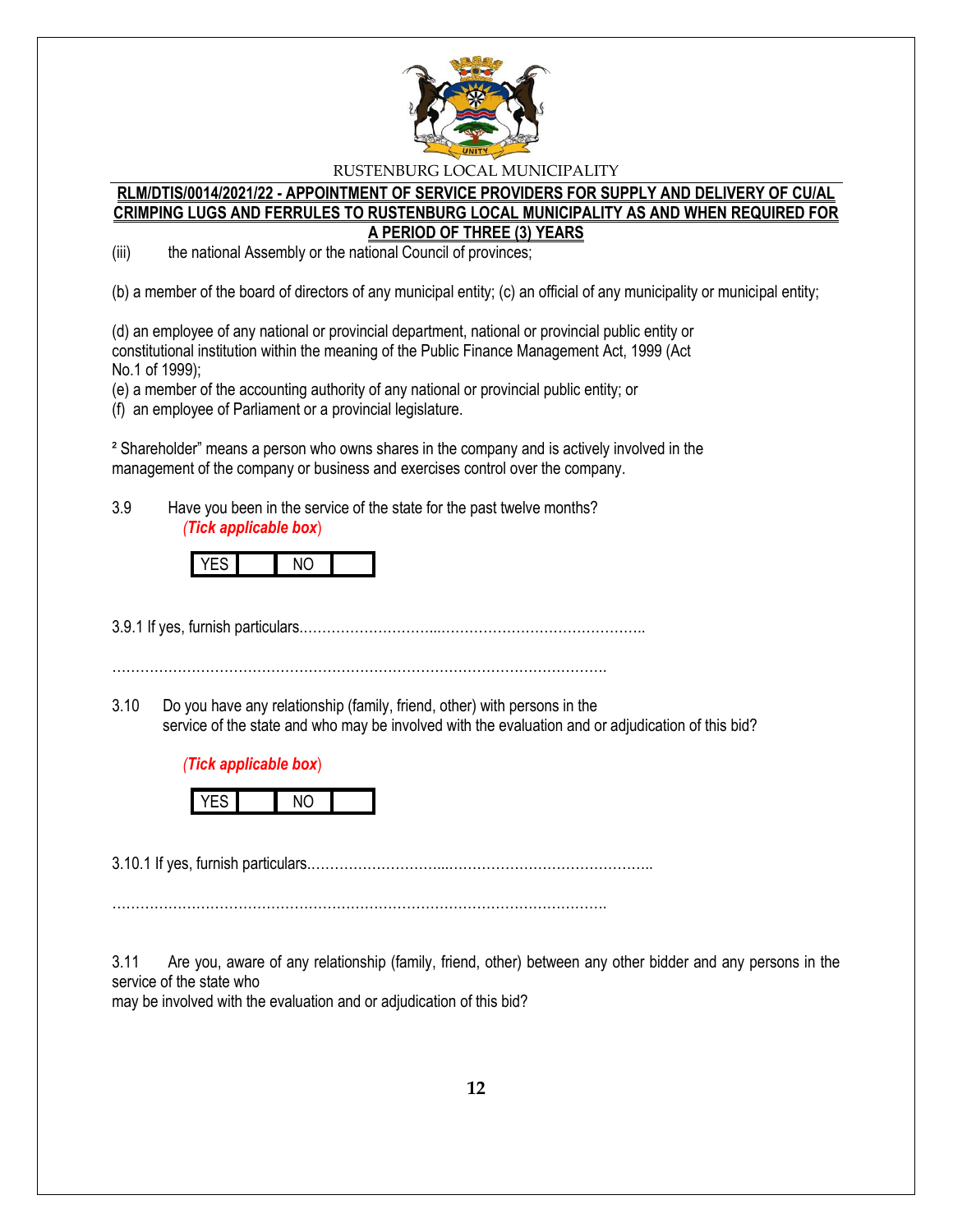

**RLM/DTIS/0014/2021/22 - APPOINTMENT OF SERVICE PROVIDERS FOR SUPPLY AND DELIVERY OF CU/AL CRIMPING LUGS AND FERRULES TO RUSTENBURG LOCAL MUNICIPALITY AS AND WHEN REQUIRED FOR A PERIOD OF THREE (3) YEARS**

*(Tick applicable box*)



3.11.1 If yes, furnish particulars.………………………...……………………………………..

3.12 Are any of the company's directors, trustees, managers, principle shareholders or stakeholders in service of the state?

*(Tick applicable box*)



3.12.1 If yes, furnish particulars.………………………...……………………………………..

3.13 Are any spouse, child or parent of the company's directors trustees, managers, principle shareholders or stakeholders

in service of the state?

*(Tick applicable box*)



3.13.1 If yes, furnish particulars.………………………...……………………………………..

……………………………………………………………………………………………………

3.14 Do you or any of the directors, trustees, managers, principle shareholders, or stakeholders of this company have any interest in any other related companies or business whether or not they are bidding for this contract.

……………………………………………………………………………………………………

*(Tick applicable box*)

3.14.1 If yes, furnish particulars.………………………...……………………………………..

………………………………………………………………………………………………

**13**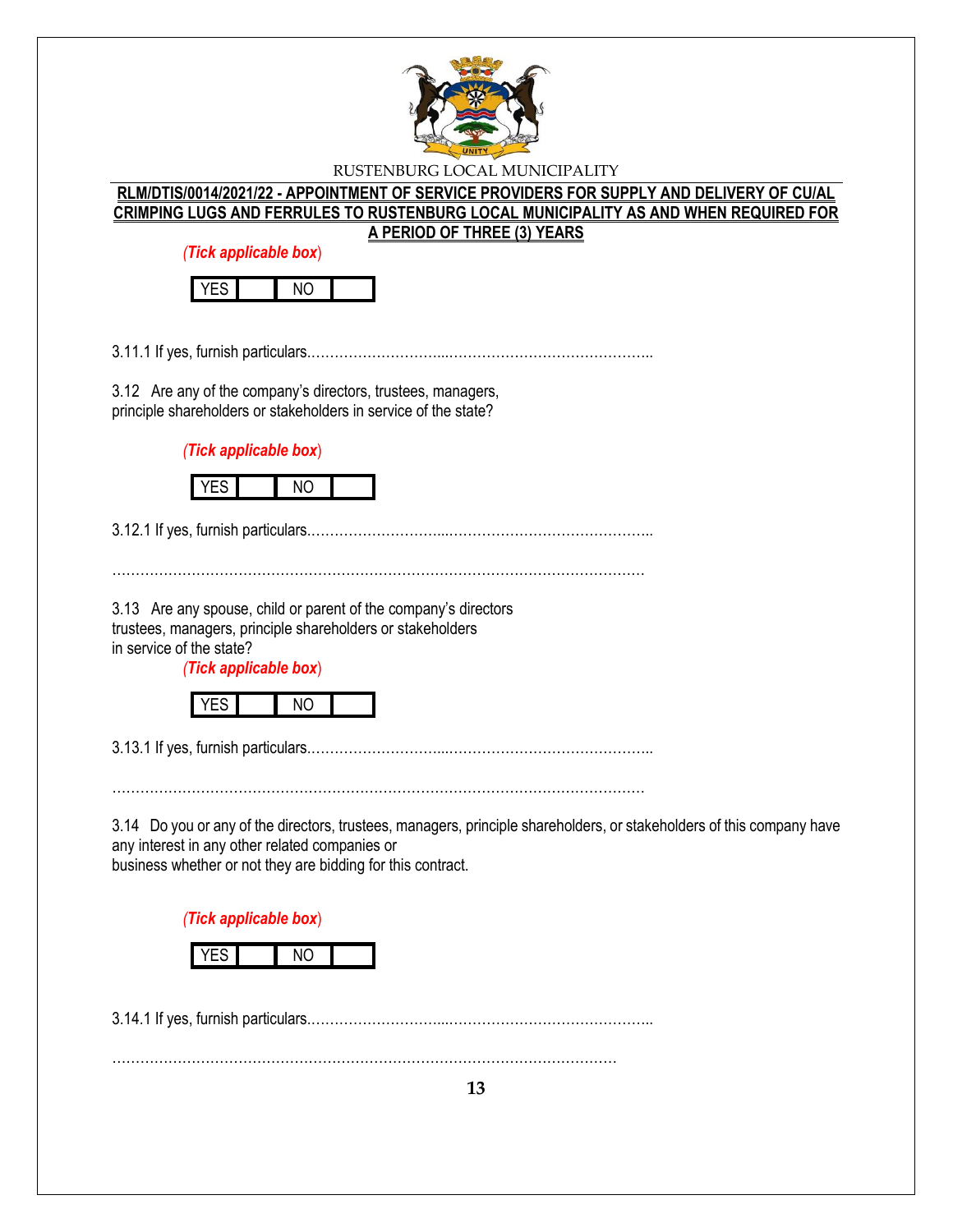

### **RLM/DTIS/0014/2021/22 - APPOINTMENT OF SERVICE PROVIDERS FOR SUPPLY AND DELIVERY OF CU/AL CRIMPING LUGS AND FERRULES TO RUSTENBURG LOCAL MUNICIPALITY AS AND WHEN REQUIRED FOR A PERIOD OF THREE (3) YEARS**

### **4. Full details of directors / trustees / members / shareholders.**

| <b>Full</b><br><b>Name</b> | <b>Identity Number</b> | Personal<br>Reference<br>Tax<br><b>Number</b> | <b>State</b><br>Employee<br>Number |
|----------------------------|------------------------|-----------------------------------------------|------------------------------------|
|                            |                        |                                               |                                    |
|                            |                        |                                               |                                    |
|                            |                        |                                               |                                    |
|                            |                        |                                               |                                    |
|                            |                        |                                               |                                    |
|                            |                        |                                               |                                    |
|                            |                        |                                               |                                    |
|                            |                        |                                               |                                    |
|                            |                        |                                               |                                    |
|                            |                        |                                               |                                    |
|                            |                        |                                               |                                    |

**Signature Date** 

 **……………………………… ………………………**

 **…………………………………. …………………………………… Capacity Name of Bidder**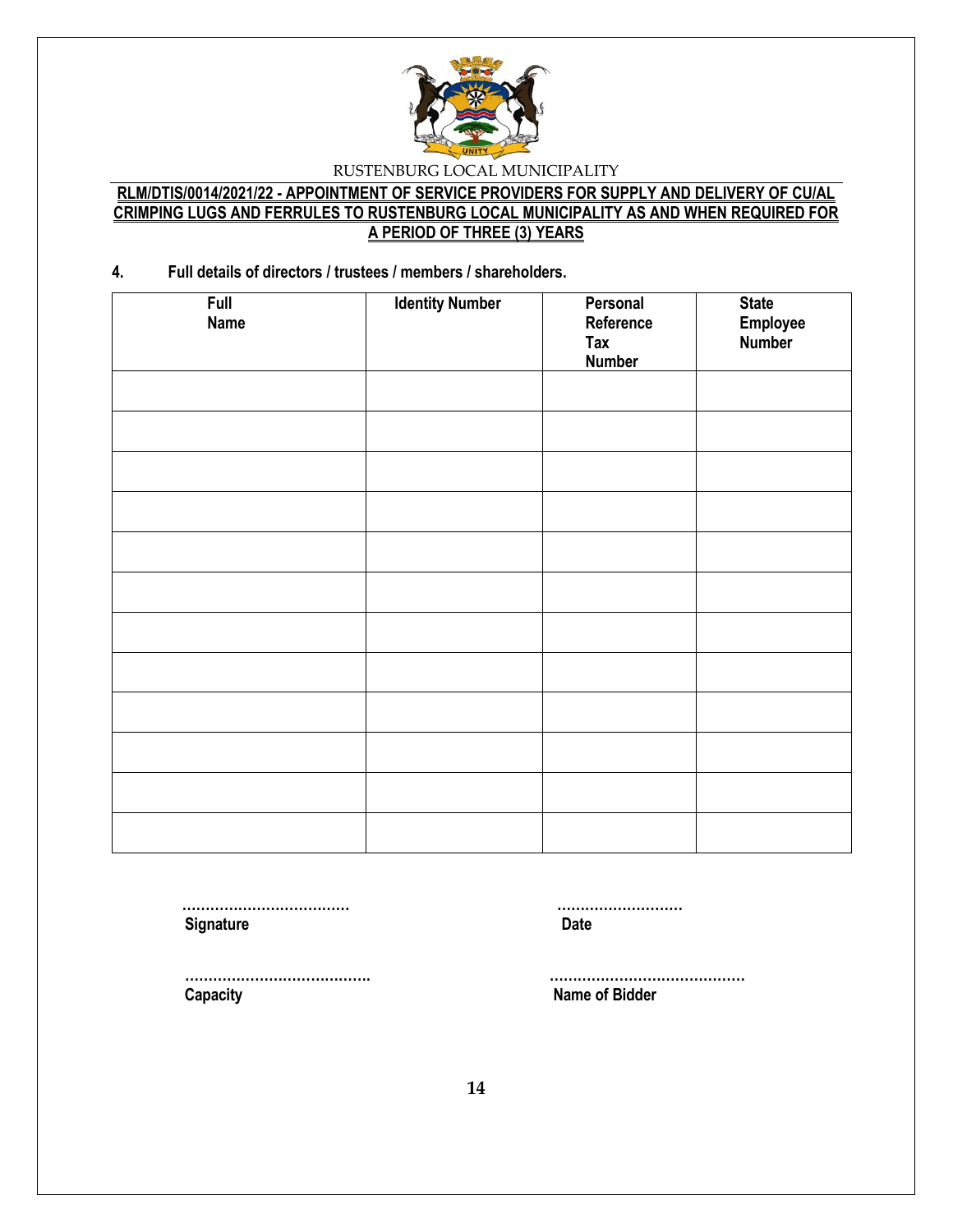

### **RLM/DTIS/0014/2021/22 - APPOINTMENT OF SERVICE PROVIDERS FOR SUPPLY AND DELIVERY OF CU/AL CRIMPING LUGS AND FERRULES TO RUSTENBURG LOCAL MUNICIPALITY AS AND WHEN REQUIRED FOR A PERIOD OF THREE (3) YEARS**

**MBD 5**

# **DECLARATION FOR PROCUREMENT ABOVE R10 MILLION (ALL APPLICABLE TAXES INCLUDED)**

For all procurement expected to exceed R10 million (all applicable taxes included), bidders must complete the following questionnaire:

- 1 Are you by law required to prepare annual financial statements for auditing?
- \*YES NO
- 1.1 If yes, submit audited annual financial statements for the past three years or since the date of establishment if established during the past three years.

……………………………………………………………….................................................................

………………………………………………………………………………………………………..

- 2 Do you have any outstanding undisputed commitments for municipal services towards any municipality for more than three months or any other service provider in respect of which payment is overdue for more than 30 days?  $*$ YES  $|$  NO
- 2.1 If no, this serves to certify that the bidder has no undisputed commitments for municipal services towards any municipality for more than three months or other service provider in respect of which payment is overdue for more than 30 days.
- **2.2** If yes, provide particulars.

………………………………………………...................................................................……………

…………………………….....................................................................……………………………….

…………………………………..................................................................………………………….

3 Has any contract been awarded to you by an organ of state during the past five years, including particulars of any material non-compliance or dispute concerning the execution of such contract?

\*YES I NO

3.1 If yes, furnish particulars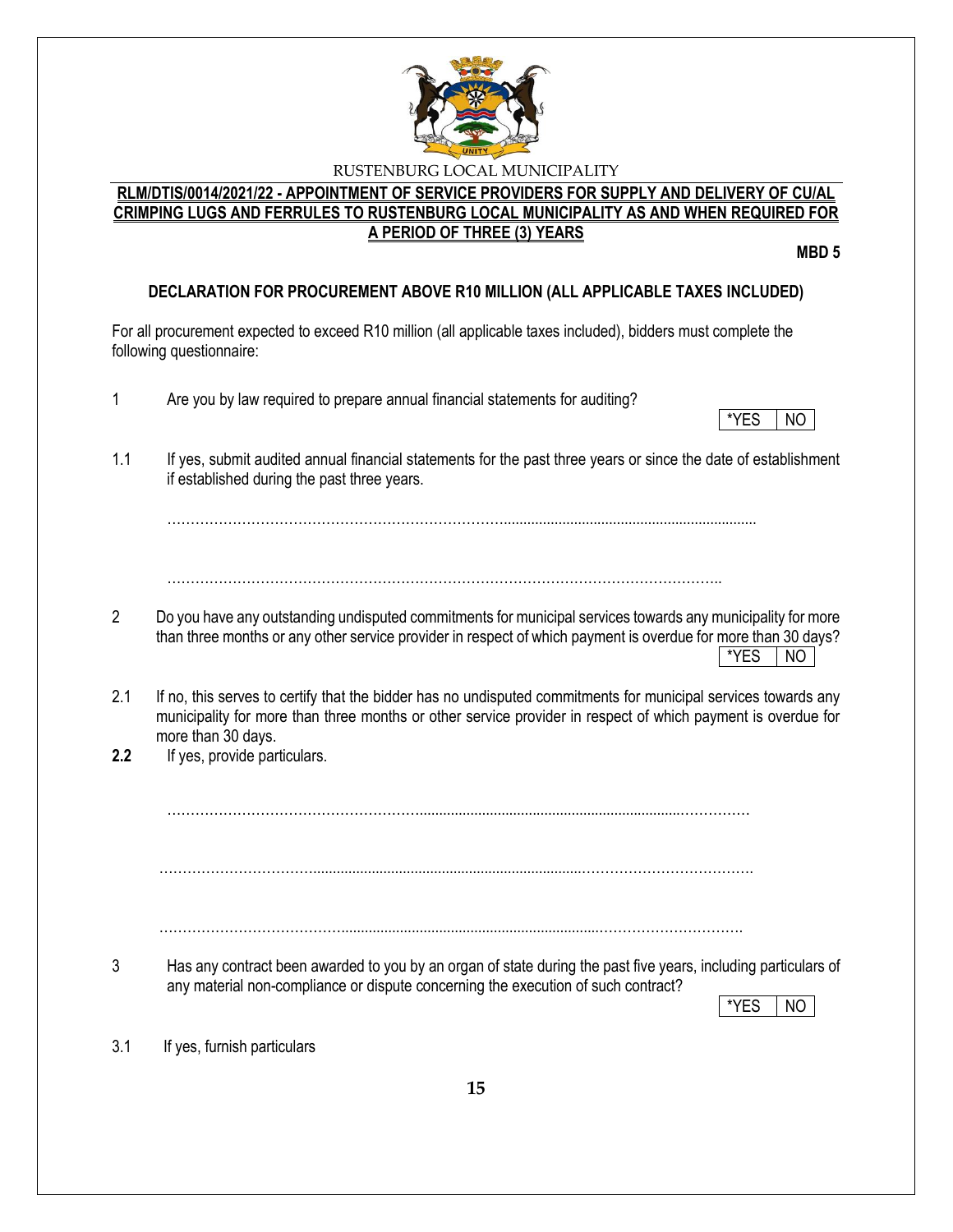

|     | CRIMPING LUGS AND FERRULES TO RUSTENBURG LOCAL MUNICIPALITY AS AND WHEN REQUIRED FOR<br>A PERIOD OF THREE (3) YEARS                                                                                            |                      |           |      |     |
|-----|----------------------------------------------------------------------------------------------------------------------------------------------------------------------------------------------------------------|----------------------|-----------|------|-----|
| 4.  | Will any portion of goods or services be sourced from outside the Republic, and, if so, what portion of payment<br>from the municipality / municipal entity is expected to be transferred out of the Republic? |                      |           | *YES | NO. |
| 4.1 | If yes, furnish particulars                                                                                                                                                                                    |                      |           |      |     |
|     |                                                                                                                                                                                                                |                      |           |      |     |
|     |                                                                                                                                                                                                                | <b>CERTIFICATION</b> |           |      |     |
|     | CERTIFY THAT THE INFORMATION FURNISHED ON THIS DECLARATION FORM IS<br>TRUE AND CORRECT.                                                                                                                        |                      |           |      |     |
|     | I ACCEPT THAT, IN ADDITION TO CANCELLATION OF A CONTRACT, ACTION<br>MAY BE TAKEN AGAINST ME SHOULD THIS DECLARATION PROVE TO BE FALSE.                                                                         |                      |           |      |     |
|     | Name/s and Surname of Bidder                                                                                                                                                                                   |                      | Signature |      |     |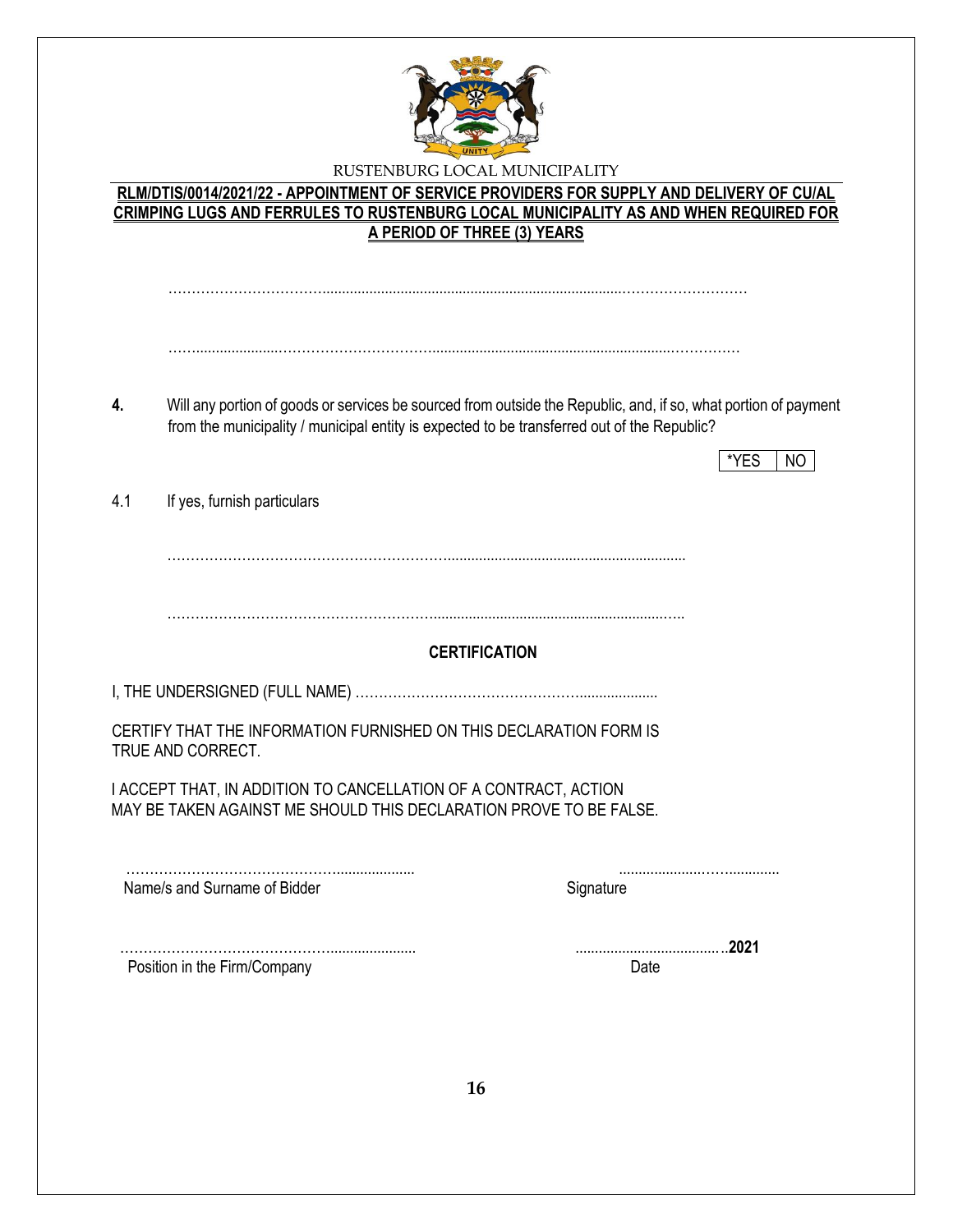

### **RLM/DTIS/0014/2021/22 - APPOINTMENT OF SERVICE PROVIDERS FOR SUPPLY AND DELIVERY OF CU/AL CRIMPING LUGS AND FERRULES TO RUSTENBURG LOCAL MUNICIPALITY AS AND WHEN REQUIRED FOR A PERIOD OF THREE (3) YEARS**

# **MBD 6.1 PREFERENCE CLAIMED IN TERMS OF THE PREFERENTIAL PROCUREMENT REGULATIONS, 2011**

This preference form must form part of all bids invited. It contains general information and serves as a claim form for preference points for Broad-Based Black Economic Empowerment (B-BBEE) Status Level of Contribution

## **NB: BEFORE COMPLETING THIS FORM, BIDDERS MUST STUDY THE GENERAL CONDITIONS, DEFINITIONS AND DIRECTIVES APPLICABLE IN RESPECT OF B-BBEE, AS PRESCRIBED IN THE PREFERENTIAL PROCUREMENT REGULATIONS, 2017.**

### **1. GENERAL CONDITIONS**

- 1.1 The following preference point systems are applicable to all bids:
	- the 80/20 system for requirements with a Rand value of up to R50 000 000 (all applicable taxes included); and
	- the 90/10 system for requirements with a Rand value above R50 000 000 (all applicable taxes included).

1.2

- a) The value of this bid is estimated to not exceed R50 000 000 (all applicable taxes included) and therefore the 80/20 preference point system shall be applicable; or
- b) The 80/20 preference point system will be applicable to this tender Points for this bid shall be awarded for:
- (a) Price; and
- (b) B-BBEE Status Level of Contributor.

### 1.3 The maximum points for this bid are allocated as follows:

|                                                   | <b>POINTS</b> |
|---------------------------------------------------|---------------|
| <b>PRICE</b>                                      |               |
| <b>B-BBEE STATUS LEVEL OF CONTRIBUTOR</b>         | ንበ            |
| Total points for Price and B-BBEE must not exceed | 100           |

- 1.4 Failure on the part of a bidder to submit proof of B-BBEE Status level of contributor together with the bid, will be interpreted to mean that preference points for B-BBEE status level of contribution are not claimed.
- 1.5 The purchaser reserves the right to require of a bidder, either before a bid is adjudicated or at any time subsequently, to substantiate any claim in regard to preferences, in any manner required by the purchaser.

### **2. DEFINITIONS**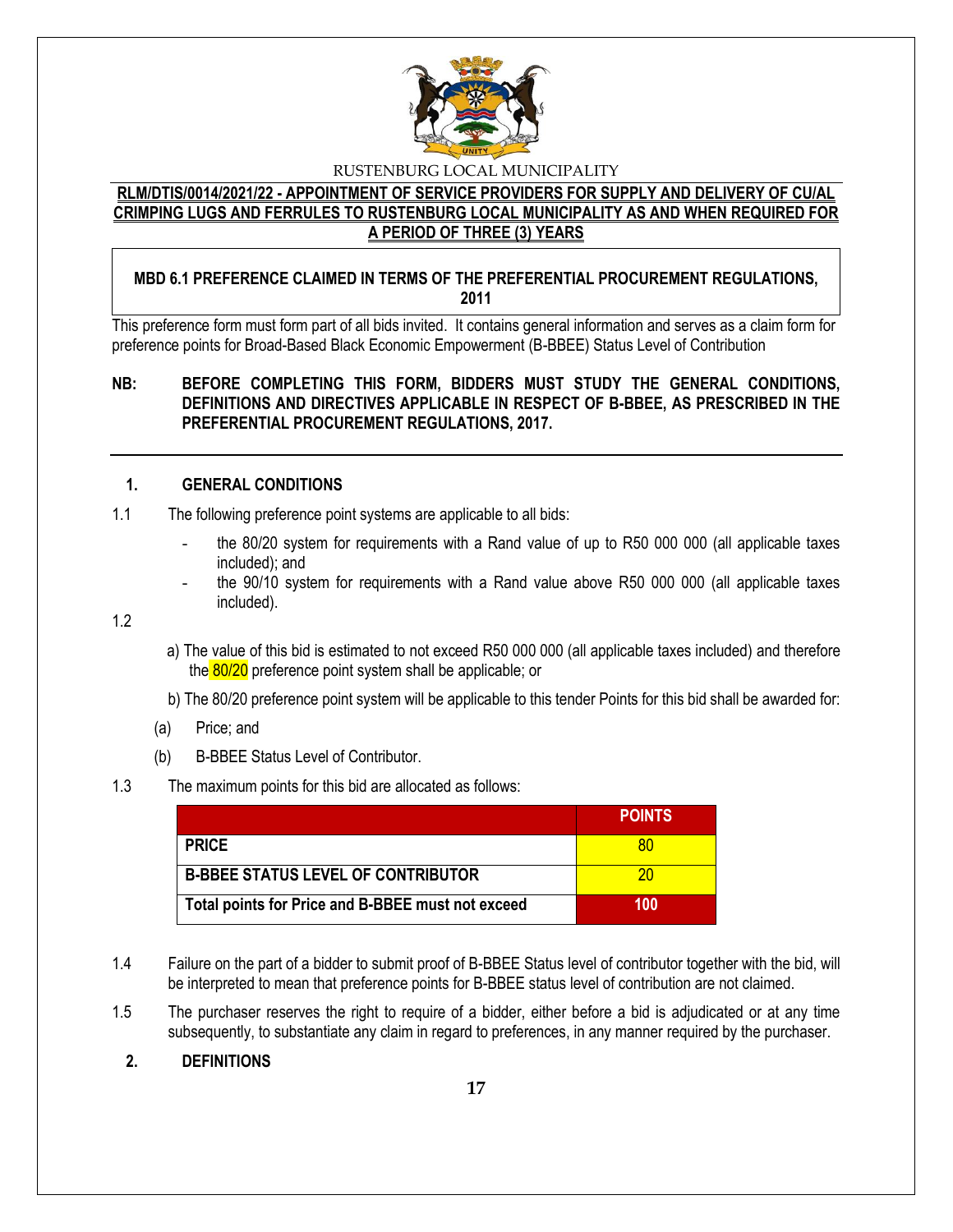

### **RLM/DTIS/0014/2021/22 - APPOINTMENT OF SERVICE PROVIDERS FOR SUPPLY AND DELIVERY OF CU/AL CRIMPING LUGS AND FERRULES TO RUSTENBURG LOCAL MUNICIPALITY AS AND WHEN REQUIRED FOR A PERIOD OF THREE (3) YEARS**

- (a) **"B-BBEE"** means broad-based black economic empowerment as defined in section 1 of the Broad-Based Black Economic Empowerment Act;
- (b) "**B-BBEE status level of contributor"** means the B-BBEE status of an entity in terms of a code of good practice on black economic empowerment, issued in terms of section 9(1) of the Broad-Based Black Economic Empowerment Act;
- (c) **"bid"** means a written offer in a prescribed or stipulated form in response to an invitation by an organ of state for the provision of goods or services, through price quotations, advertised competitive bidding processes or proposals;
- (d) **"Broad-Based Black Economic Empowerment Act"** means the Broad-Based Black Economic Empowerment Act, 2003 (Act No. 53 of 2003);
- **(e) "EME"** means an Exempted Micro Enterprise in terms of a code of good practice on black economic empowerment issued in terms of section 9 (1) of the Broad-Based Black Economic Empowerment Act;
- (f) **"functionality"** means the ability of a tenderer to provide goods or services in accordance with specifications as set out in the tender documents.
- (g) **"prices"** includes all applicable taxes less all unconditional discounts;
- (h) **"proof of B-BBEE status level of contributor"** means:
	- **1)** B-BBEE Status level certificate issued by an authorized body or person;
	- **2)** A sworn affidavit as prescribed by the B-BBEE Codes of Good Practice;
	- **3)** Any other requirement prescribed in terms of the B-BBEE Act;
	- (i) **"QSE"** means a qualifying small business enterprise in terms of a code of good practice on black economic empowerment issued in terms of section 9 (1) of the Broad-Based Black Economic Empowerment Act;
- *(j)* **"rand value"**means the total estimated value of a contract in Rand, calculated at the time of bid invitation, and includes all applicable taxes;

## **3. POINTS AWARDED FOR PRICE**

### **3.1 THE 80/20 OR 90/10 PREFERENCE POINT SYSTEMS**

A maximum of 80 or 90 points is allocated for price on the following basis:

$$
f_{\rm{max}}
$$

**80/20 or 90/10**

$$
Ps = 80\left(1 - \frac{Pt - P\min P}{\min}\right) \qquad \text{or} \qquad \qquad Ps = 90\left(1 - \frac{Pt - P\min P}{\min}\right)
$$

Where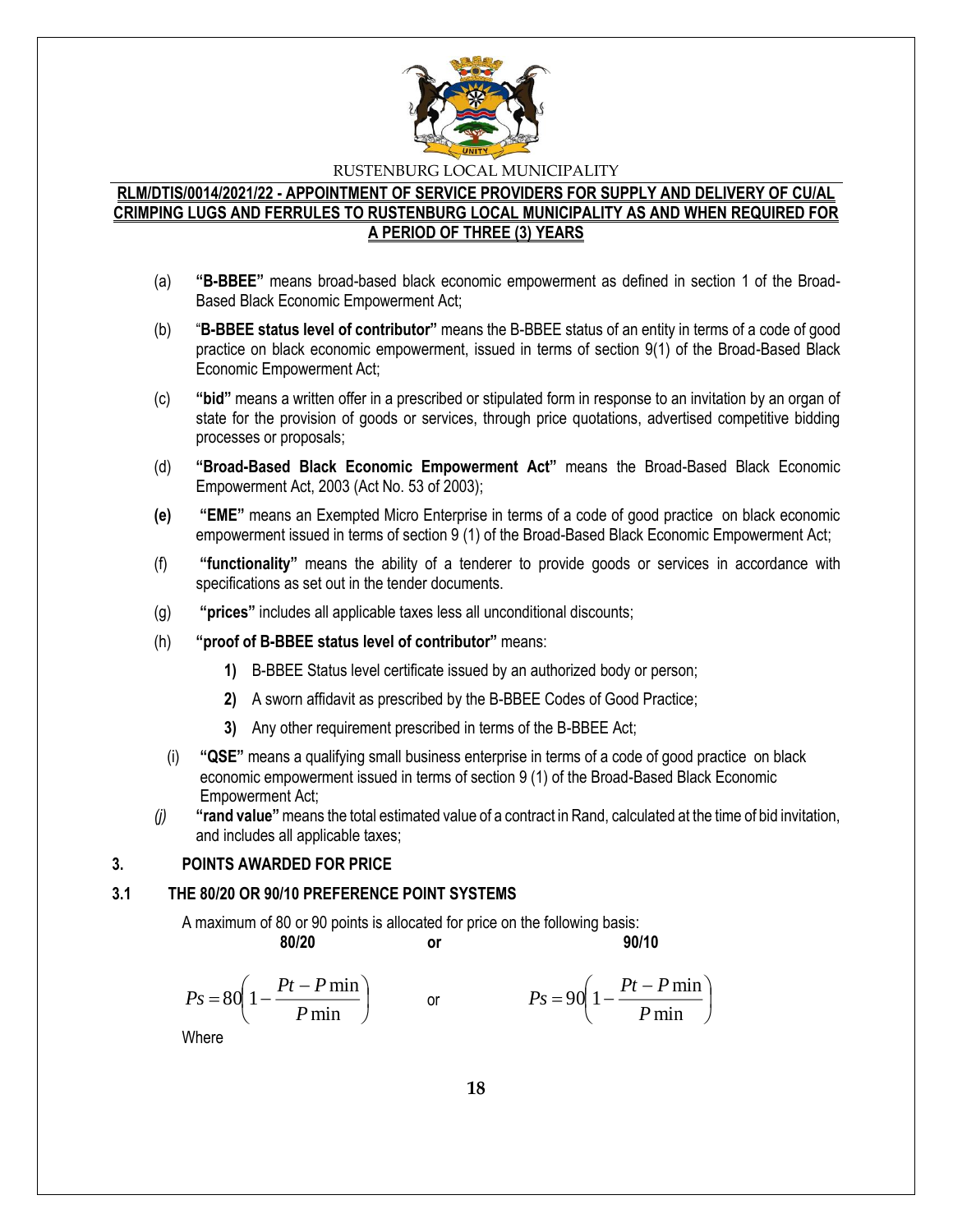

### **RLM/DTIS/0014/2021/22 - APPOINTMENT OF SERVICE PROVIDERS FOR SUPPLY AND DELIVERY OF CU/AL CRIMPING LUGS AND FERRULES TO RUSTENBURG LOCAL MUNICIPALITY AS AND WHEN REQUIRED FOR A PERIOD OF THREE (3) YEARS**

Ps = Points scored for price of bid under consideration

Pt = Price of bid under consideration

P min = Price of lowest acceptable bid

# **4. POINTS AWARDED FOR B-BBEE STATUS LEVEL OF CONTRIBUTOR**

4.1 In terms of Regulation 6 (2) and 7 (2) of the Preferential Procurement Regulations, preference points must be awarded to a bidder for attaining the B-BBEE status level of contribution in accordance with the table below:

| <b>B-BBEE Status Level of</b><br><b>Contributor</b> | <b>Number of points</b><br>(90/10 system) | <b>Number of points</b><br>$(80/20$ system) |
|-----------------------------------------------------|-------------------------------------------|---------------------------------------------|
|                                                     | 10                                        | 20                                          |
|                                                     | 9                                         | 18                                          |
|                                                     | 6                                         | 14                                          |
|                                                     | 5                                         | 12                                          |
| 5                                                   |                                           | 8                                           |
| 6                                                   |                                           | հ                                           |
|                                                     |                                           |                                             |
| 8                                                   |                                           |                                             |
| Non-compliant contributor                           |                                           |                                             |

# **5. BID DECLARATION**

5.1 Bidders who claim points in respect of B-BBEE Status Level of Contribution must complete the following:

# **6. B-BBEE STATUS LEVEL OF CONTRIBUTOR CLAIMED IN TERMS OF PARAGRAPHS 1.4 AND 4.1**

6.1 B-BBEE Status Level of Contributor:  $\qquad \qquad = \qquad \qquad \qquad$  = .........(maximum of 10 or 20 points)

(Points claimed in respect of paragraph 7.1 must be in accordance with the table reflected in paragraph 4.1 and must be substantiated by relevant proof of B-BBEE status level of contributor.

# **7. SUB-CONTRACTING**

7.1 Will any portion of the contract be sub-contracted?

(*Tick applicable box*)

YES NO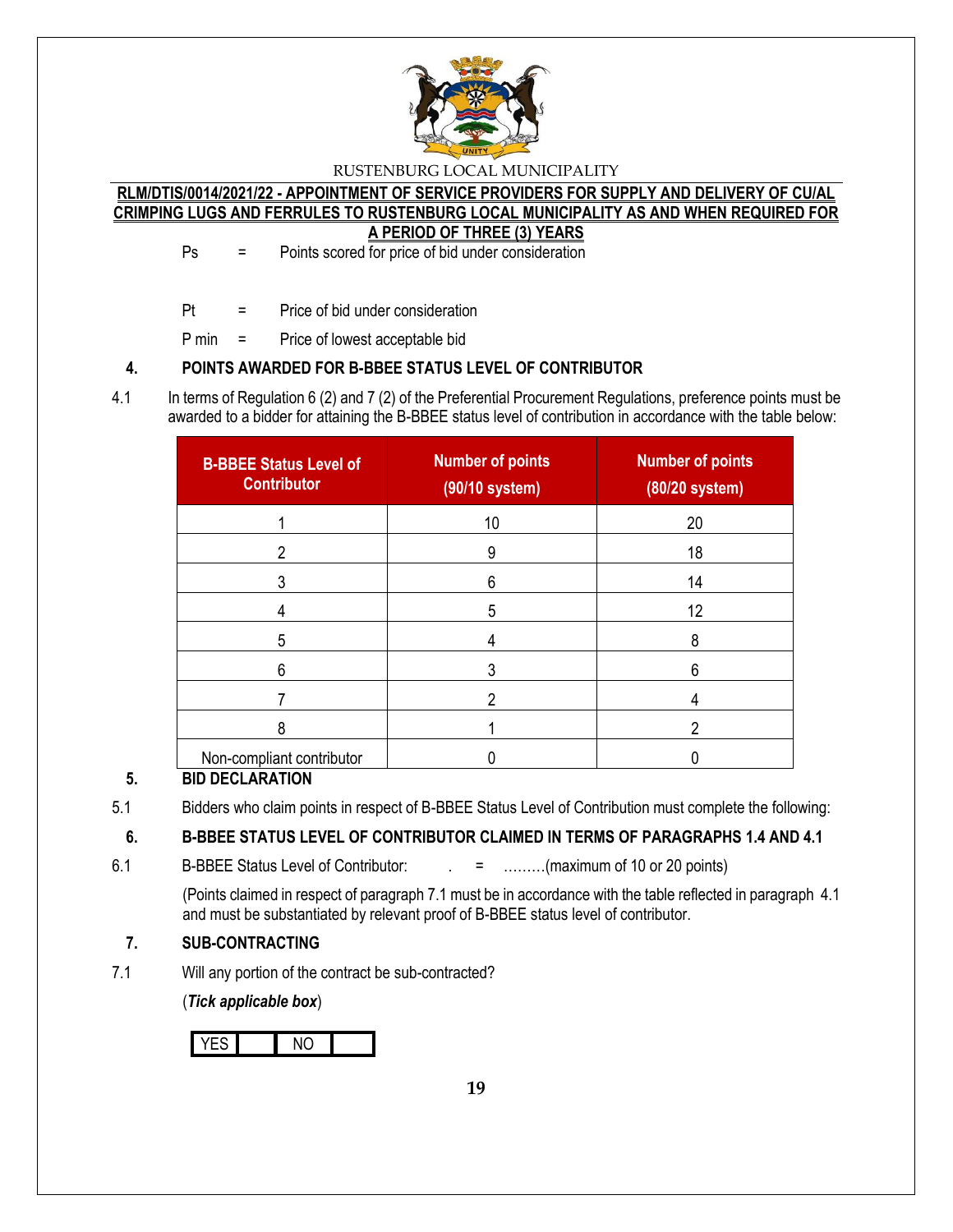

### **RLM/DTIS/0014/2021/22 - APPOINTMENT OF SERVICE PROVIDERS FOR SUPPLY AND DELIVERY OF CU/AL CRIMPING LUGS AND FERRULES TO RUSTENBURG LOCAL MUNICIPALITY AS AND WHEN REQUIRED FOR A PERIOD OF THREE (3) YEARS**

### 7.1.1 If yes, indicate:

- i) What percentage of the contract will be subcontracted............…………….…………%
- ii) The name of the sub-contractor…………………………………………………………..
- iii) The B-BBEE status level of the sub-contractor......................................……………..
- iv) Whether the sub-contractor is an EME or QSE





v) Specify, by ticking the appropriate box, if subcontracting with an enterprise in terms of Preferential Procurement Regulations,2017:

| Designated Group: An EME or QSE which is at last 51% owned by:    | EME√ | QSE |
|-------------------------------------------------------------------|------|-----|
| Black people                                                      |      |     |
| Black people who are youth                                        |      |     |
| Black people who are women                                        |      |     |
| Black people with disabilities                                    |      |     |
| Black people living in rural or underdeveloped areas or townships |      |     |
| Cooperative owned by black people                                 |      |     |
| Black people who are military veterans                            |      |     |
| 0R                                                                |      |     |
| Any EME                                                           |      |     |
| Any QSE                                                           |      |     |

### 8. **DECLARATION WITH REGARD TO COMPANY/FIRM**

8.1 Name of company/firm:…………………………………………………………………………….

8.2 VAT registration number:……………………………………….………………………

8.3 Company registration number:………….……………………….……………………

### 8.4 TYPE OF COMPANY/ FIRM

- □ Partnership/Joint Venture / Consortium
- □ One-person business/sole propriety
- □ Close corporation
- **Company**
- (Pty) Limited

[TICK APPLICABLE BOX]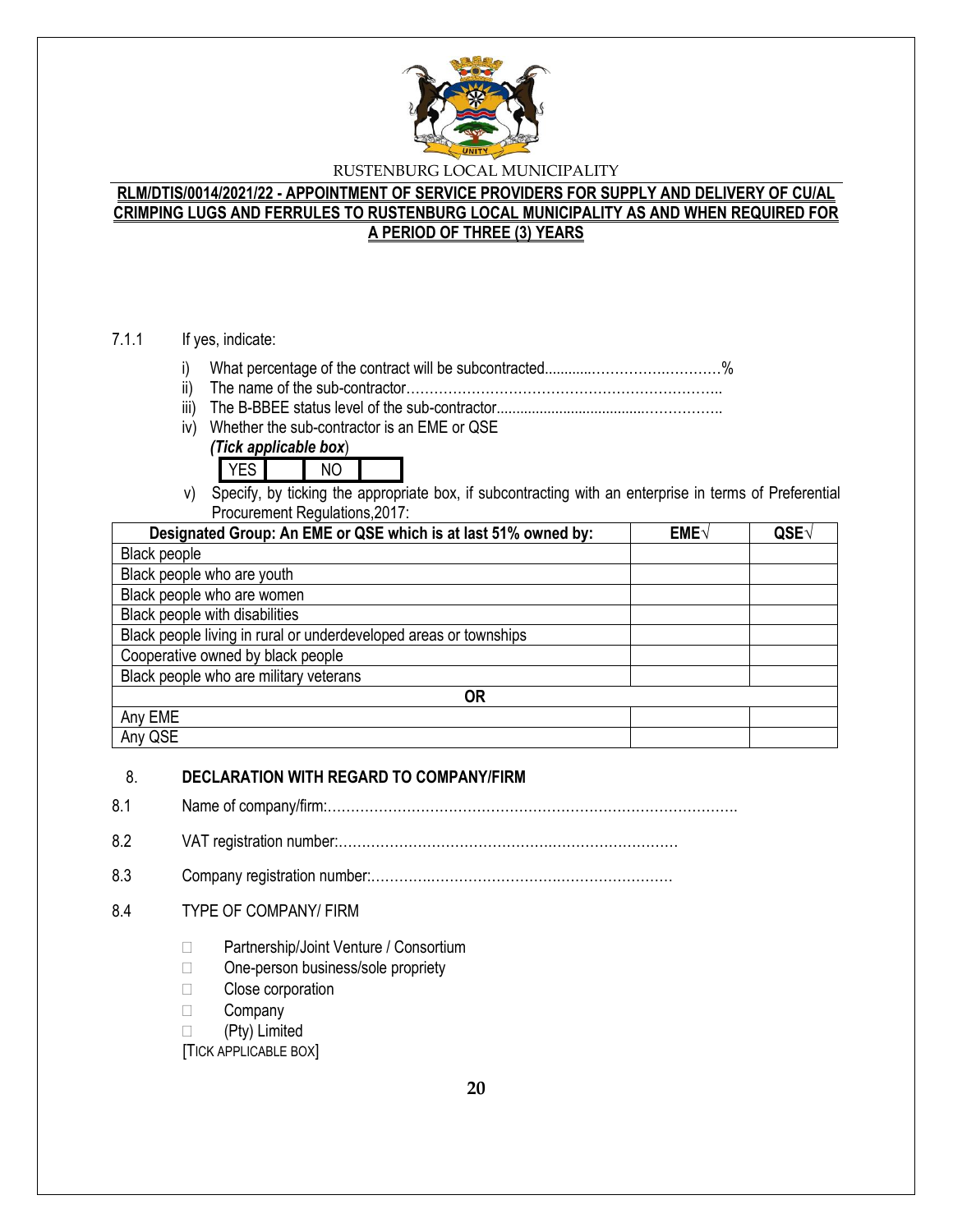

### **RLM/DTIS/0014/2021/22 - APPOINTMENT OF SERVICE PROVIDERS FOR SUPPLY AND DELIVERY OF CU/AL CRIMPING LUGS AND FERRULES TO RUSTENBURG LOCAL MUNICIPALITY AS AND WHEN REQUIRED FOR A PERIOD OF THREE (3) YEARS**

8.5 DESCRIBE PRINCIPAL BUSINESS ACTIVITIES

…………………………………………………………………………………………………………………………

### 8.6 COMPANY CLASSIFICATION

- Manufacturer
- □ Supplier
- □ Professional service provider
- $\Box$  Other service providers, e.g. transporter, etc.

[*TICK APPLICABLE BOX*]

### **8.7 MUNICIPAL INFORMATION**

### 8.8 Total number of years the company/firm has been in business:…………………………

8.9 I/we, the undersigned, who is / are duly authorised to do so on behalf of the company/firm, certify that the points claimed, based on the B-BBE status level of contributor indicated in paragraphs 1.4 and 6.1 of the foregoing certificate, qualifies the company/ firm for the preference(s) shown and I / we acknowledge that:

- i) The information furnished is true and correct;
- ii) The preference points claimed are in accordance with the General Conditions as indicated in paragraph 1 of this form;
- iii) In the event of a contract being awarded as a result of points claimed as shown in paragraphs 1.4 and 6.1, the contractor may be required to furnish documentary proof to the satisfaction of the purchaser that the claims are correct;
- iv) If the B-BBEE status level of contributor has been claimed or obtained on a fraudulent basis or any of the conditions of contract have not been fulfilled, the purchaser may, in addition to any other remedy it may have –
	- (a) disqualify the person from the bidding process;
	- (b) recover costs, losses or damages it has incurred or suffered as a result of that person's conduct;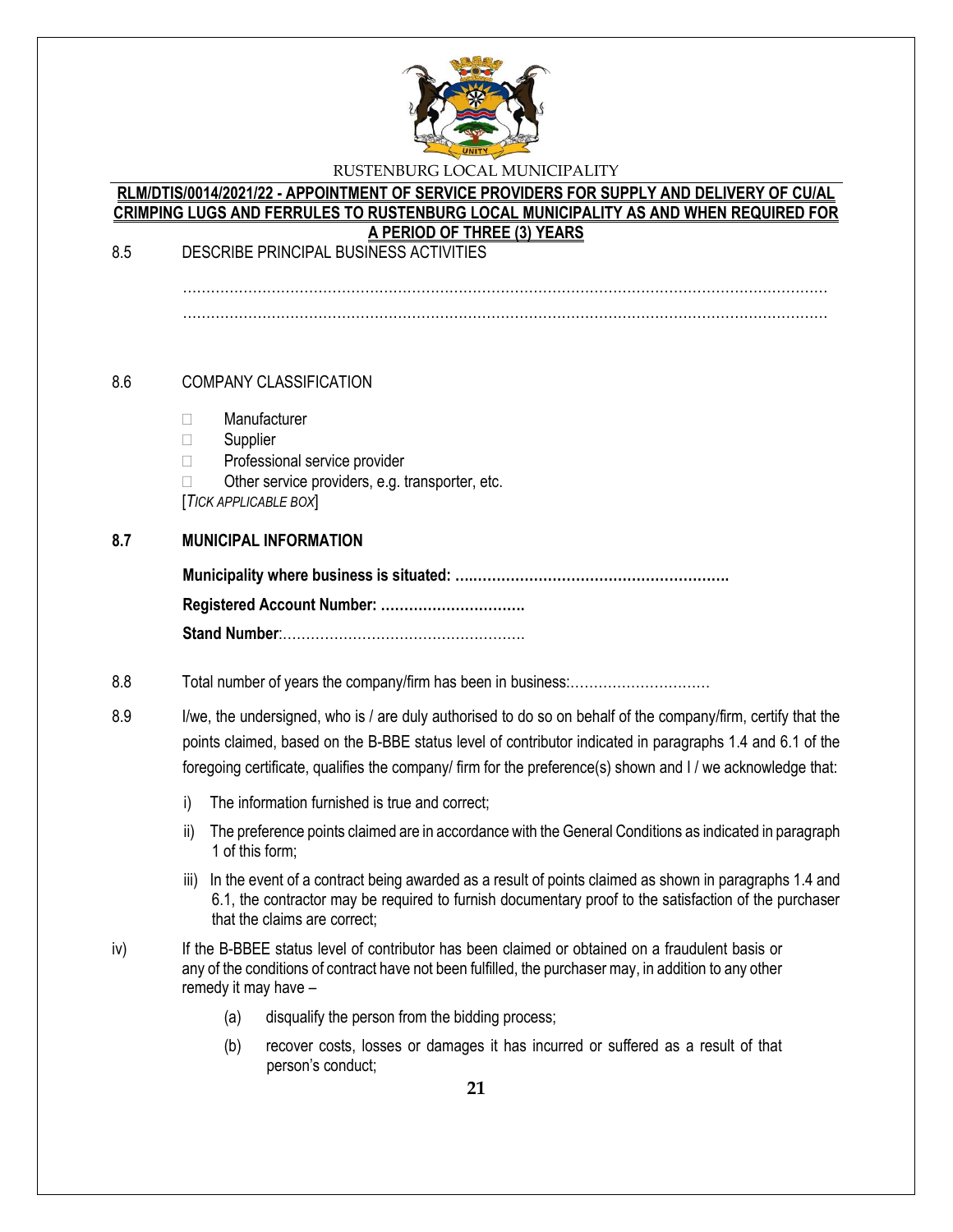

### **RLM/DTIS/0014/2021/22 - APPOINTMENT OF SERVICE PROVIDERS FOR SUPPLY AND DELIVERY OF CU/AL CRIMPING LUGS AND FERRULES TO RUSTENBURG LOCAL MUNICIPALITY AS AND WHEN REQUIRED FOR A PERIOD OF THREE (3) YEARS**

- (c) cancel the contract and claim any damages which it has suffered as a result of having to make less favourable arrangements due to such cancellation;
- (d) recommend that the bidder or contractor, its shareholders and directors, or only the shareholders and directors who acted on a fraudulent basis, be restricted by the National Treasury from obtaining business from any organ of state for a period not exceeding 10 years, after the *audi alteram partem* (hear the other side) rule has been applied; and
- (e) forward the matter for criminal prosecution.

| <b>WITNESSES</b> |                            |
|------------------|----------------------------|
| 4                | SIGNATURE(S) OF BIDDERS(S) |
| 2.               | DATE:                      |
|                  | <b>ADDRESS</b>             |
|                  |                            |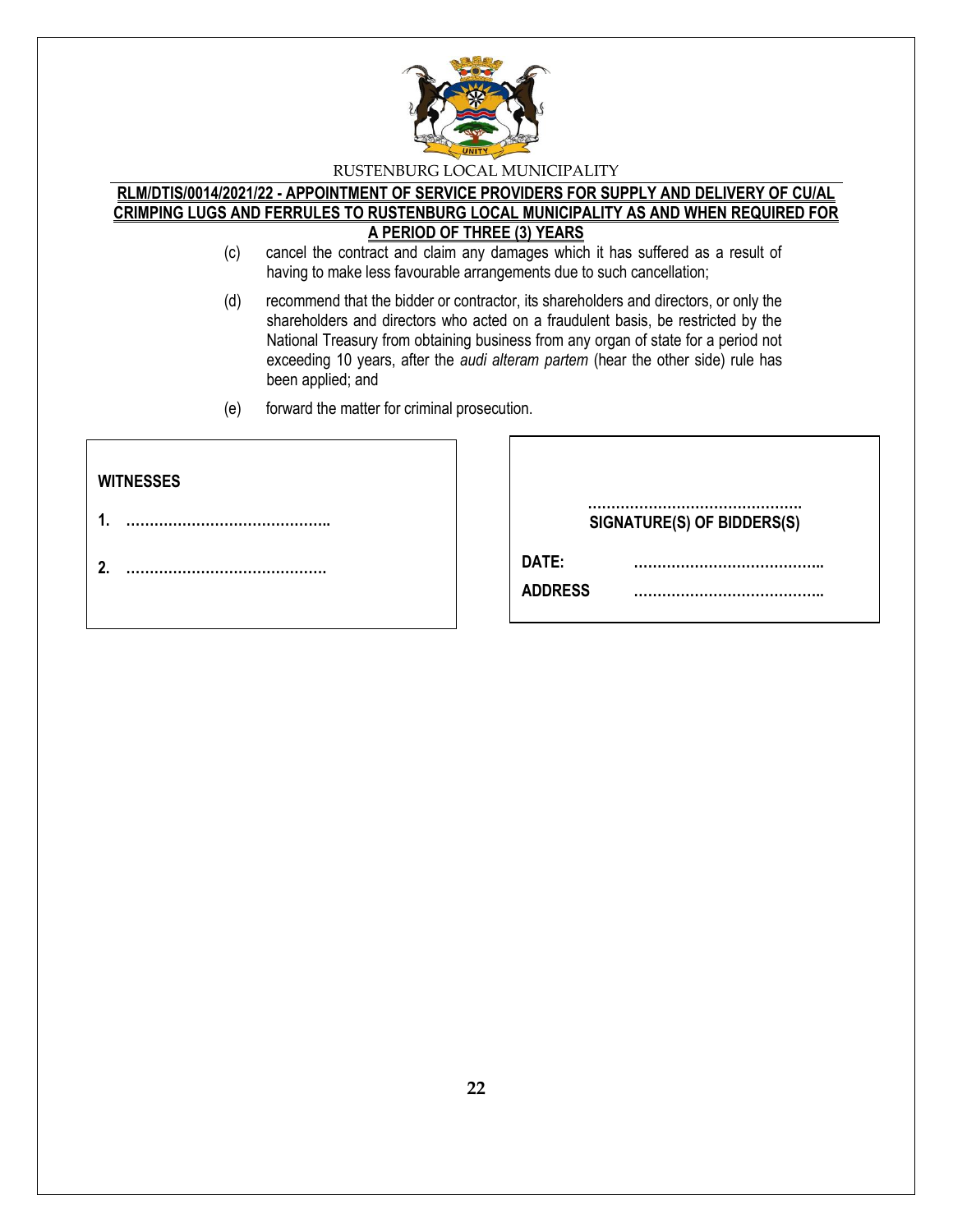

#### **RLM/DTIS/0014/2021/22 - APPOINTMENT OF SERVICE PROVIDERS FOR SUPPLY AND DELIVERY OF CU/AL CRIMPING LUGS AND FERRULES TO RUSTENBURG LOCAL MUNICIPALITY AS AND WHEN REQUIRED FOR A PERIOD OF THREE (3) YEARS**

### **CONTRACT FORM - RENDERING OF SERVICES MDB 7.2**

**THIS FORM MUST BE FILLED IN DUPLICATE BY BOTH THE SERVICE PROVIDER (PART 1) AND THE PURCHASER (PART 2). BOTH FORMS MUST BE SIGNED IN THE ORIGINAL SO THAT THE SERVICE PROVIDER AND THE PURCHASER WOULD BE IN POSSESSION OF ORIGINALLY SIGNED CONTRACTS FOR THEIR RESPECTIVE RECORDS.**

# **PART 1 (TO BE FILLED IN BY THE SERVICE PROVIDER)**

1. I hereby undertake to render services described in the attached bidding documents to (name of the institution) ……………………………………………………………………………………………………………………………... in accordance with the requirements and task directives / proposals specifications stipulated in Bid Number………….………………………………… at the price/s quoted. My offer/s remain binding upon me and open for acceptance by the Purchaser during the validity period indicated and calculated from the closing date of the bid.

#### 2. The following documents shall be deemed to form and be read and construed as part of this agreement: (i) Bidding documents,

- *-* Invitation to bid;
- Tax compliance status (CSD report);
- Pricing schedule(s);
- Filled in task directive/proposal;
- Preference claims for Broad Based Black Economic Empowerment Status Level of Contribution in terms of the Preferential Procurement Regulations 2011;
- *-* Declaration of interest;
- *-* Declaration of bidder's past SCM practices;
- *-* Certificate of Independent Bid Determination;
- **Special Conditions of Contract;**
- (ii) General Conditions of Contract; and
- (iii) Other (specify)
- 3. I confirm that I have satisfied myself as to the correctness and validity of my bid; that the price(s) and rate(s) quoted cover all the services specified in the bidding documents; that the price(s) and rate(s) cover all my obligations and I accept that any mistakes regarding price(s) and rate(s) and calculations will be at my own risk.
- 4. I accept full responsibility for the proper execution and fulfilment of all obligations and conditions devolving on me under this agreement as the principal liable for the due fulfillment of this contract.
- 5. I declare that I have no participation in any collusive practices with any bidder or any other person regarding this or any other bid.
- 6. I confirm that I am duly authorised to sign this contract.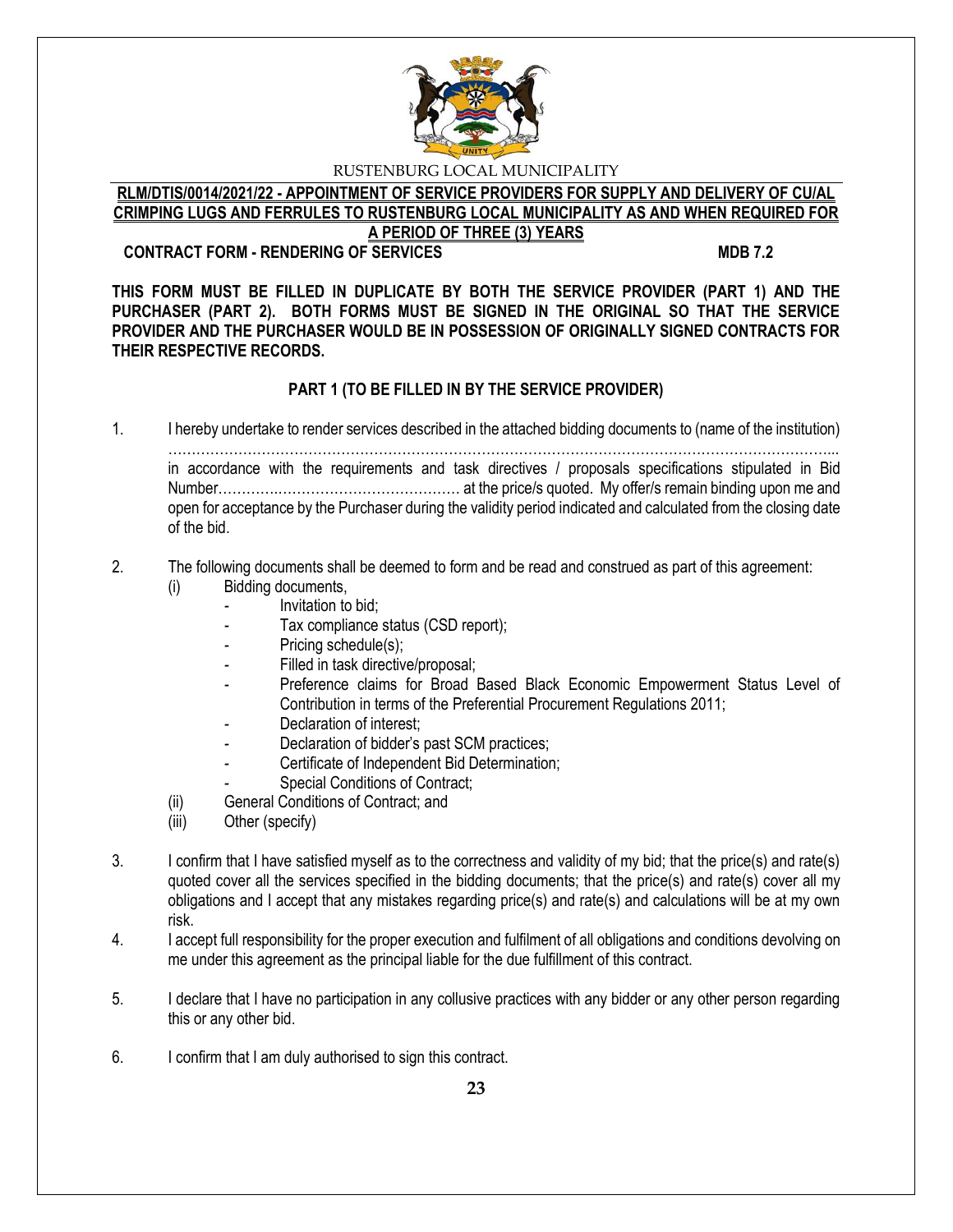

# **RLM/DTIS/0014/2021/22 - APPOINTMENT OF SERVICE PROVIDERS FOR SUPPLY AND DELIVERY OF CU/AL CRIMPING LUGS AND FERRULES TO RUSTENBURG LOCAL MUNICIPALITY AS AND WHEN REQUIRED FOR A PERIOD OF THREE (3) YEARS**

| NAME (PRINT)     | <br><b>WITNESSES</b> |
|------------------|----------------------|
| <b>CAPACITY</b>  |                      |
| <b>SIGNATURE</b> | <br>າ                |
| NAME OF FIRM     |                      |
| <b>DATE</b>      | <br>DATE:            |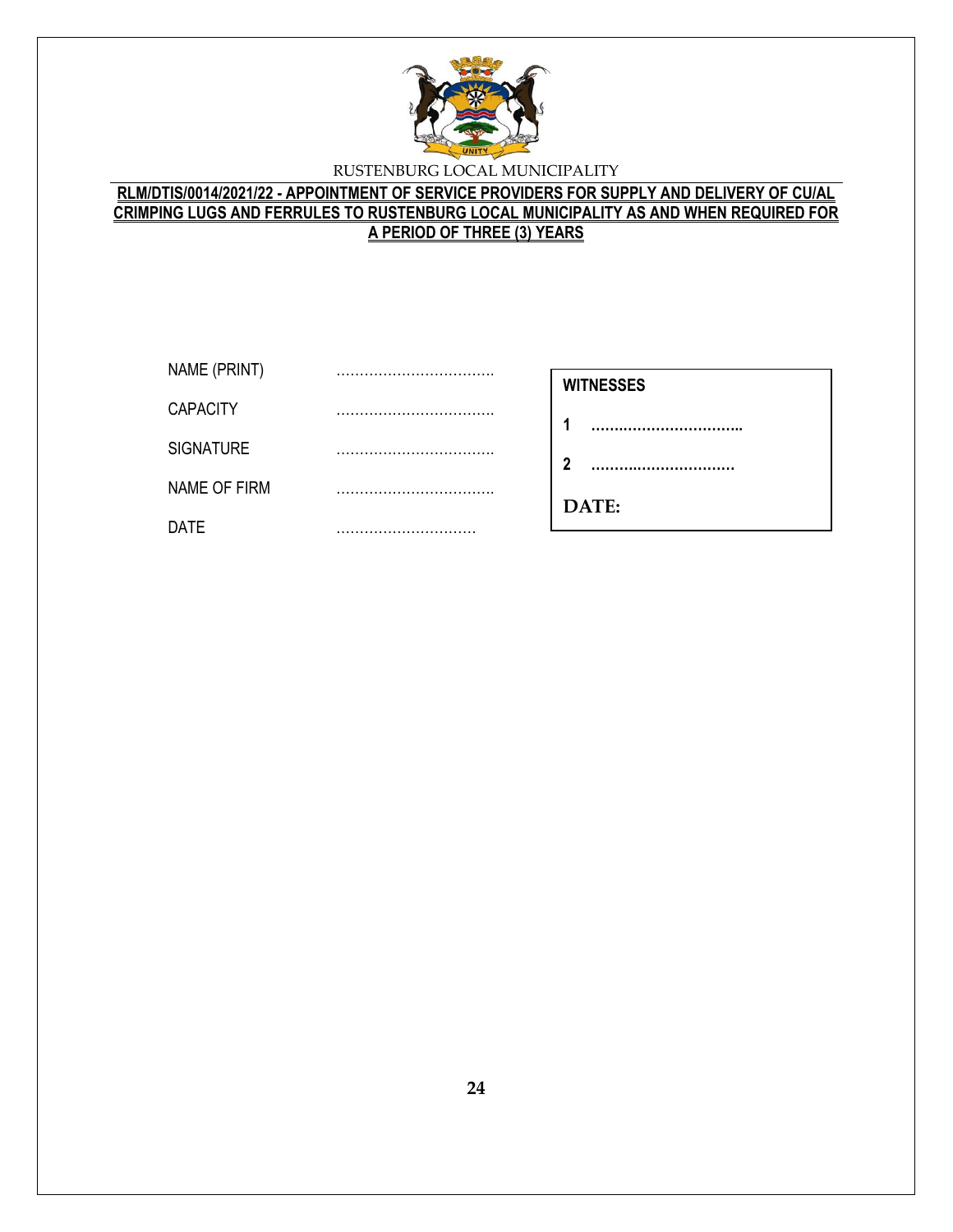

# **RLM/DTIS/0014/2021/22 - APPOINTMENT OF SERVICE PROVIDERS FOR SUPPLY AND DELIVERY OF CU/AL CRIMPING LUGS AND FERRULES TO RUSTENBURG LOCAL MUNICIPALITY AS AND WHEN REQUIRED FOR A PERIOD OF THREE (3) YEARS**

**MBD 7.2**

# **CONTRACT FORM - RENDERING OF SERVICES**

# **PART 2 (TO BE FILLED IN BY THE PURCHASER [RLM])**

- 1. I……………………………………………. in my capacity as……………………...…………………………….. accept your bid under reference number ………………………………………….dated………………………for the rendering of services indicated hereunder and/or further specified in the annexure(s).
- 2. An official order indicating service delivery instructions is forthcoming.
- 3. I undertake to make payment for the services rendered in accordance with the terms and conditions of the contract, within 30 (thirty) days after receipt of an invoice.

| <b>DESCRIPTION OF</b><br><b>SERVICE</b> | <b>PRICE (ALL</b><br><b>APPLICABLE</b><br><b>TAXES</b><br>INCLUDED) | <b>COMPLETION</b><br><b>DATE</b> | <b>B-BBEE</b><br><b>STATUS</b><br><b>LEVEL OF</b><br><b>CONTRIBUTIO</b><br>N | <b>MINIMUM</b><br><b>THRESHOLD</b><br><b>FOR LOCAL</b><br><b>PRODUCTION</b><br><b>AND</b><br><b>CONTENT (if</b><br>applicable) |
|-----------------------------------------|---------------------------------------------------------------------|----------------------------------|------------------------------------------------------------------------------|--------------------------------------------------------------------------------------------------------------------------------|
|                                         |                                                                     |                                  |                                                                              |                                                                                                                                |

4. I confirm that I am duly authorized to sign this contract.

SIGNED AT ………………………………………ON………………………………...

NAME (PRINT) ………………………………………….

SIGNATURE …………………………………………

OFFICIAL STAMP

| <b>WITNESSES</b> |
|------------------|
|------------------|

| 1     |
|-------|
|       |
| DATE: |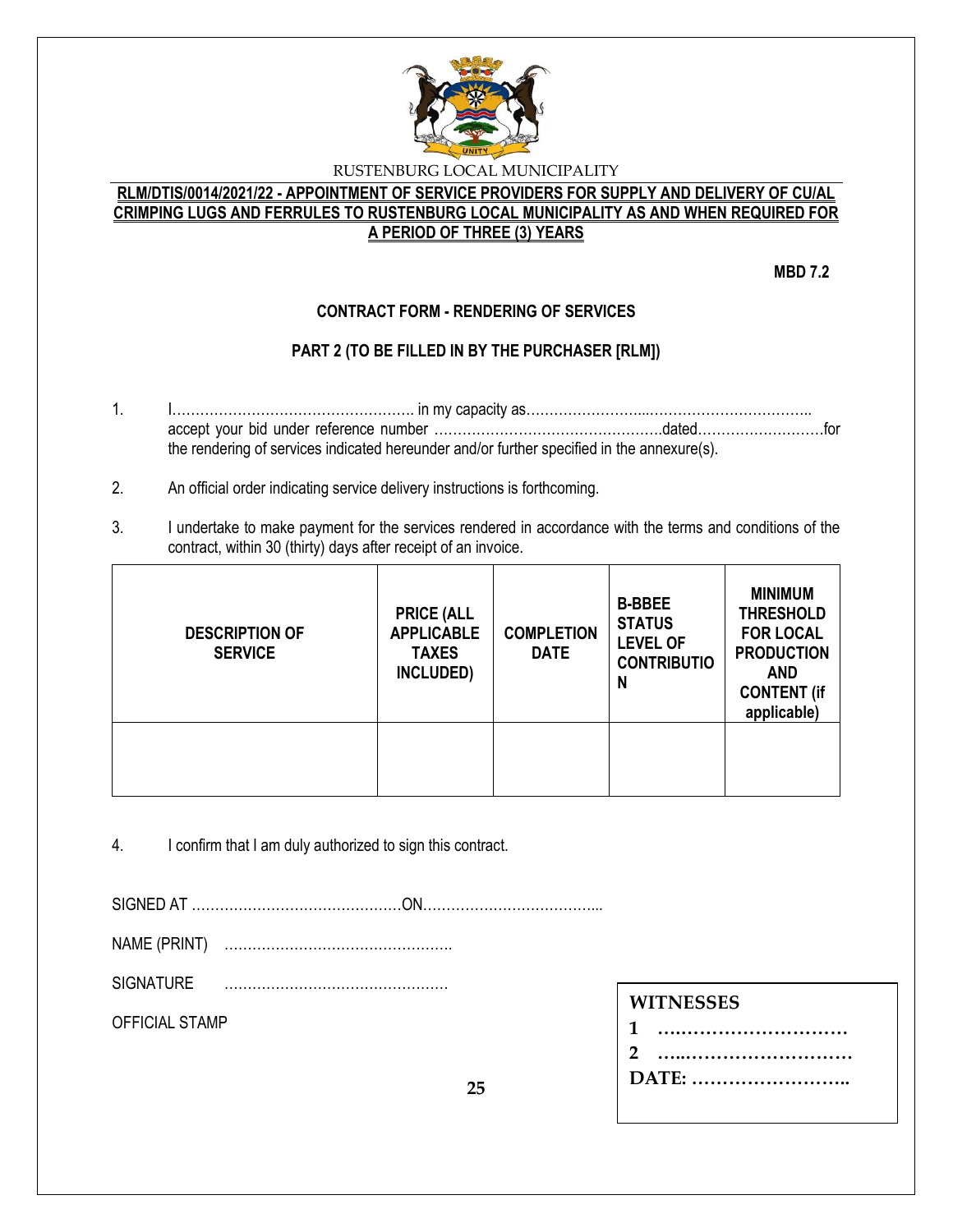

### **RLM/DTIS/0014/2021/22 - APPOINTMENT OF SERVICE PROVIDERS FOR SUPPLY AND DELIVERY OF CU/AL CRIMPING LUGS AND FERRULES TO RUSTENBURG LOCAL MUNICIPALITY AS AND WHEN REQUIRED FOR A PERIOD OF THREE (3) YEARS**

# **MBD 8: DECLARATION OF ABUSE OF SUPPLY CHAIN MANAGEMENT SYSTEM**

- 1 This Standard Bidding Document must form part of all bids invited.
- 2 It serves as a declaration to be used by institutions in ensuring that when goods and services are being procured, all reasonable steps are taken to combat the abuse of the supply chain management system.
- 3 The bid of any bidder may be disregarded if that bidder, or any of its directors have
	- a. abused the institution's supply chain management system;
	- b. committed fraud or any other improper conduct in relation to such system; or
	- c. failed to perform on any previous contract.
- 4 In order to give effect to the above, the following questionnaire must be completed and submitted with the bid.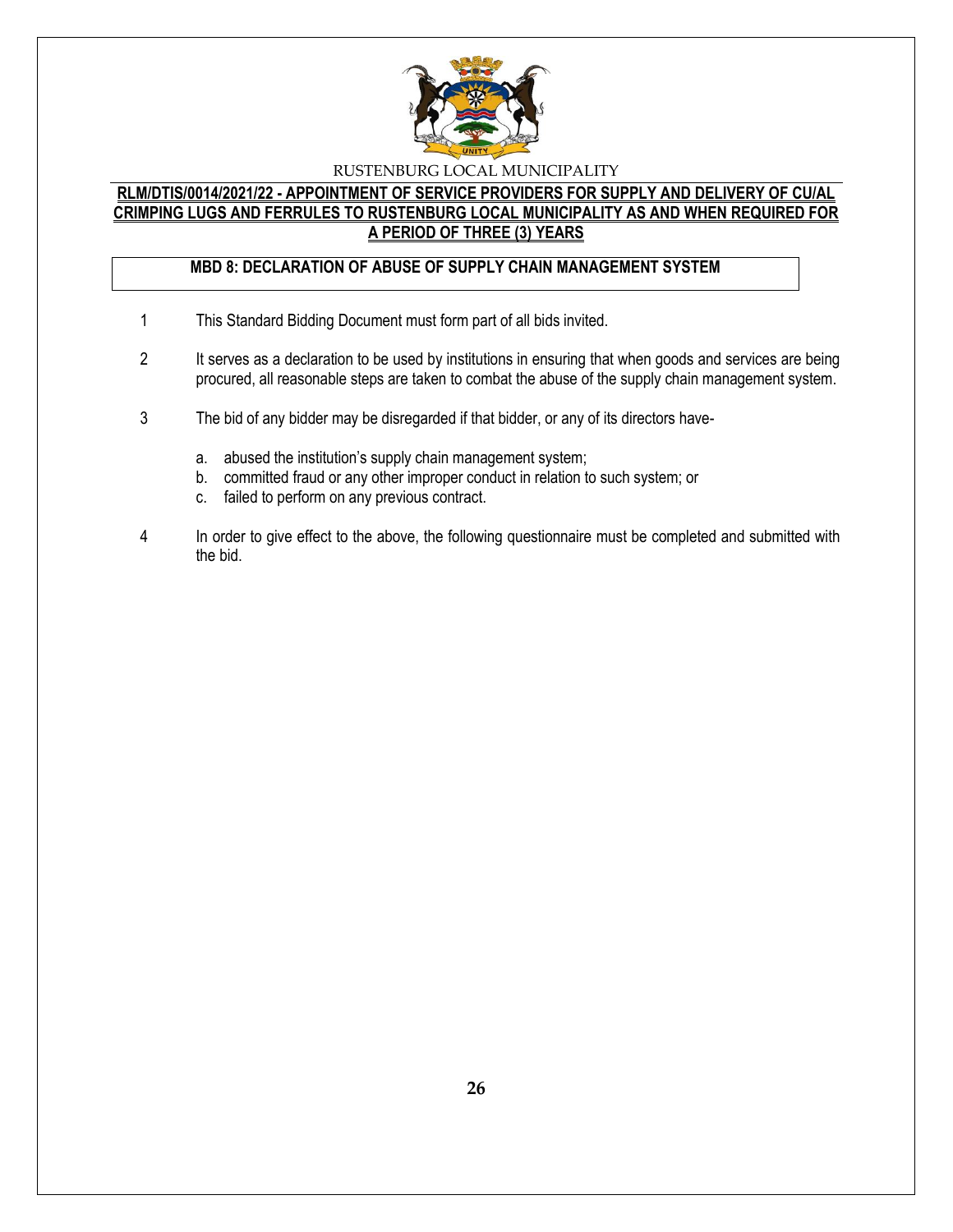

# **RLM/DTIS/0014/2021/22 - APPOINTMENT OF SERVICE PROVIDERS FOR SUPPLY AND DELIVERY OF CU/AL CRIMPING LUGS AND FERRULES TO RUSTENBURG LOCAL MUNICIPALITY AS AND WHEN REQUIRED FOR**

|                                      | A PERIOD OF THREE (3) YEARS                                                                                                                                                                                                                                                                                                                                                                                                                                                                                                                                                                                                                        |                                    |                 |
|--------------------------------------|----------------------------------------------------------------------------------------------------------------------------------------------------------------------------------------------------------------------------------------------------------------------------------------------------------------------------------------------------------------------------------------------------------------------------------------------------------------------------------------------------------------------------------------------------------------------------------------------------------------------------------------------------|------------------------------------|-----------------|
| Item<br>4.1                          | Question<br>Is the bidder or any of its directors listed on the National Treasury's Database of Restricted<br>Suppliers as companies or persons prohibited from doing business with the public sector?<br>Companies or persons who are listed on this Database were informed in writing of this<br>restriction by the Accounting Officer/Authority of the institution that imposed the restriction after<br>the audi alteram partem rule was applied). The Database of Restricted Suppliers now resides<br>on the National Treasury's website (www.treasury.gov.za) and can be accessed by clicking<br>on its link at the bottom of the home page. | Yes<br><b>Yes</b><br>$\sim$        | No<br><b>No</b> |
|                                      |                                                                                                                                                                                                                                                                                                                                                                                                                                                                                                                                                                                                                                                    |                                    |                 |
| 4.1.1                                | If so, furnish particulars:                                                                                                                                                                                                                                                                                                                                                                                                                                                                                                                                                                                                                        |                                    |                 |
| 4.2                                  | Is the bidder or any of its directors listed on the Register for Tender Defaulters in terms of<br>section 29 of the Prevention and Combating of Corrupt Activities Act (No 12 of 2004)?<br>The Register for Tender Defaulters can be accessed on the National Treasury's website<br>(www.treasury.gov.za) by clicking on its link at the bottom of the home page.                                                                                                                                                                                                                                                                                  | Yes<br>$\Box$                      | No              |
| 4.2.1                                | If so, furnish particulars:                                                                                                                                                                                                                                                                                                                                                                                                                                                                                                                                                                                                                        |                                    |                 |
| 4.3                                  | Was the bidder or any of its directors convicted by a court of law (including a court outside of<br>the Republic of South Africa) for fraud or corruption during the past five years?                                                                                                                                                                                                                                                                                                                                                                                                                                                              | Yes<br>$\mathcal{L}_{\mathcal{A}}$ | No              |
| 4.3.1<br>If so, furnish particulars: |                                                                                                                                                                                                                                                                                                                                                                                                                                                                                                                                                                                                                                                    |                                    |                 |
|                                      |                                                                                                                                                                                                                                                                                                                                                                                                                                                                                                                                                                                                                                                    |                                    |                 |
| 4.4                                  | Was any contract between the bidder and any organ of state terminated during the past five<br>years on account of failure to perform on or comply with the contract?                                                                                                                                                                                                                                                                                                                                                                                                                                                                               | Yes                                | No              |
| 4.4.1<br>If so, furnish particulars: |                                                                                                                                                                                                                                                                                                                                                                                                                                                                                                                                                                                                                                                    |                                    |                 |
|                                      |                                                                                                                                                                                                                                                                                                                                                                                                                                                                                                                                                                                                                                                    |                                    |                 |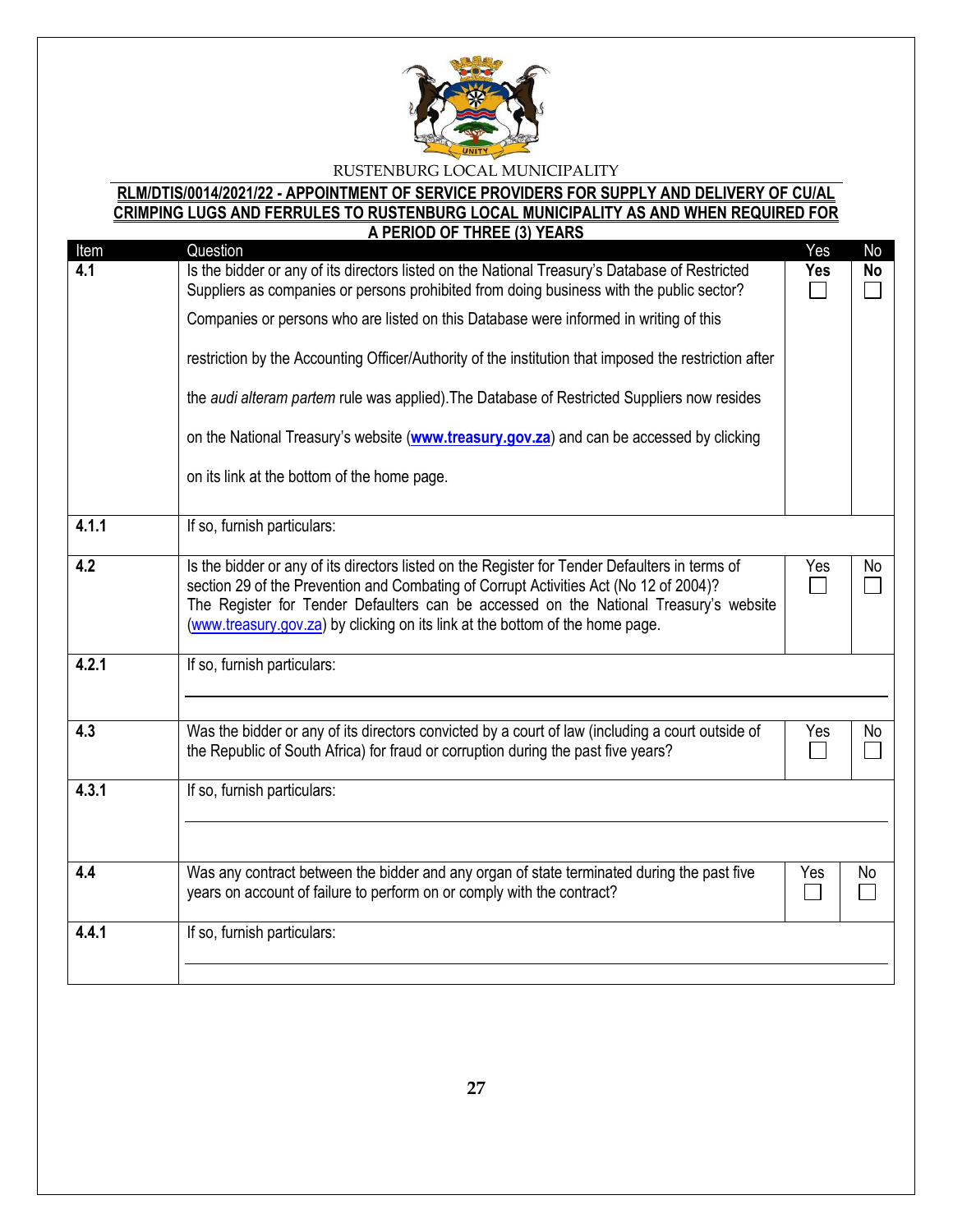

# **RLM/DTIS/0014/2021/22 - APPOINTMENT OF SERVICE PROVIDERS FOR SUPPLY AND DELIVERY OF CU/AL CRIMPING LUGS AND FERRULES TO RUSTENBURG LOCAL MUNICIPALITY AS AND WHEN REQUIRED FOR A PERIOD OF THREE (3) YEARS**

### **CERTIFICATION**

I, THE UNDERSIGNED (FULL NAME)…………………………………………………....................CERTIFY THAT THE INFORMATION FURNISHED ON THIS DECLARATION FORM IS TRUE AND CORRECT. I ACCEPT THAT, IN ADDITION TO CANCELLATION OF A CONTRACT, ACTION MAY BE TAKEN AGAINST ME SHOULD THIS DECLARATION PROVE TO BE FALSE.

………………………………………........................... ...........................................

………………………………………......................... .....................……............. Name/s and surname of Bidder Signature Signature

Position in the Firm/Company Date Date Date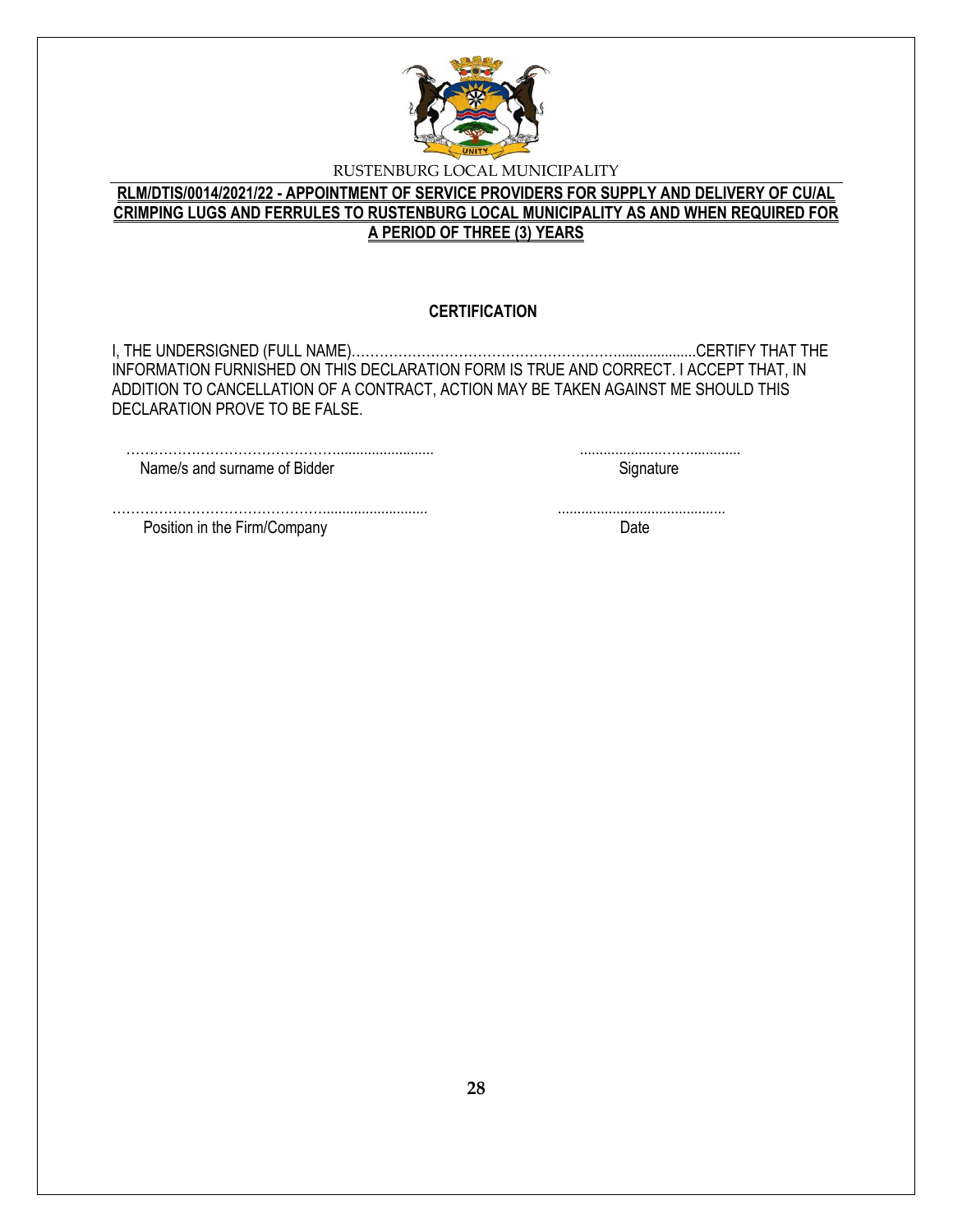

### **RLM/DTIS/0014/2021/22 - APPOINTMENT OF SERVICE PROVIDERS FOR SUPPLY AND DELIVERY OF CU/AL CRIMPING LUGS AND FERRULES TO RUSTENBURG LOCAL MUNICIPALITY AS AND WHEN REQUIRED FOR A PERIOD OF THREE (3) YEARS**

### **MBD 9: CERTIFICATE OF INDEPENDENT BID DETERMINATION**

- **1** This Municipal Bidding Document (MBD) must form part of all bids<sup>1</sup> invited.
- 2 Section 4 (1) (b) (iii) of the Competition Act No. 89 of 1998, as amended, prohibits an agreement between, or concerted practice by, firms, or a decision by an association of firms, if it is between parties in a horizontal relationship and if it involves collusive bidding (or bid rigging).² Collusive bidding is a *pe se* prohibition meaning that it cannot be justified under any grounds.
- 3 Municipal Supply Regulation 38 (1) prescribes that a supply chain management policy must provide measures for the combating of abuse of the supply chain management system, and must enable the accounting officer, among others, to:
	- a. take all reasonable steps to prevent such abuse;
	- b. reject the bid of any bidder if that bidder or any of its directors has abused the supply chain management system of the municipality or municipal entity or has committed any improper conduct in relation to such system; and
	- c. cancel a contract awarded to a person if the person committed any corrupt or fraudulent act during the bidding process or the execution of the contract.
	- 4 This MBD serves as a certificate of declaration that would be used by institutions to ensure that, when bids are considered, reasonable steps are taken to prevent any form of bid-rigging.
	- 5 In order to give effect to the above, the attached Certificate of Bid Determination (MBD 9) must be completed and submitted with the bid:

<sup>1</sup> Includes price quotations, advertised competitive bids, limited bids and proposals.

² Bid rigging (or collusive bidding) occurs when businesses, that would otherwise be expected to compete, secretly conspire to raise prices or lower the quality of goods and / or services for purchasers who wish to acquire goods and / or services through a bidding process. Bid rigging is, therefore, an agreement between competitors not to compete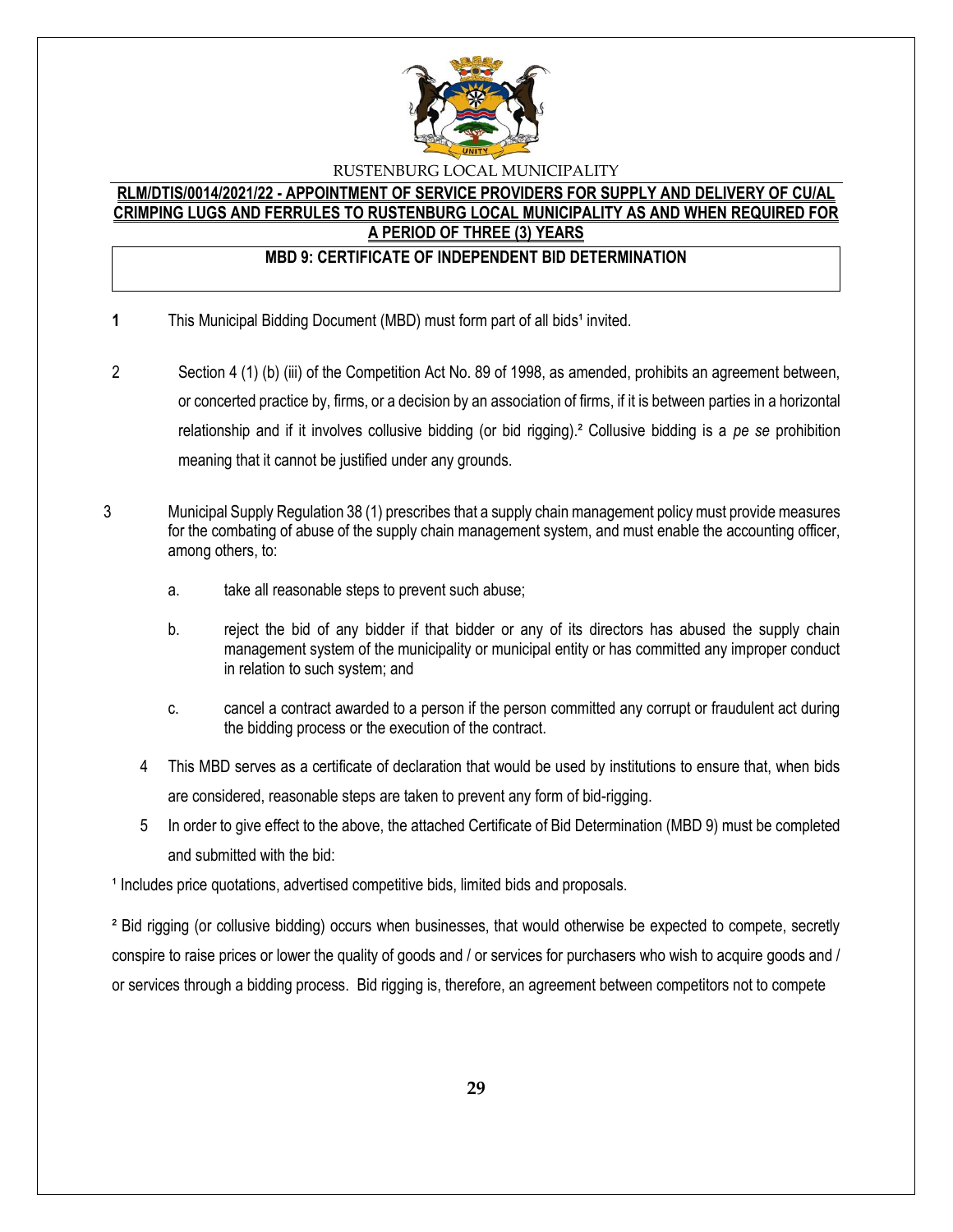

### **RLM/DTIS/0014/2021/22 - APPOINTMENT OF SERVICE PROVIDERS FOR SUPPLY AND DELIVERY OF CU/AL CRIMPING LUGS AND FERRULES TO RUSTENBURG LOCAL MUNICIPALITY AS AND WHEN REQUIRED FOR A PERIOD OF THREE (3) YEARS**

I, the undersigned, in submitting the accompanying bid:

(Bid Number and Description)

in response to the invitation for the bid made by:

(Name of Municipality / Municipal Entity)

do hereby make the following statements that I certify to be true and complete in every respect:

\_\_\_\_\_\_\_\_\_\_\_\_\_\_\_\_\_\_\_\_\_\_\_\_\_\_\_\_\_\_\_\_\_\_\_\_\_\_\_\_\_\_\_\_\_\_\_\_\_\_\_\_\_\_\_\_\_\_\_\_\_\_\_\_\_\_\_\_\_\_\_\_\_\_\_\_\_\_

\_\_\_\_\_\_\_\_\_\_\_\_\_\_\_\_\_\_\_\_\_\_\_\_\_\_\_\_\_\_\_\_\_\_\_\_\_\_\_\_\_\_\_\_\_\_\_\_\_\_\_\_\_\_\_\_\_\_\_\_\_\_\_\_\_\_\_\_\_\_\_\_

I certify, on behalf of: \_\_\_\_\_\_\_\_\_\_\_\_\_\_\_\_\_\_\_\_\_\_\_\_\_\_\_\_\_\_\_\_\_\_\_\_\_\_\_\_\_\_\_\_\_\_\_\_\_\_\_\_\_\_\_ that:

(Name of Bidder)

- 1. I have read and I understand the contents of this Certificate;
- 2. I understand that the accompanying bid will be disqualified if this Certificate is found not to be true and complete in every respect;
- 3. I am authorized by the bidder to sign this Certificate, and to submit the accompanying bid, on behalf of the bidder;
- 4. Each person whose signature appears on the accompanying bid has been authorized by the bidder to determine the terms of, and to sign, the bid, on behalf of the bidder;
- 5. For the purposes of this Certificate and the accompanying bid, I understand that the word "competitor" shall include any individual or organization, other than the bidder, whether or not affiliated with the bidder, who:
	- (a) has been requested to submit a bid in response to this bid invitation;
	- (b) could potentially submit a bid in response to this bid invitation, based on their qualifications, abilities or experience; and
	- (c) provides the same goods and services as the bidder and/or is in the same line of business as the bidder
- 6. The bidder has arrived at the accompanying bid independently from, and without consultation, communication, agreement or arrangement with any competitor. However communication between partners in a joint venture or consortium<sup>3</sup> will not be construed as collusive bidding.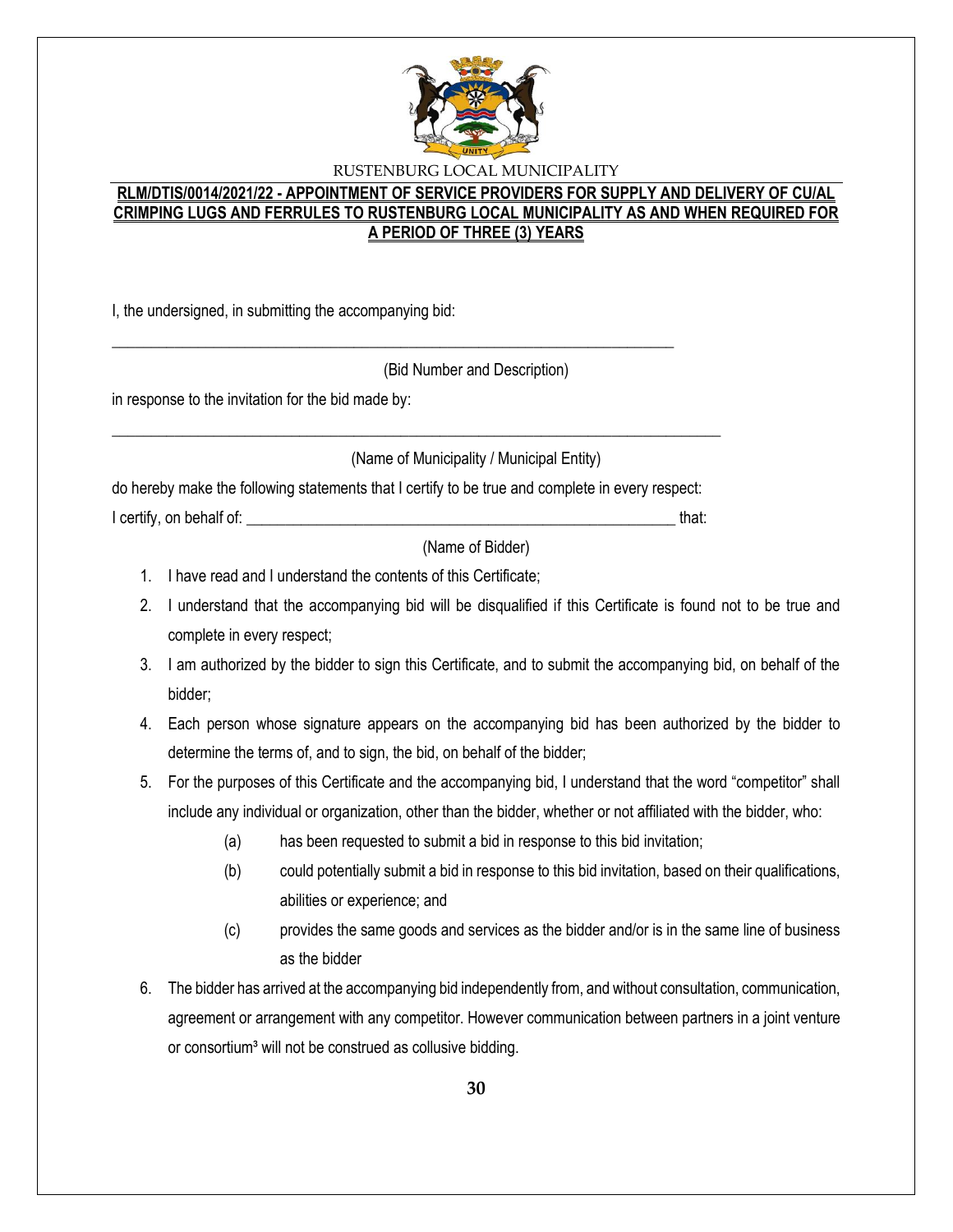

#### **RLM/DTIS/0014/2021/22 - APPOINTMENT OF SERVICE PROVIDERS FOR SUPPLY AND DELIVERY OF CU/AL CRIMPING LUGS AND FERRULES TO RUSTENBURG LOCAL MUNICIPALITY AS AND WHEN REQUIRED FOR A PERIOD OF THREE (3) YEARS**

- 7. In particular, without limiting the generality of paragraphs 6 above, there has been no consultation, communication, agreement or arrangement with any competitor regarding:
	- (a) prices;
	- (b) geographical area where product or service will be rendered (market allocation)
	- (c) methods, factors or formulas used to calculate prices;
	- (d) the intention or decision to submit or not to submit, a bid;
	- (e) the submission of a bid which does not meet the specifications and conditions of the bid;or
	- (f) bidding with the intention not to win the bid.
- 8. In addition, there have been no consultations, communications, agreements or arrangements with any competitor regarding the quality, quantity, specifications and conditions or delivery particulars of the products or services to which this bid invitation relates.
- 9. The terms of the accompanying bid have not been, and will not be, disclosed by the bidder, directly or indirectly, to any competitor, prior to the date and time of the official bid opening or of the awarding of the contract.
- 10. I am aware that, in addition and without prejudice to any other remedy provided to combat any restrictive practices related to bids and contracts, bids that are suspicious will be reported to the Competition Commission for investigation and possible imposition of administrative penalties in terms of section 59 of the Competition Act No 89 of 1998 and or may be reported to the National Prosecuting Authority (NPA) for criminal investigation and or may be restricted from conducting business with the public sector for a period not exceeding ten (10) years in terms of the Prevention and Combating of Corrupt Activities Act No 12 of 2004 or any other applicable legislation.

<sup>3</sup> Joint venture or Consortium means an association of persons for the purpose of combining their expertise, property, capital, efforts, skill and knowledge in an activity for the execution of a contract.

| Signature |    | Date           |
|-----------|----|----------------|
| Position  | 31 | Name of Bidder |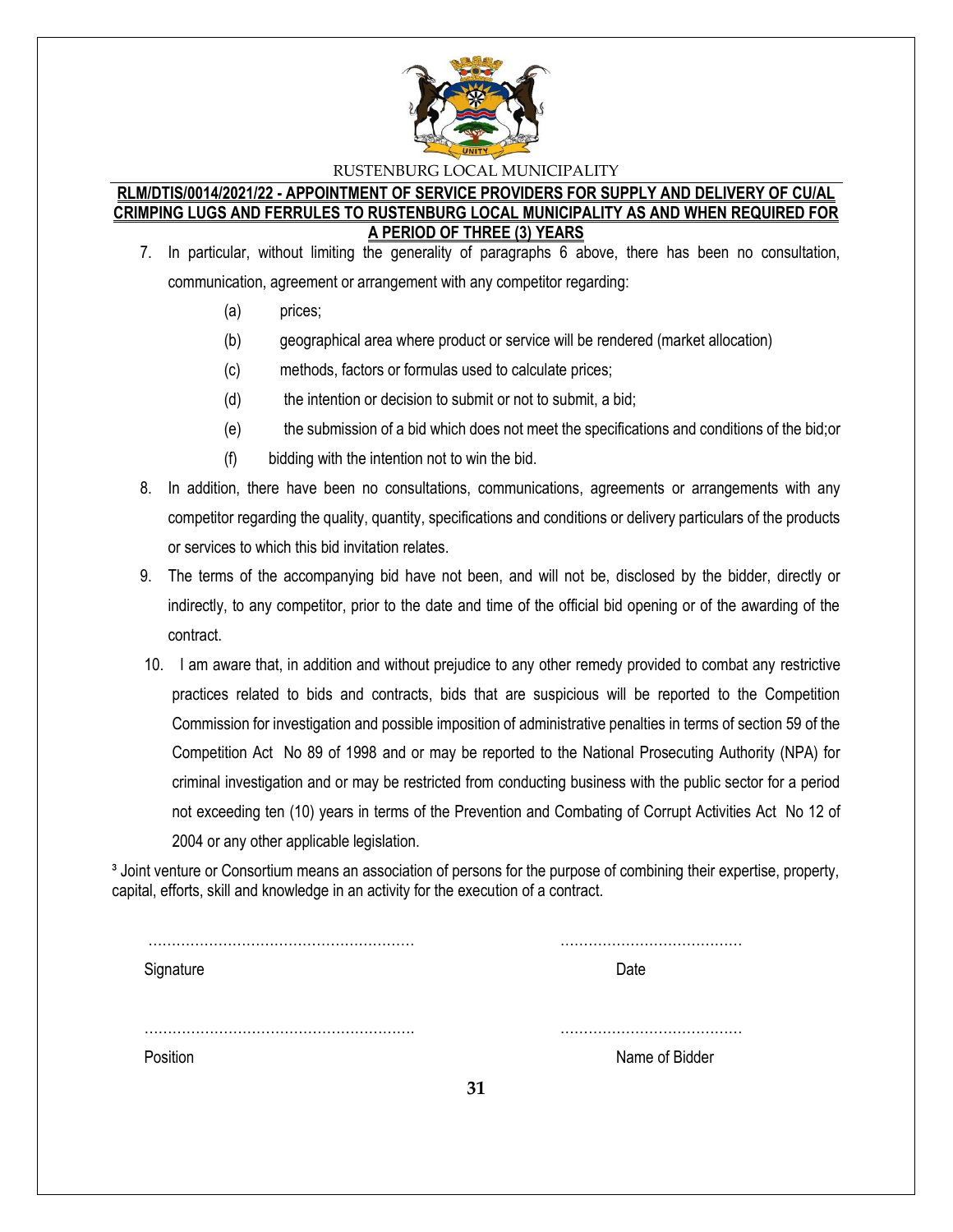

# **RLM/DTIS/0014/2021/22 - APPOINTMENT OF SERVICE PROVIDERS FOR SUPPLY AND DELIVERY OF CU/AL CRIMPING LUGS AND FERRULES TO RUSTENBURG LOCAL MUNICIPALITY AS AND WHEN REQUIRED FOR A PERIOD OF THREE (3) YEARS**

### **SECTION 38: DECLARATION FORM**

Having examined the BID and the general conditions thereto, I/we hereby certify that the bid price in the bid schedules and the preference points claimed are correct.

I/We furthermore certify that I/we/the Company comply/complies with the issues around Section 38 of the Supply Chain Management Policy inter alia:

# **IF ALL IS IN PLACE IN RESPECT OF THE CONTRACTUAL ISSUES LISTED IN THE TABLE BELOW; THE ANSWER SHOULD BE YES. ATTACH SUPPORTING INFORMATION IF ANY OF THE ANSWERS IS NO.**

Note that the Municipality's Procurement Section will verify the statements.

I/we certify the following:

| No.            | <b>CONTRACTUAL ISSUES</b>                                                                     | <b>YES</b> | ΝO |
|----------------|-----------------------------------------------------------------------------------------------|------------|----|
| $\mathbf{1}$ . | In terms of Section 38 (1) (c) that the Bidder or any of the Directors is not listed as a     |            |    |
|                | person prohibited from doing business with the Public Sector                                  |            |    |
| 2.             | In terms of Section 38 (1)(d) (i) that the Bidder or any of the Directors does not owe        |            |    |
|                | rates and taxes or Municipal service charges to any Municipality that is in any arrears for   |            |    |
|                | more than three (3) months. Copies of the latest Municipal service charges statement of       |            |    |
|                | the Bidder and the Directors must be attached to the tender/bid document                      |            |    |
| 3.             | In terms of Section 38 (1) (d) (ii) that the Bidder or any of the Directors has not failed to |            |    |
|                | perform satisfactorily on a previous/previous contract/s with the Municipality or any organ   |            |    |
|                | of state                                                                                      |            |    |
| 4.             | In terms of Section 38 (i) (9) that the Bidder or any of the Directors has not been           |            |    |
|                | convicted for fraud or corruption during the past five (5) years                              |            |    |
| 5.             | In terms of Section 38 (i) (9) (iv) that the Bidder or any of the Directors has not been      |            |    |
|                | listed in the Register Of Tender Defaulters in terms of Section 29 of the Prevention and      |            |    |
|                | Combating of Corrupt Activities Act, (Act No. 12 of 2004)                                     |            |    |

| SIGNATURE OF BIDDER                              | <b>DATF</b> |
|--------------------------------------------------|-------------|
| FULL NAME AND SURNAME OF BIDDER IN BLOCK LETTERS |             |
|                                                  |             |
|                                                  |             |
|                                                  |             |
|                                                  |             |
|                                                  |             |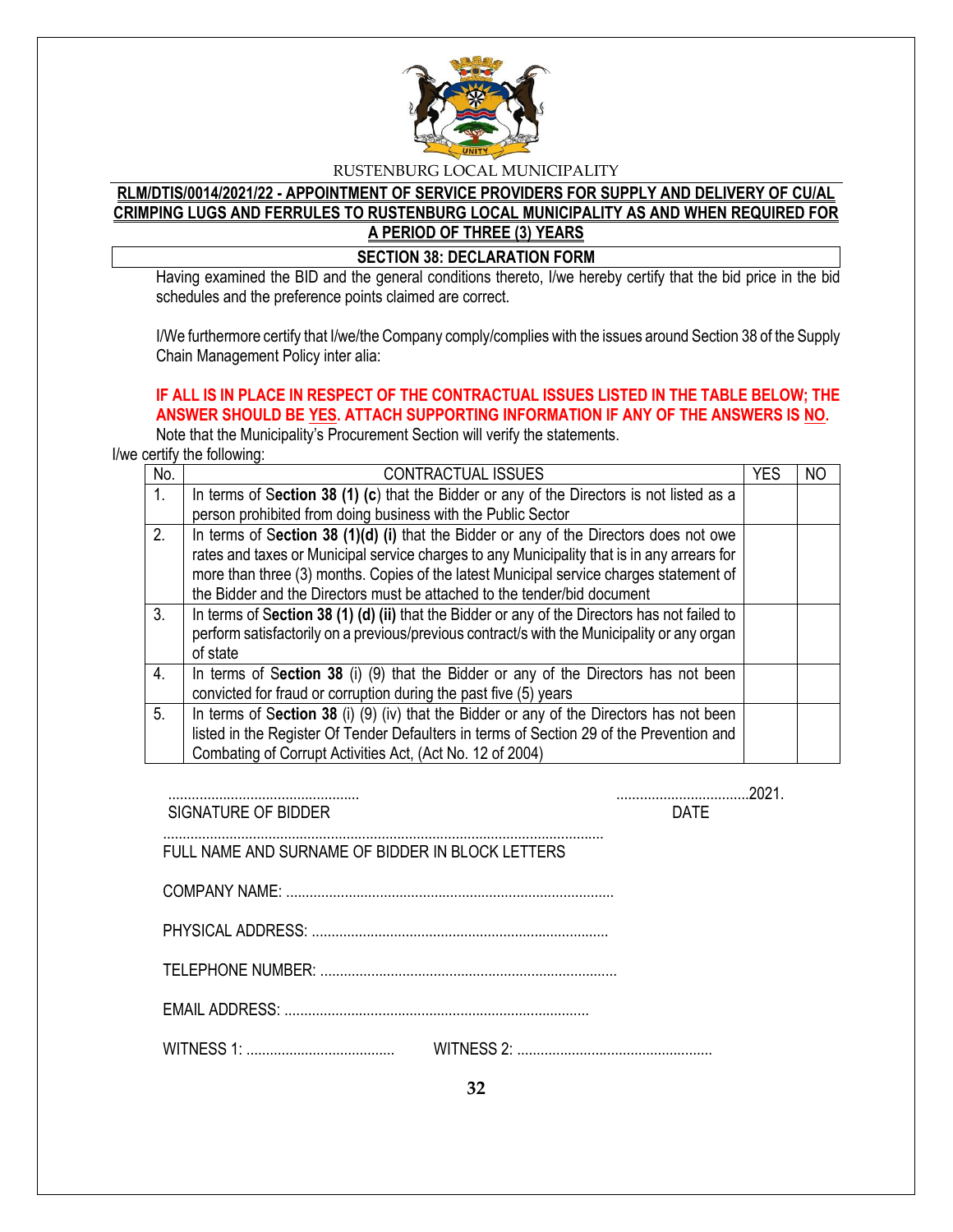

### **RLM/DTIS/0014/2021/22 - APPOINTMENT OF SERVICE PROVIDERS FOR SUPPLY AND DELIVERY OF CU/AL CRIMPING LUGS AND FERRULES TO RUSTENBURG LOCAL MUNICIPALITY AS AND WHEN REQUIRED FOR A PERIOD OF THREE (3) YEARS**

### **SIGNATORY AUTHORISATION**

# **(TO BE COMPLETED BY THE BIDDER)**

I/We the undersigned, am/are authorized to enter into this contract on behalf of

------------------------------------------------------------------------------------------------------------------------------- (Name of Firm) By resolution taken at a meeting held on the ……………. day of (month)……………………...........2021 resolved to authorise ……………………………………………. holder of ID number ……………………………………………… to sign all the documents on behalf of the company. Print name of authorised representative: ……………………………………

Signature: ………………………………………………………….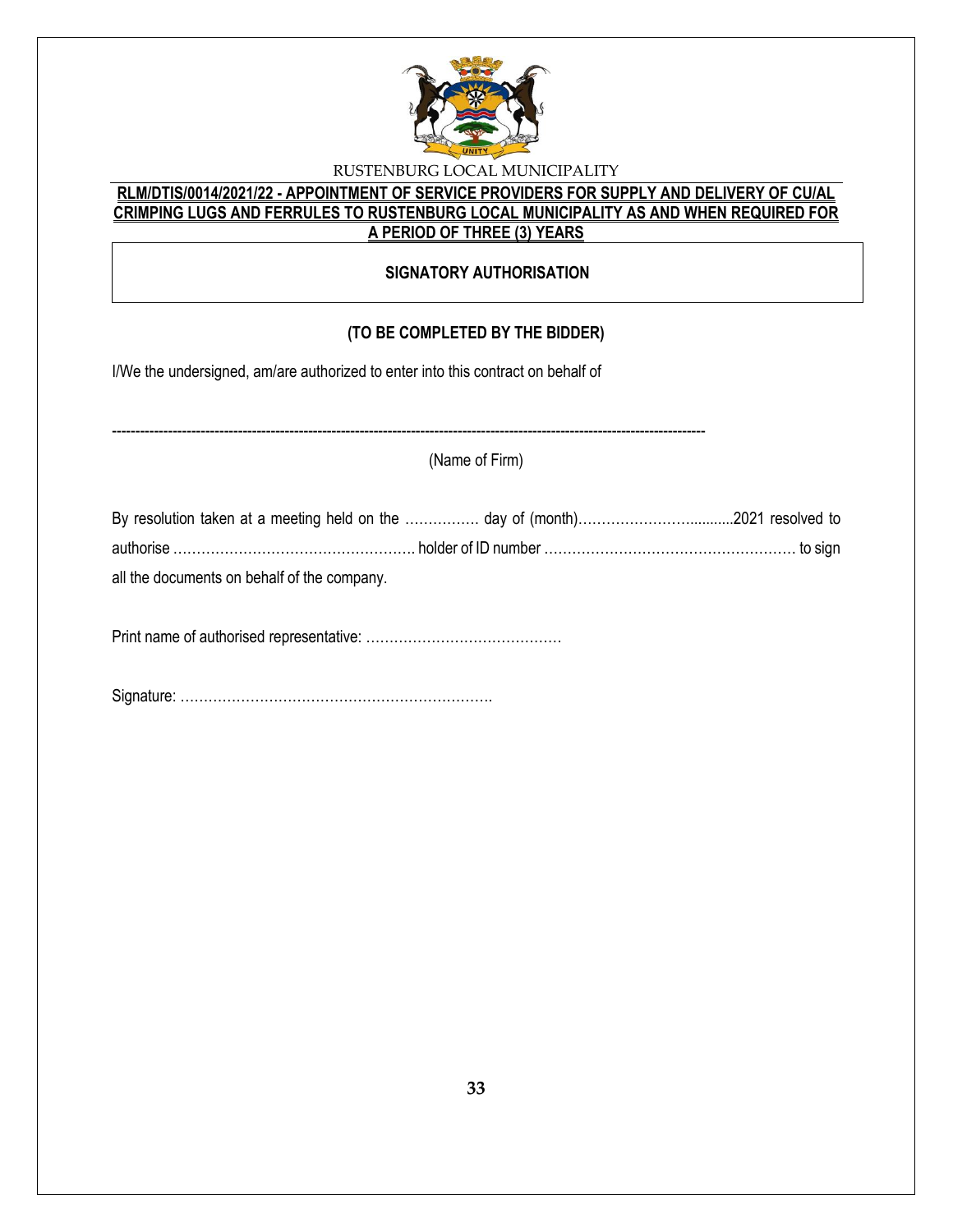

#### **RLM/DTIS/0014/2021/22 - APPOINTMENT OF SERVICE PROVIDERS FOR SUPPLY AND DELIVERY OF CU/AL CRIMPING LUGS AND FERRULES TO RUSTENBURG LOCAL MUNICIPALITY AS AND WHEN REQUIRED FOR A PERIOD OF THREE (3) YEARS**

| NAME AND SURNAME OF THE DIRECTORS<br><u>י בחופ</u> | <b>SIGNATURE</b> |
|----------------------------------------------------|------------------|
|                                                    |                  |
|                                                    |                  |
|                                                    |                  |
|                                                    |                  |
|                                                    |                  |
|                                                    |                  |
|                                                    |                  |
|                                                    |                  |
|                                                    |                  |
|                                                    |                  |
|                                                    |                  |
|                                                    |                  |
|                                                    |                  |
|                                                    |                  |
|                                                    |                  |
|                                                    |                  |
|                                                    |                  |

**PLEASE NOTE: Failure to complete all blank spaces on this form or attend to other details mentioned therein will render the bid/tender liable to rejection.** 

.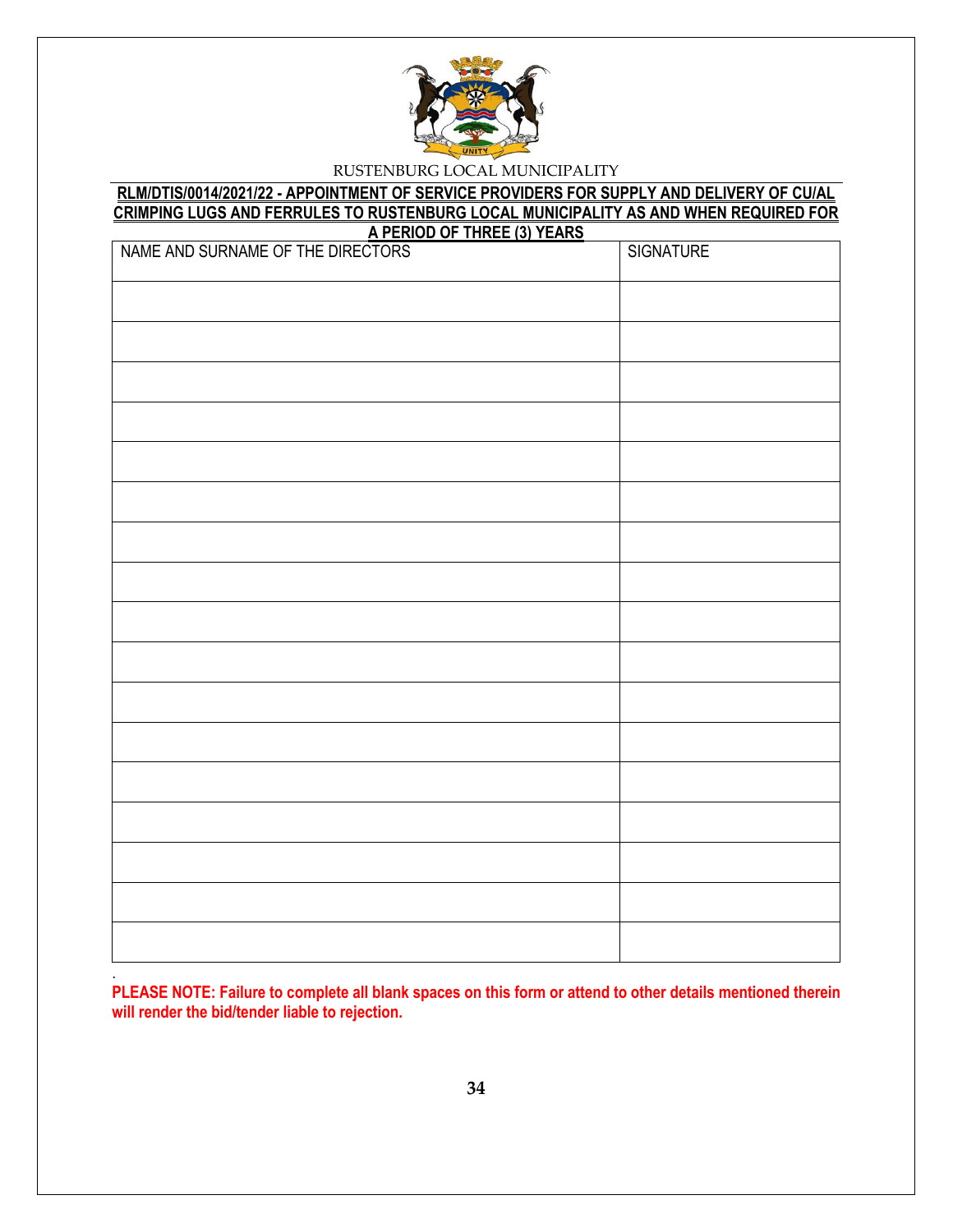

## **RLM/DTIS/0014/2021/22 - APPOINTMENT OF SERVICE PROVIDERS FOR SUPPLY AND DELIVERY OF CU/AL CRIMPING LUGS AND FERRULES TO RUSTENBURG LOCAL MUNICIPALITY AS AND WHEN REQUIRED FOR A PERIOD OF THREE (3) YEARS**

### GENERAL CONDITIONS OF CONTRACT (NOT TO BE ALTERED)

### **PROCUREMENT: GENERAL CONDITIONS OF CONTRACT Dated July 2010 as set out by the National Treasury: Republic of South Africa TABLE OF CLAUSES**

- 1. Definitions
- 2. Application
- 3. General
- 4. Standards
- 5. Use of contract documents and information inspection
- 6. Patent Rights
- 7. Performance security
- 8. Inspections, tests and analyses
- 9. Packing
- 10. Delivery and documents
- 11. Insurance
- 12. Transportation
- 13. Incidental Services
- 14. Spare parts
- 15. Warranty
- 16. Payment
- 17. Prices
- 18. Variation orders
- 19. Assignment
- 20. Subcontracts
- 21. Delays in the supplier's performance
- 22. Penalties
- 23. Termination for default
- 24. Anti-dumping and countervailing duties and rights
- 25. Force Majeure
- 26. Termination for insolvency
- 27. Settlement of Disputes
- 28. Limitation of Liability
- 29. Governing language
- 30. Applicable law
- 31. Notices
- 32. Taxes and duties
- 33. Transfer of contracts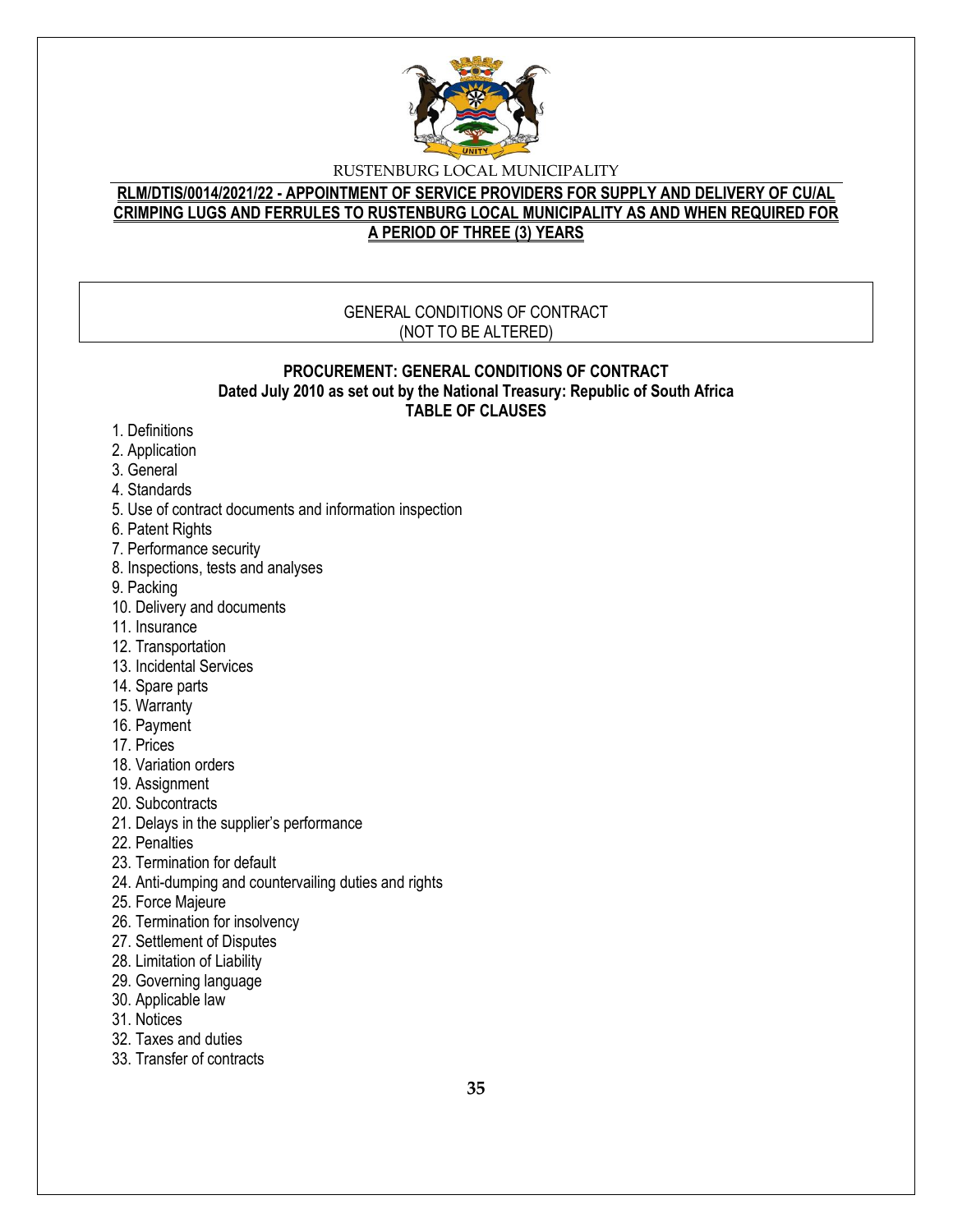

### **RLM/DTIS/0014/2021/22 - APPOINTMENT OF SERVICE PROVIDERS FOR SUPPLY AND DELIVERY OF CU/AL CRIMPING LUGS AND FERRULES TO RUSTENBURG LOCAL MUNICIPALITY AS AND WHEN REQUIRED FOR A PERIOD OF THREE (3) YEARS**

34. Amendments of contracts

35. Prohibition of restrictive practices

### **General Conditions of Contract**

### **1. Definitions**

1. The following terms shall be interpreted as indicated:

1.1 "Closing time" means the date and hour specified in the bidding documents for the receipt of bids.

1.2 "Contract" means the written agreement entered into between the purchaser and the supplier, as recorded in the contract form signed by the parties, including all attachments and appendices thereto and all documents incorporated by reference therein.

1.3 "Contract price" means the price payable to the supplier under the contract for the full and proper performance of his contractual obligations.

1.4 "Corrupt practice" means the offering, giving, receiving, or soliciting of anything of value to influence the action of a public official in the procurement process or in contract execution.

- 1.5 "Countervailing duties" are imposed in cases where an enterprise abroad is subsidized by its government and encouraged to market its products internationally.
- 1.6 "Country of origin" means the place where the goods were mined, grown or produced or from which the services are supplied. Goods are produced when, through manufacturing, processing or substantial and major assembly of components, a commercially recognized new product results that is substantially different in basic characteristics or in purpose or utility from its components.

1.7 "Day" means calendar day.

1.8 "Delivery" means delivery in compliance of the conditions of the contract or order.

1.9 "Delivery ex stock" means immediate delivery directly from stock actually on hand.

1.10 "Delivery into consignees store or to his site" means delivered and unloaded in the specified store or depot or on the specified site in compliance with the conditions of the contract or order, the supplier bearing all risks and charges involved until the goods are so delivered and a valid receipt is obtained.

 1.11 "Dumping" occurs when a private enterprise abroad market its goods on own initiative in the RSA at lower prices than that of the country of origin and which have the potential to harm the local industries in the RSA.

1.12"Force majeure" means an event beyond the control of the supplier and not involving the supplier's fault or negligence and not foreseeable. Such events may include, but is not restricted to, acts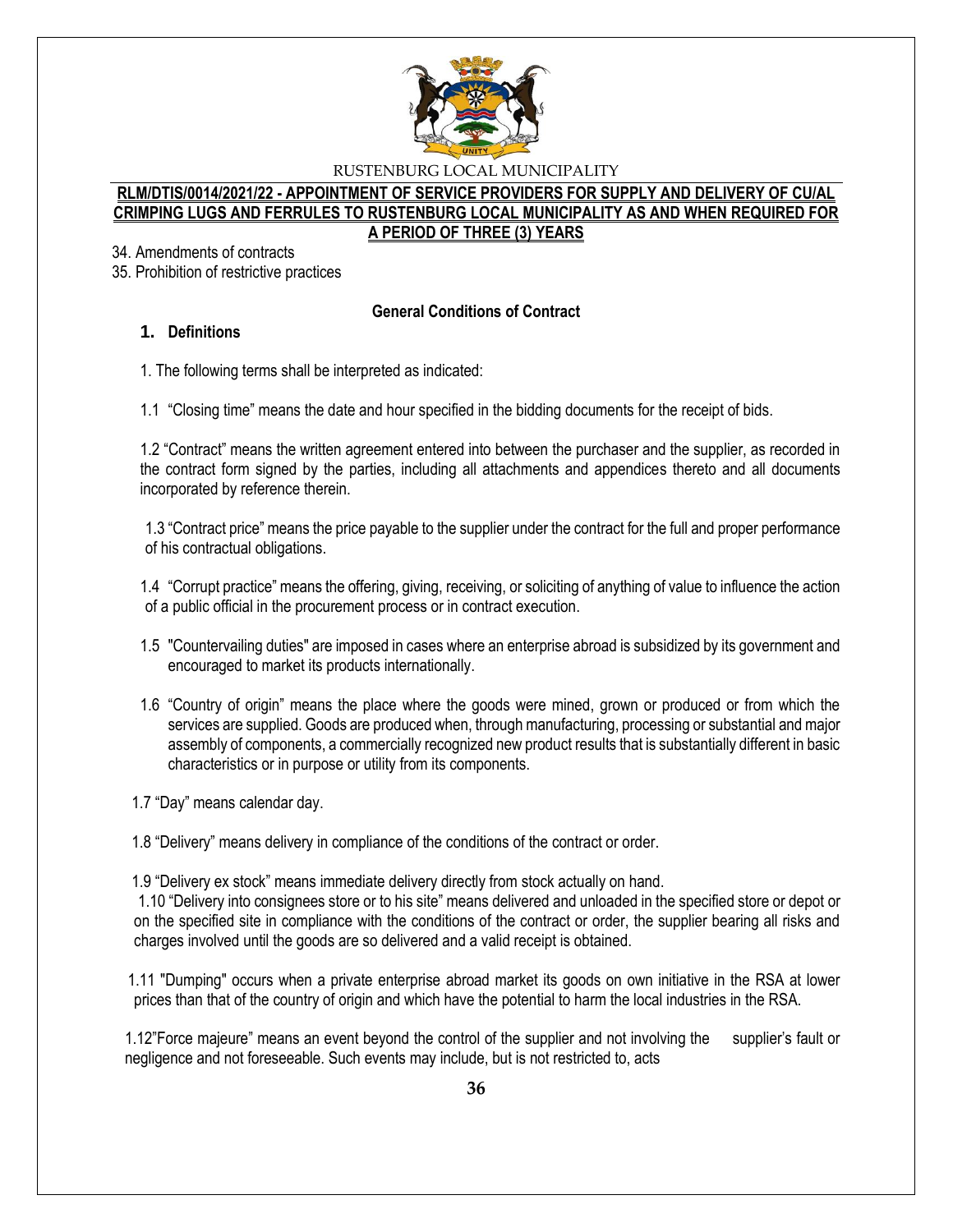

### **RLM/DTIS/0014/2021/22 - APPOINTMENT OF SERVICE PROVIDERS FOR SUPPLY AND DELIVERY OF CU/AL CRIMPING LUGS AND FERRULES TO RUSTENBURG LOCAL MUNICIPALITY AS AND WHEN REQUIRED FOR A PERIOD OF THREE (3) YEARS**

of the purchaser in its sovereign capacity, wars or revolutions, fires, floods, epidemics, quarantine restrictions and freight embargoes.

1.13 "Fraudulent practice" means a misrepresentation of facts in order to influence a procurement process or the execution of a contract to the detriment of any bidder, and includes collusive practice among bidders (prior to or after bid submission) designed to establish bid prices at artificial non-competitive levels and to deprive the bidder of the benefits of free and open competition.

1.14 "GCC" means the General Conditions of Contract.

1.15 "Goods" means all of the equipment, machinery, and/or other materials that the supplier is required to supply to the purchaser under the contract.

1.16 "Imported content" means that portion of the bidding price represented by the cost of components, parts or materials which have been or are still to be imported (whether by the supplier or his subcontractors) and which costs are inclusive of the costs abroad, plus freight and other direct importation costs such as landing costs, dock dues, import duty, sales duty or other similar tax or duty at the South African place of entry as well as transportation and handling charges to the factory in the Republic where the goods covered by the bid will be manufactured.

1.17 "Local content" means that portion of the bidding price, which is not included in the imported content provided that local manufacture does take place.

1.18 "Manufacture" means the production of products in a factory using labour, materials, components and machinery and includes other related value-adding activities.

1.19 "Order" means an official written order issued for the supply of goods or works or the rendering of a service.

1.20 "Project site," where applicable, means the place indicated in bidding documents.

1.21 "Purchaser" means the organization purchasing the goods.

1.22 "Republic" means the Republic of South Africa.

1.23 "SCC" means the Special Conditions of Contract.

1.24 "Services" means those functional services ancillary to the supply of the goods, such as transportation and any other incidental services, such as installation, commissioning, provision of technical assistance, training, catering, gardening, security, maintenance and other such obligations of the supplier covered under the contract. 1.25 "Supplier" means the successful bidder who is awarded the contract to maintain and administer the required and specified service(s) to the State.

1.26 "Tort" means in breach of contract.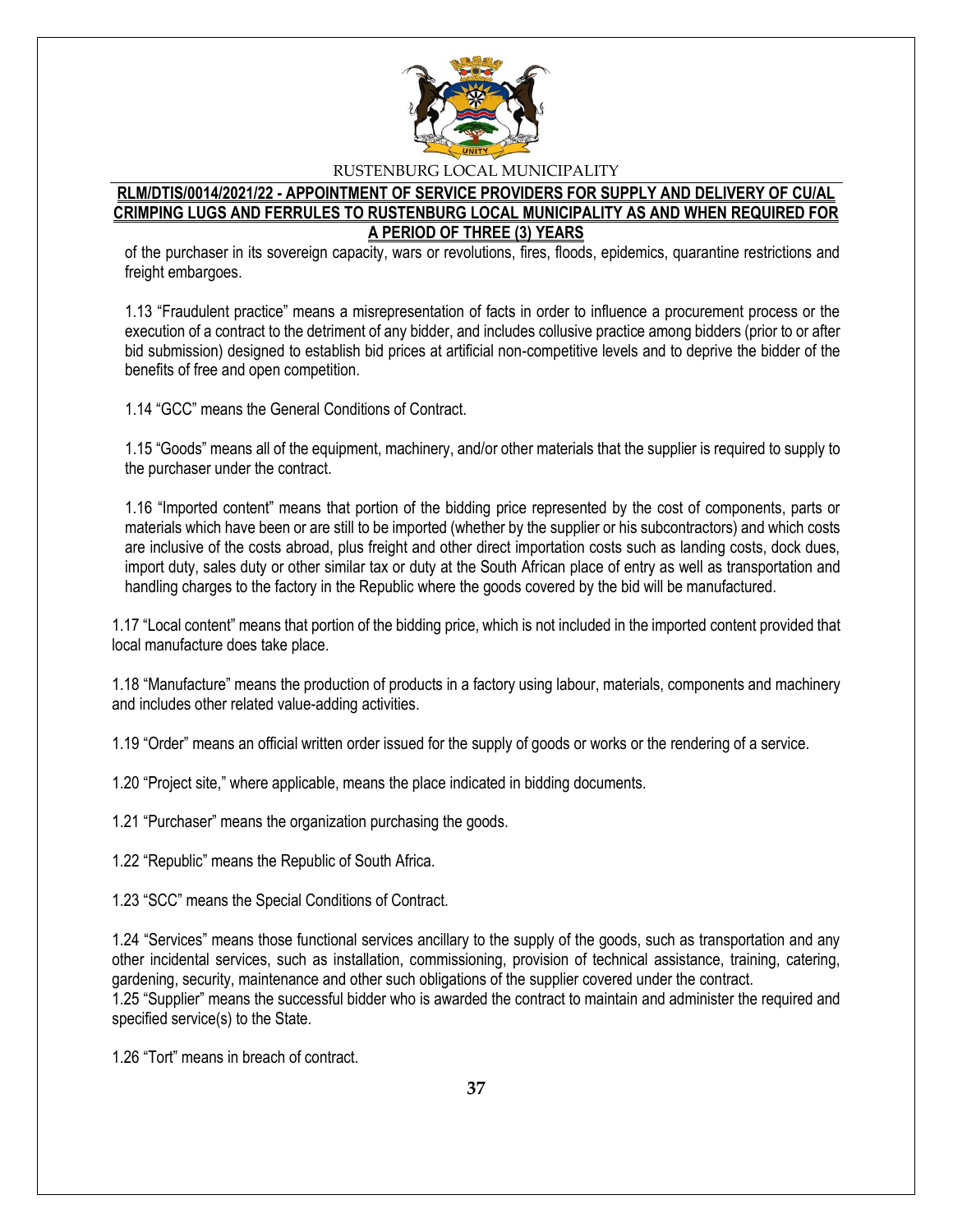

### **RLM/DTIS/0014/2021/22 - APPOINTMENT OF SERVICE PROVIDERS FOR SUPPLY AND DELIVERY OF CU/AL CRIMPING LUGS AND FERRULES TO RUSTENBURG LOCAL MUNICIPALITY AS AND WHEN REQUIRED FOR A PERIOD OF THREE (3) YEARS**

1.27 "Turnkey" means a procurement process where one service provider assumes total responsibility for all aspects of the project and delivers the full end product / service required by the contract.

1.28 "Written" or "in writing" means hand-written in ink or any form of electronic or mechanical writing.

### **2. Application**

2.1 These general conditions are applicable to all bids, contracts and orders including bids for functional and professional services (excluding professional services related to the building and construction industry), sales, hiring, letting and the granting or acquiring of rights, but excluding immovable property, unless otherwise indicated in the bidding documents.

2.2 Where applicable, special conditions of contract are also laid down to cover specific goods, services or works.

2.3 Where such special conditions of contract are in conflict with these general conditions, the special conditions shall apply.

### **3. General**

3.1 Unless otherwise indicated in the bidding documents, the purchaser shall not be liable for any expense incurred in the preparation and submission of a bid. Where applicable a nonrefundable fee for documents may be charged.

3.2 Invitations to bid are usually published in locally distributed news media and on the municipality/municipal entity website.

### **4. Standards**

4.1 The goods supplied shall conform to the standards mentioned in the bidding documents and specifications.

### **5. Use of contract documents and information inspection**

5.1 The supplier shall not, without the purchaser's prior written consent, disclose the contract, or any provision thereof, or any specification, plan, drawing, pattern, sample, or information furnished by or on behalf of the purchaser in connection therewith, to any person other than a person employed by the supplier in the performance of the contract. Disclosure to any such employed person shall be made in confidence and shall extend only as far as may be necessary for purposes of such performance.

5.2 The supplier shall not, without the purchaser's prior written consent, make use of any document or information mentioned in GCC clause 5.1 except for purposes of performing the contract.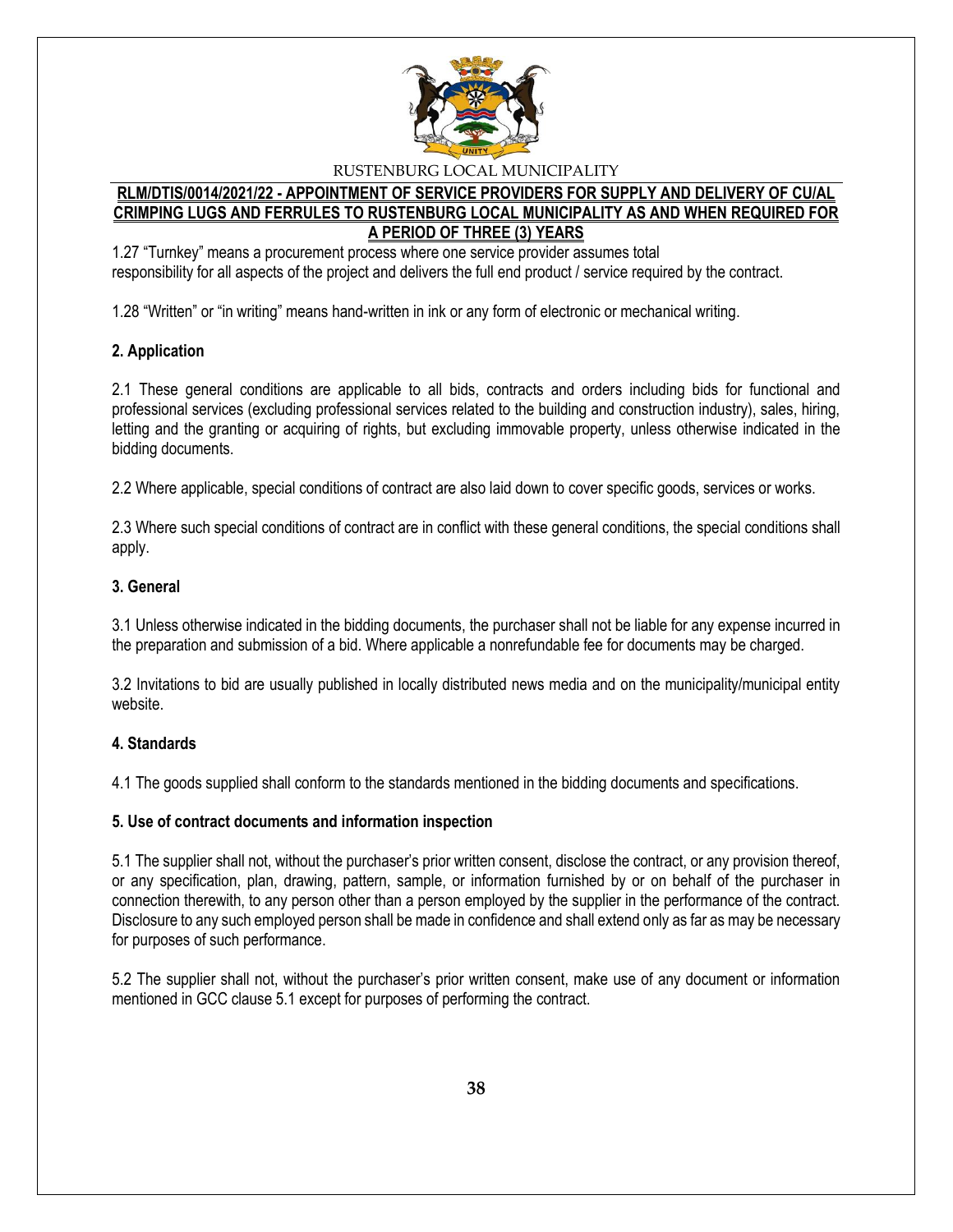

### **RLM/DTIS/0014/2021/22 - APPOINTMENT OF SERVICE PROVIDERS FOR SUPPLY AND DELIVERY OF CU/AL CRIMPING LUGS AND FERRULES TO RUSTENBURG LOCAL MUNICIPALITY AS AND WHEN REQUIRED FOR A PERIOD OF THREE (3) YEARS**

5.3 Any document, other than the contract itself mentioned in GCC clause 5.1 shall remain the property of the purchaser and shall be returned (all copies) to the purchaser on completion of the supplier's performance under the contract if so required by the purchaser.

5.4 The supplier shall permit the purchaser to inspect the supplier's records relating to the performance of the supplier and to have them audited by auditors appointed by the purchaser, if so required by the purchaser.

### **6. Patent Rights**

6.1 The supplier shall indemnify the purchaser against all third-party claims of infringement of patent, trademark, or industrial design rights arising from use of the goods or any part thereof by the purchaser.

6.2 When a supplier developed documentation / projects for the municipality / municipal entity, the intellectual, copy and patent rights or ownership of such documents or projects will vest in the municipality / municipal entity.

### **7. Performance security**

7.1 Within thirty (30) days of receipt of the notification of contract award, the successful bidder shall furnish to the purchaser the performance security of the amount specified in SCC.

7.2 The proceeds of the performance security shall be payable to the purchaser as compensation for any loss resulting from the supplier's failure to complete his obligations under the contract.

7.3 The performance security shall be denominated in the currency of the contract or in a freely convertible currency acceptable to the purchaser and shall be in one of the following forms:

(a) a bank guarantee or an irrevocable letter of credit issued by a reputable bank located in the purchaser's country or abroad, acceptable to the purchaser, in the form provided in the bidding documents or another form acceptable to the purchaser; or

(b) a cashier's or certified cheque.

7.4 The performance security will be discharged by the purchaser and returned to the supplier not later than thirty (30) days following the date of completion of the supplier's performance obligations under the contract, including any warranty obligations, unless otherwise specified.

### **8. Inspections, tests and analyses**

8.1 All pre-bidding testing will be for the account of the bidder.

8.2 If it is a bid condition that goods to be produced or services to be rendered should at any stage be subject to inspections, tests and analyses, the bidder or contractor's premises shall be open, at all reasonable hours, for inspection by a representative of the purchaser or organization acting on behalf of the purchaser.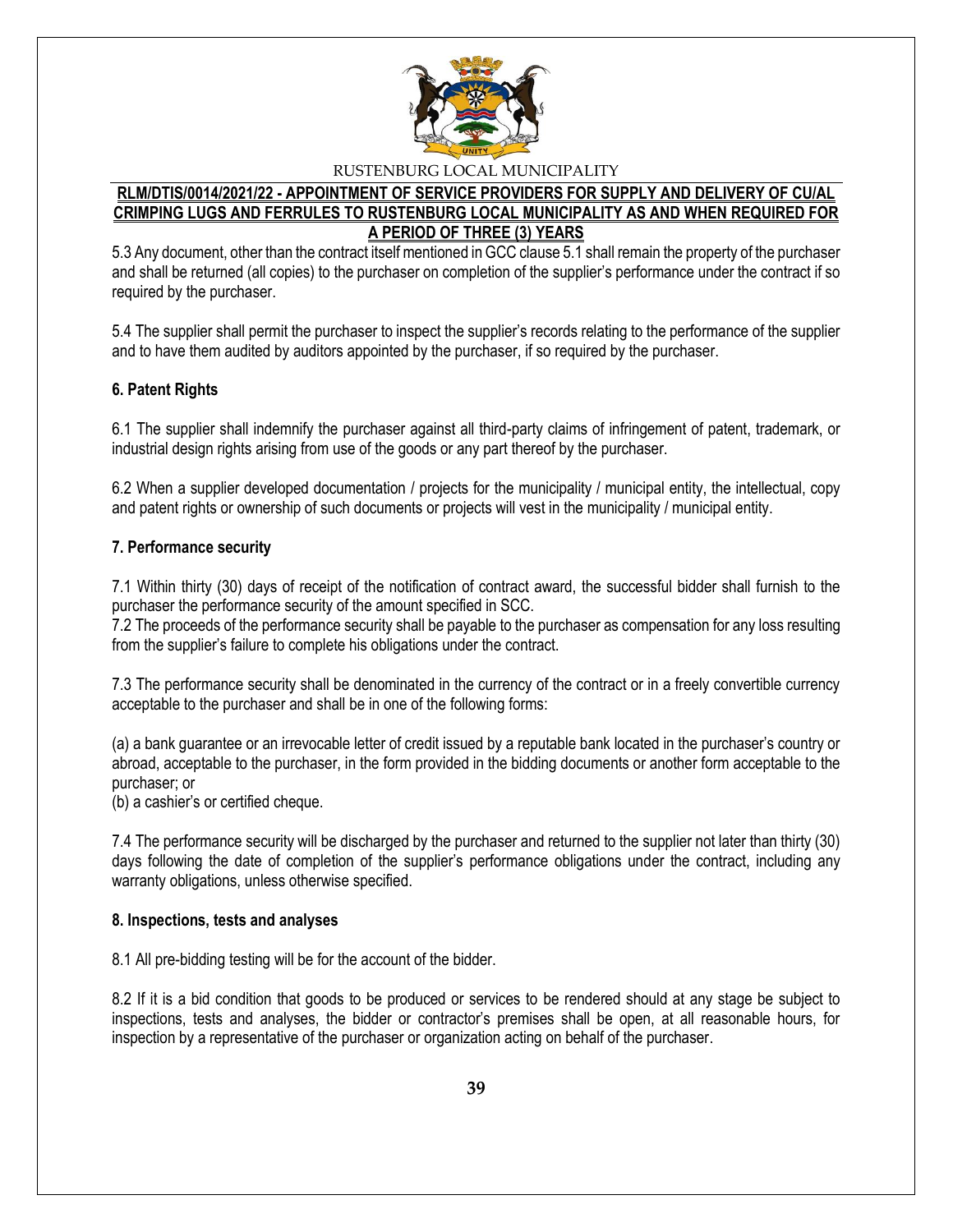

### **RLM/DTIS/0014/2021/22 - APPOINTMENT OF SERVICE PROVIDERS FOR SUPPLY AND DELIVERY OF CU/AL CRIMPING LUGS AND FERRULES TO RUSTENBURG LOCAL MUNICIPALITY AS AND WHEN REQUIRED FOR A PERIOD OF THREE (3) YEARS**

8.3 If there are no inspection requirements indicated in the bidding documents and no mention is made in the contract, but during the contract period it is decided that inspections shall be carried out, the purchaser shall itself make the necessary arrangements, including payment arrangements with the testing authority concerned.

8.4 If the inspections, tests and analyses referred to in clauses 8.2 and 8.3 show the goods to be in accordance with the contract requirements, the cost of the inspections, tests and analyses shall be defrayed by the purchaser.

8.5 Where the goods or services referred to in clauses 8.2 and 8.3 do not comply with the contract requirements, irrespective of whether such goods or services are accepted or not, the cost in connection with these inspections, tests or analyses shall be defrayed by the supplier.

8.6 Goods and services which are referred to in clauses 8.2 and 8.3 and which do not comply with the contract requirements may be rejected.

8.7 Any contract goods may on or after delivery be inspected, tested or analysed and may be rejected if found not to comply with the requirements of the contract. Such rejected goods shall be held at the cost and risk of the supplier who shall, when called upon, remove them immediately at his own cost and forthwith substitute them with goods, which do comply with the requirements of the contract. Failing such removal the rejected goods shall be returned at the suppliers cost and risk. Should the supplier fail to provide the substitute goods forthwith, the purchaser may, without giving the supplier further opportunity to substitute the rejected goods, purchase such goods as may be necessary at the expense of the supplier.

8.8 The provisions of clauses 8.4 to 8.7 shall not prejudice the right of the purchaser to cancel the contract on account of a breach of the conditions thereof, or to act in terms of Clause 22 of GCC.

### **9. Packing**

9.1 The supplier shall provide such packing of the goods as is required to prevent their damage or deterioration during transit to their final destination, as indicated in the contract. The packing shall be sufficient to withstand, without limitation, rough handling during transit and exposure to extreme temperatures, salt and precipitation during transit, and open storage. Packing, case size weights shall take into consideration, where appropriate, the remoteness of the goods' final destination and the absence of heavy handling facilities at all points in transit.

9.2 The packing, marking, and documentation within and outside the packages shall comply strictly with such special requirements as shall be expressly provided for in the contract, including additional requirements, if any, and in any subsequent instructions ordered by the purchaser.

#### **10. Delivery and documents**

10.1 Delivery of the goods and arrangements for shipping and clearance obligations shall be made by the supplier in accordance with the terms specified in the contract.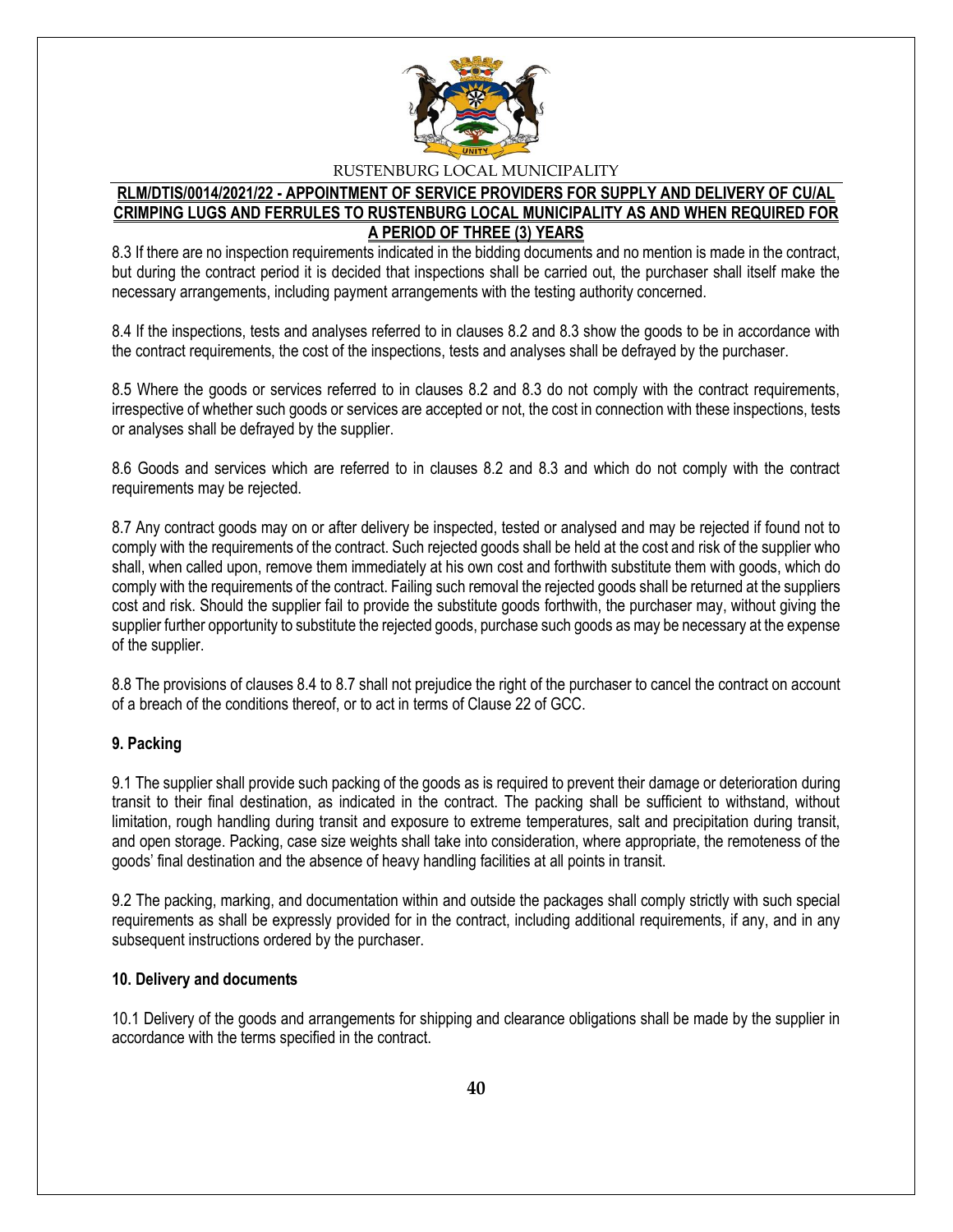

#### **RLM/DTIS/0014/2021/22 - APPOINTMENT OF SERVICE PROVIDERS FOR SUPPLY AND DELIVERY OF CU/AL CRIMPING LUGS AND FERRULES TO RUSTENBURG LOCAL MUNICIPALITY AS AND WHEN REQUIRED FOR A PERIOD OF THREE (3) YEARS**

### **11. Insurance**

11.1 The goods supplied under the contract shall be fully insured in a freely convertible currency against loss or damage incidental to manufacture or acquisition, transportation, storage and delivery in the manner specified.

### **12. Transportation**

12.1 Should a price other than an all-inclusive delivered price be required, this shall be specified.

### **13. Incidental Services**

13.1 The supplier may be required to provide any or all of the following services, including additional services, if any: (a) performance or supervision of on-site assembly and/or commissioning of the supplied goods;

(b) furnishing of tools required for assembly and/or maintenance of the supplied goods;

(c) furnishing of a detailed operations and maintenance manual for each appropriate unit of the supplied goods;

(d) performance or supervision or maintenance and/or repair of the supplied goods, for a period of time agreed by the parties, provided that this service shall not relieve the supplier of any warranty obligations under this contract; and (e) training of the purchaser's personnel, at the supplier's plant and/or on-site, in assembly, start-up, operation, maintenance, and/or repair of the supplied goods.

13.2 Prices charged by the supplier for incidental services, if not included in the contract price for the goods, shall be agreed upon in advance by the parties and shall not exceed the prevailing rates charged to other parties by the supplier for similar services.

### **14. Spare parts**

14.1 As specified, the supplier may be required to provide any or all of the following materials, notifications, and information pertaining to spare parts manufactured or distributed by the supplier:

(a) such spare parts as the purchaser may elect to purchase from the supplier, provided that this election shall not relieve the supplier of any warranty obligations under the contract; and; (b) in the event of termination of production of the spare parts:

(i) advance notification to the purchaser of the pending termination, in sufficient time to permit the purchaser to procure needed requirements; and (ii) following such termination, furnishing at no cost to the purchaser, the blueprints, drawings, and specifications of the spare parts, if requested.

### **15. Warranty**

15.1 The supplier warrants that the goods supplied under the contract are new, unused, of the most recent or current models and that they incorporate all recent improvements in design and materials unless provided otherwise in the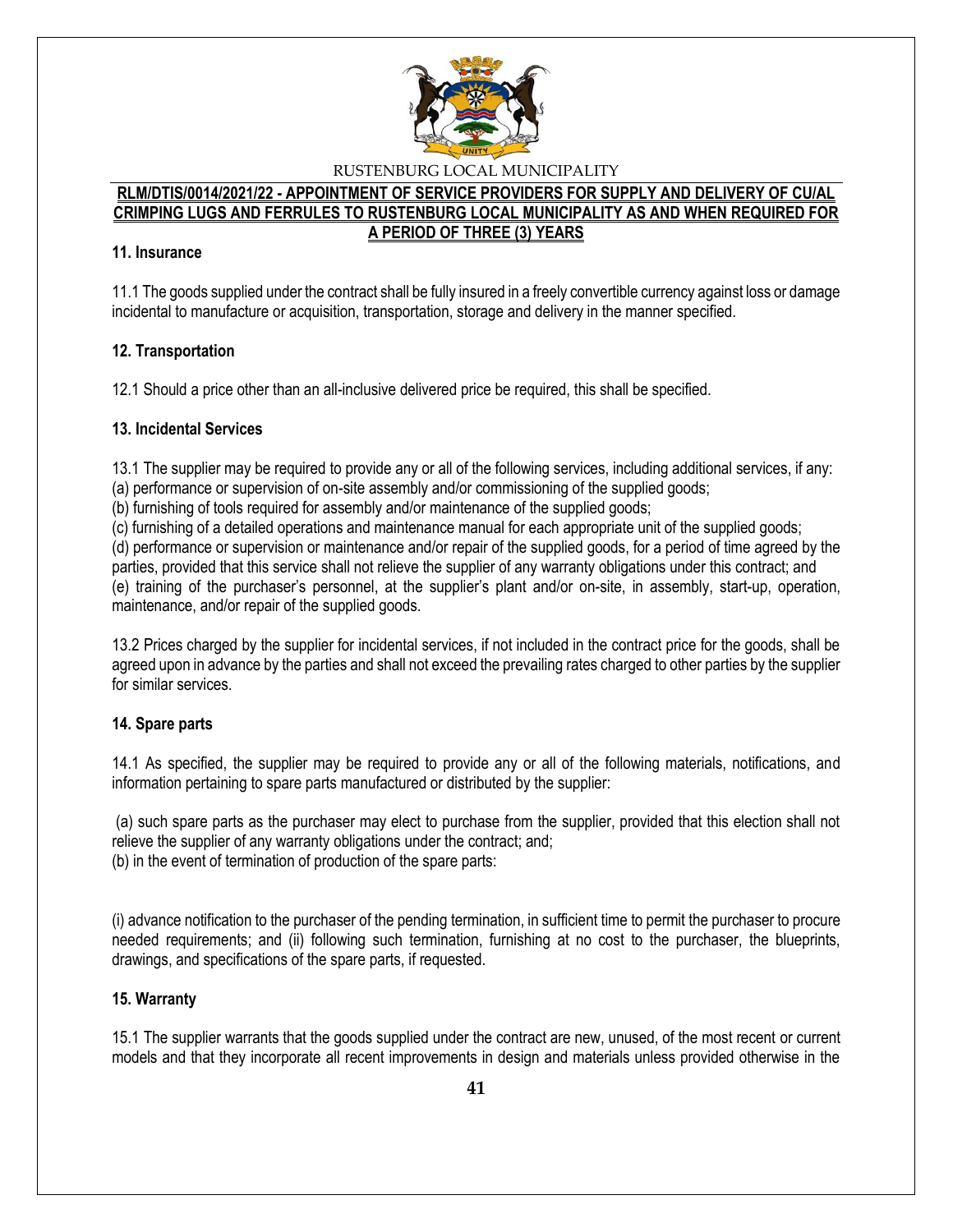

### **RLM/DTIS/0014/2021/22 - APPOINTMENT OF SERVICE PROVIDERS FOR SUPPLY AND DELIVERY OF CU/AL CRIMPING LUGS AND FERRULES TO RUSTENBURG LOCAL MUNICIPALITY AS AND WHEN REQUIRED FOR A PERIOD OF THREE (3) YEARS**

contract. The supplier further warrants that all goods supplied under this contract shall have no defect, arising from design, materials, or workmanship (except when the design and/or material is required by the purchaser's specifications) or from any act or omission of the supplier, that may develop under normal use of the supplied goods in the conditions prevailing in the country of final destination.

15.2 This warranty shall remain valid for twelve (12) months after the goods, or any portion thereof as the case may be, have been delivered to and accepted at the final destination indicated in the contract, or for eighteen (18) months after the date of shipment from the port or place of loading in the source country, whichever period concludes earlier, unless specified otherwise.

15.3 The purchaser shall promptly notify the supplier in writing of any claims arising under this warranty.

15.4 Upon receipt of such notice, the supplier shall, within the period specified and with all reasonable speed, repair or replace the defective goods or parts thereof, without costs to the purchaser.

15.5 If the supplier, having been notified, fails to remedy the defect(s) within the period specified, the purchaser may proceed to take such remedial action as may be necessary, at the supplier's risk and expense and without prejudice to any other rights which the purchaser may have against the supplier under the contract.

### **16. Payment**

16.1 The method and conditions of payment to be made to the supplier under this contract shall be specified.

16.2 The supplier shall furnish the purchaser with an invoice accompanied by a copy of the delivery note and upon fulfillment of other obligations stipulated in the contract.

16.3 Payments shall be made promptly by the purchaser, but in no case later than thirty (30) days after submission of an invoice or claim by the supplier.

16.4 Payment will be made in Rand unless otherwise stipulated.

### **17. Prices**

17.1 Prices charged by the supplier for goods delivered and services performed under the contract shall not vary from the prices quoted by the supplier in his bid, with the exception of any price adjustments authorized or in the purchaser's request for bid validity extension, as the case may be.

#### **18. Variation orders**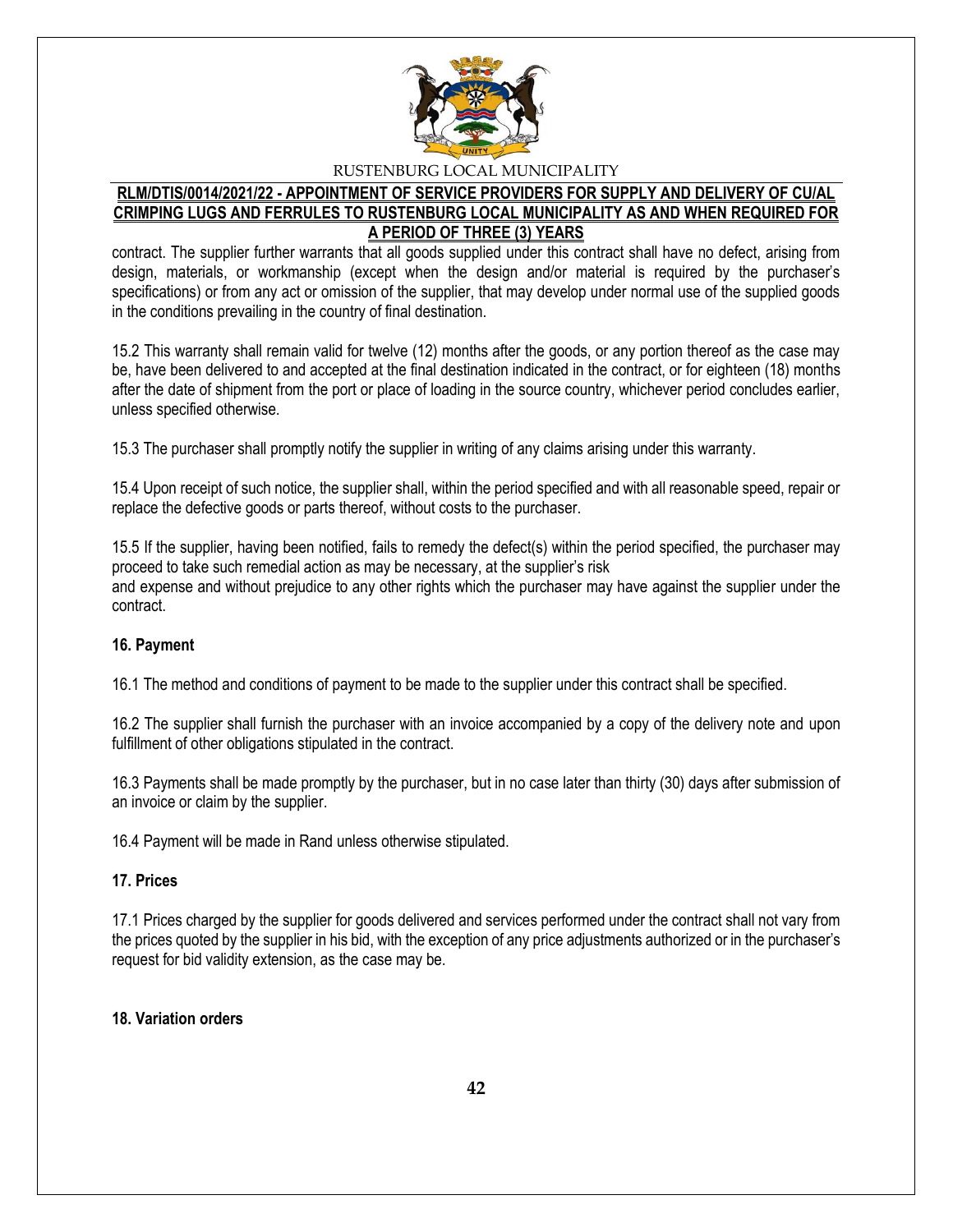

### **RLM/DTIS/0014/2021/22 - APPOINTMENT OF SERVICE PROVIDERS FOR SUPPLY AND DELIVERY OF CU/AL CRIMPING LUGS AND FERRULES TO RUSTENBURG LOCAL MUNICIPALITY AS AND WHEN REQUIRED FOR A PERIOD OF THREE (3) YEARS**

18.1 In cases where the estimated value of the envisaged changes in purchase does not vary more than 15% of the total value of the original contract, the contractor may be instructed to deliver the goods or render the services as such. In cases of measurable quantities, the contractor may be approached to reduce the unit price, and such offers may be accepted provided that there is no escalation in price.

### **19. Assignment**

19.1 The supplier shall not assign, in whole or in part, its obligations to perform under the contract, except with the purchaser's prior written consent.

### **20. Subcontracts**

20.1 The supplier shall notify the purchaser in writing of all subcontracts awarded under these contracts if not already specified in the bid. Such notification, in the original bid or later, shall not relieve the supplier from any liability or obligation under the contract.

### **21. Delays in the supplier's delivery and/or performance**

21.1 Delivery of the goods and performance of services shall be made by the supplier in accordance with the time schedule prescribed by the purchaser in the contract.

21.2 If at any time during performance of the contract, the supplier or its subcontractor(s) should encounter conditions impeding timely delivery of the goods and performance of services, the supplier shall promptly notify the purchaser in writing of the fact of the delay, it's likely duration and its cause(s). As soon as practicable after receipt of the supplier's notice, the purchaser shall evaluate the situation and may at his discretion extend the supplier's time for performance, with or without the imposition of penalties, in which case the extension shall be ratified by the parties by amendment of contract.

21.3 The right is reserved to procure outside of the contract small quantities or to have minor essential services executed if an emergency arises, the supplier's point of supply is not situated at or near the place where the goods are required, or the supplier's services are not readily available.

21.4 Except as provided under GCC Clause 25, a delay by the supplier in the performance of its delivery obligations shall render the supplier liable to the imposition of penalties, pursuant to GCC Clause 22, unless an extension of time is agreed upon pursuant to GCC Clause 22.2 without the application of penalties.

21.5 Upon any delay beyond the delivery period in the case of a goods contract, the purchaser shall, without cancelling the contract, be entitled to purchase goods of a similar quality and up to the same quantity in substitution of the goods not supplied in conformity with the contract and to return any goods delivered later at the supplier's expense and risk, or to cancel the contract and buy such goods as may be required to complete the contract and without prejudice to his other rights, be entitled to claim damages from the supplier.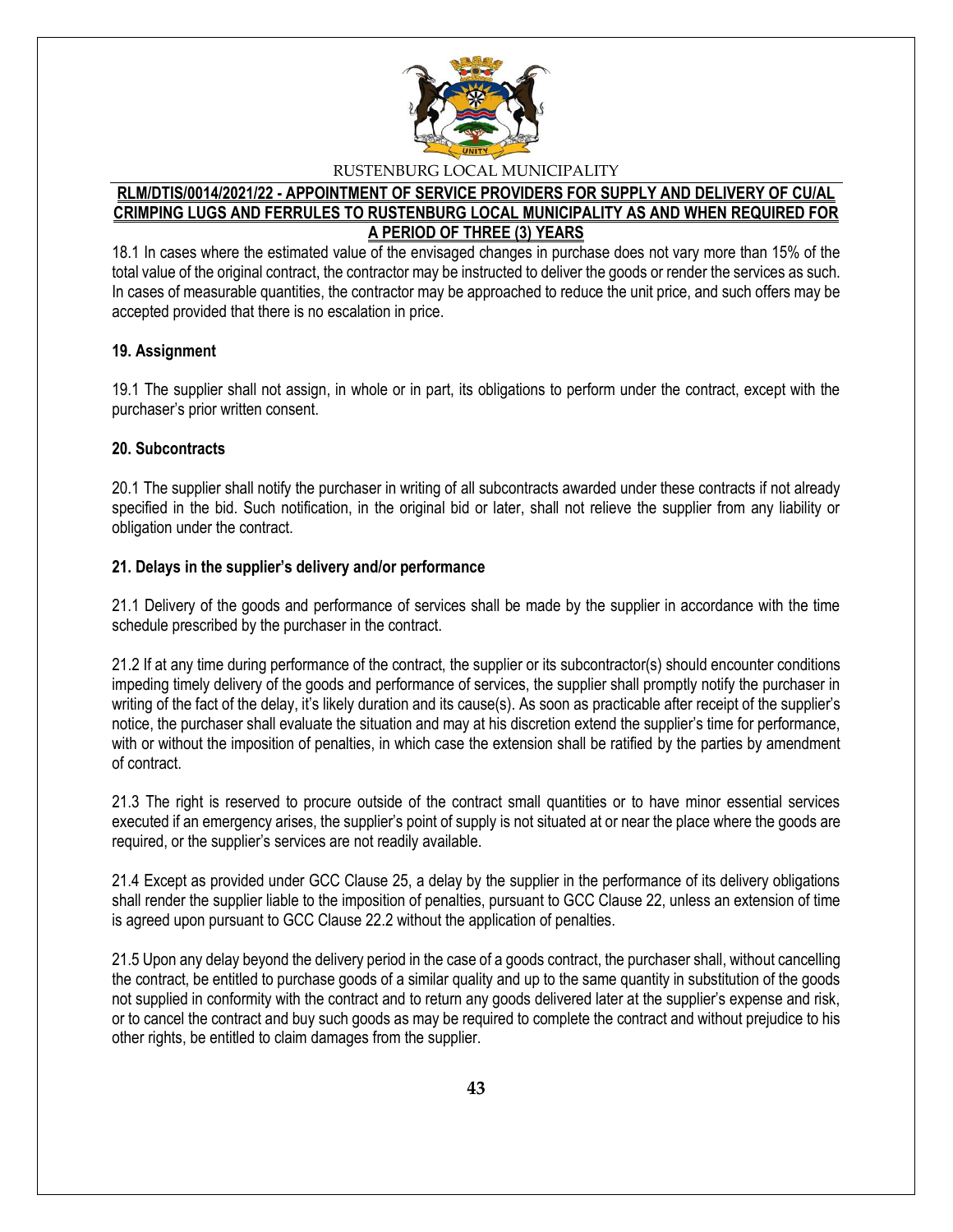

#### **RLM/DTIS/0014/2021/22 - APPOINTMENT OF SERVICE PROVIDERS FOR SUPPLY AND DELIVERY OF CU/AL CRIMPING LUGS AND FERRULES TO RUSTENBURG LOCAL MUNICIPALITY AS AND WHEN REQUIRED FOR A PERIOD OF THREE (3) YEARS**

### **22. Penalties**

22.1 Subject to GCC Clause 25, if the supplier fails to deliver any or all of the goods or to perform the services within the period(s) specified in the contract, the purchaser shall, without prejudice to its other remedies under the contract, deduct from the contract price, as a penalty, a sum calculated on the delivered price of the delayed goods or unperformed services using the current prime interest rate calculated for each day of the delay until actual delivery or performance. The purchaser may also consider termination of the contract pursuant to GCC Clause 23.

### **23. Termination for default**

23.1 The purchaser, without prejudice to any other remedy for breach of contract, by written notice of default sent to the supplier, may terminate this contract in whole or in part:

(a) if the supplier fails to deliver any or all of the goods within the period(s) specified in the contract, or within any extension thereof granted by the purchaser pursuant to GCC Clause 21.2;

(b) if the supplier fails to perform any other obligation(s) under the contract; or

(c) if the supplier, in the judgment of the purchaser, has engaged in corrupt or fraudulent practices in competing for or in executing the contract.

23.2 In the event the purchaser terminates the contract in whole or in part, the purchaser may procure, upon such terms and in such manner, as it deems appropriate, goods, works or services similar to those undelivered, and the supplier shall be liable to the purchaser for any excess costs for such similar goods, works or services. However, the supplier shall continue performance of the contract to the extent not terminated.

23.3 Where the purchaser terminates the contract in whole or in part, the purchaser may decide to impose a restriction penalty on the supplier by prohibiting such supplier from doing business with the public sector for a period not exceeding 10 years.

23.4 If a purchaser intends imposing a restriction on a supplier or any person associated with the supplier, the supplier will be allowed a time period of not more than fourteen (14) days to provide reasons why the envisaged restriction should not be imposed. Should the supplier fail to respond within the stipulated fourteen (14) days the purchaser may regard the supplier as having no objection and proceed with the restriction.

23.5 Any restriction imposed on any person by the purchaser will, at the discretion of the purchaser, also be applicable to any other enterprise or any partner, manager, director or other person who wholly or partly exercises or exercised or may exercise control over the enterprise of the first-mentioned person, and with

which enterprise or person the first-mentioned person, is or was in the opinion of the purchaser actively associated.

23.6 If a restriction is imposed, the purchaser must, within five (5) working days of such imposition, furnish the National Treasury, with the following information:

(i) the name and address of the supplier and / or person restricted by the purchaser;

- (ii) the date of commencement of the restriction
- (iii) the period of restriction; and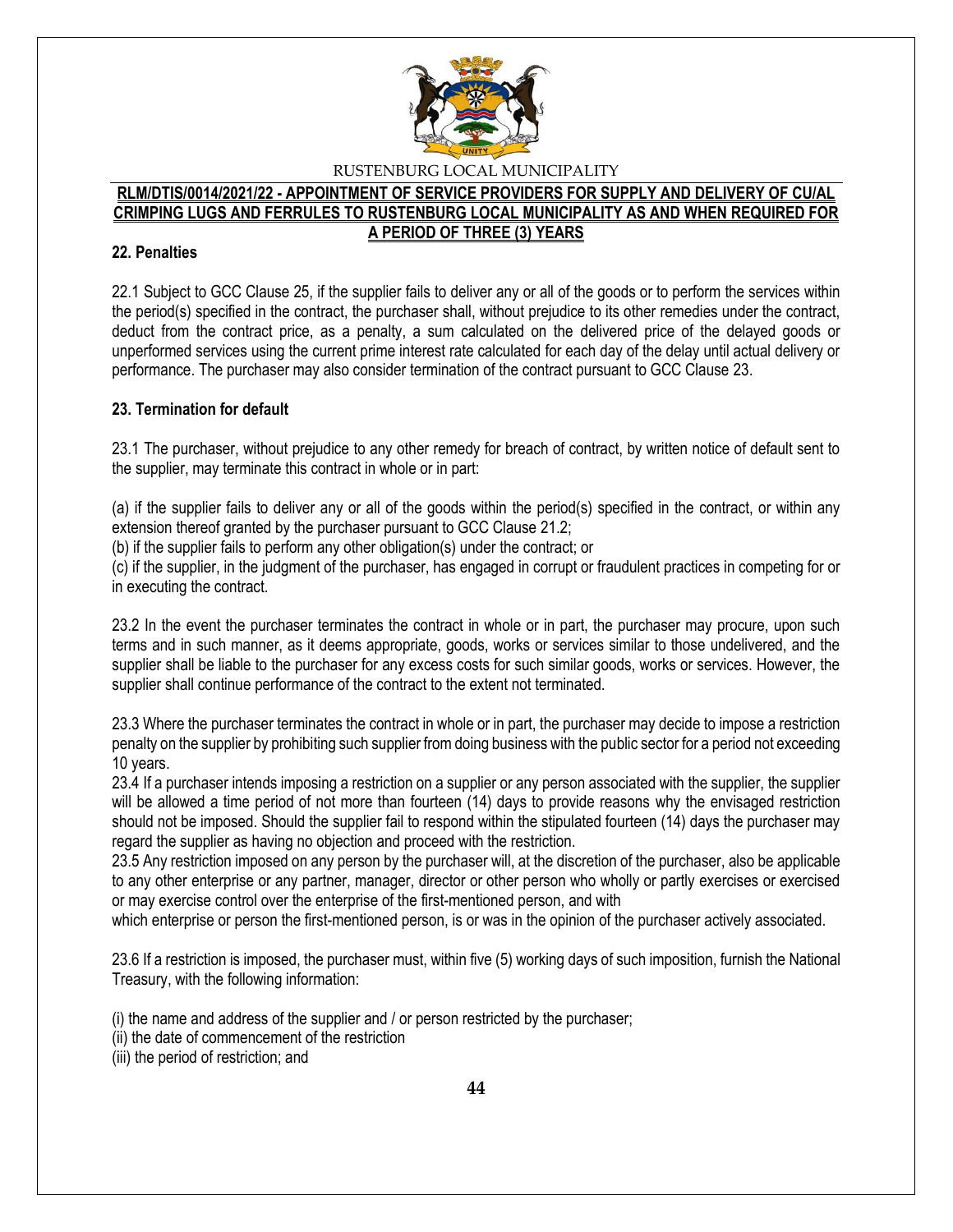

#### **RLM/DTIS/0014/2021/22 - APPOINTMENT OF SERVICE PROVIDERS FOR SUPPLY AND DELIVERY OF CU/AL CRIMPING LUGS AND FERRULES TO RUSTENBURG LOCAL MUNICIPALITY AS AND WHEN REQUIRED FOR A PERIOD OF THREE (3) YEARS**

(iv) the reasons for the restriction.

These details will be loaded in the National Treasury's central database of suppliers or persons prohibited from doing business with the public sector.

23.7 If a court of law convicts a person of an offence as contemplated in sections 12 or 13 of the Prevention and Combating of Corrupt Activities Act, No. 12 of 2004, the court may also rule that such person's name be endorsed on the Register for Tender Defaulters. When a person's name has been endorsed on the Register, the person will be prohibited from doing business with the public sector for a period not less than five years and not more than 10 years. The National Treasury is empowered to determine the period of restriction and each case will be dealt with on its own merits. According to section 32 of the Act the Register must be open to the public. The Register can be perused on the National Treasury website

### **24. Antidumping and countervailing duties and rights**

24.1 When, after the date of bid, provisional payments are required, or anti-dumping or countervailing duties are imposed, or the amount of a provisional payment or anti-dumping or countervailing right is increased in respect of any dumped or subsidized import, the State is not liable for any amount so required or imposed, or for the amount of any such increase. When, after the said date, such a provisional payment is no longer required or any such anti-dumping or countervailing right is abolished, or where the amount of such provisional payment or any such right is reduced, any such favourable difference shall on demand be paid forthwith by the supplier to the purchaser or the purchaser may deduct such amounts from moneys (if any) which may otherwise be due to the supplier in regard to goods or services which he delivered or rendered, or is to deliver or render in terms of the contract or any other contract or any other amount which may be due to him.

### **25. Force Majeure**

25.1 Notwithstanding the provisions of GCC Clauses 22 and 23, the supplier shall not be liable for forfeiture of its performance security, damages, or termination for default if and to the extent that his delay in

Performance or other failure to perform his obligations under the contract is the result of an event of force majeure. 25.2 If a force majeure situation arises, the supplier shall promptly notify the purchaser in writing of such condition and the cause thereof. Unless otherwise directed by the purchaser in writing, the supplier shall

continue to perform its obligations under the contract as far as is reasonably practical, and shall seek all reasonable alternative means for performance not prevented by the force majeure event.

### **26. Termination for insolvency**

26.1 The purchaser may at any time terminate the contract by giving written notice to the supplier if the supplier becomes bankrupt or otherwise insolvent. In this event, termination will be without compensation to the supplier,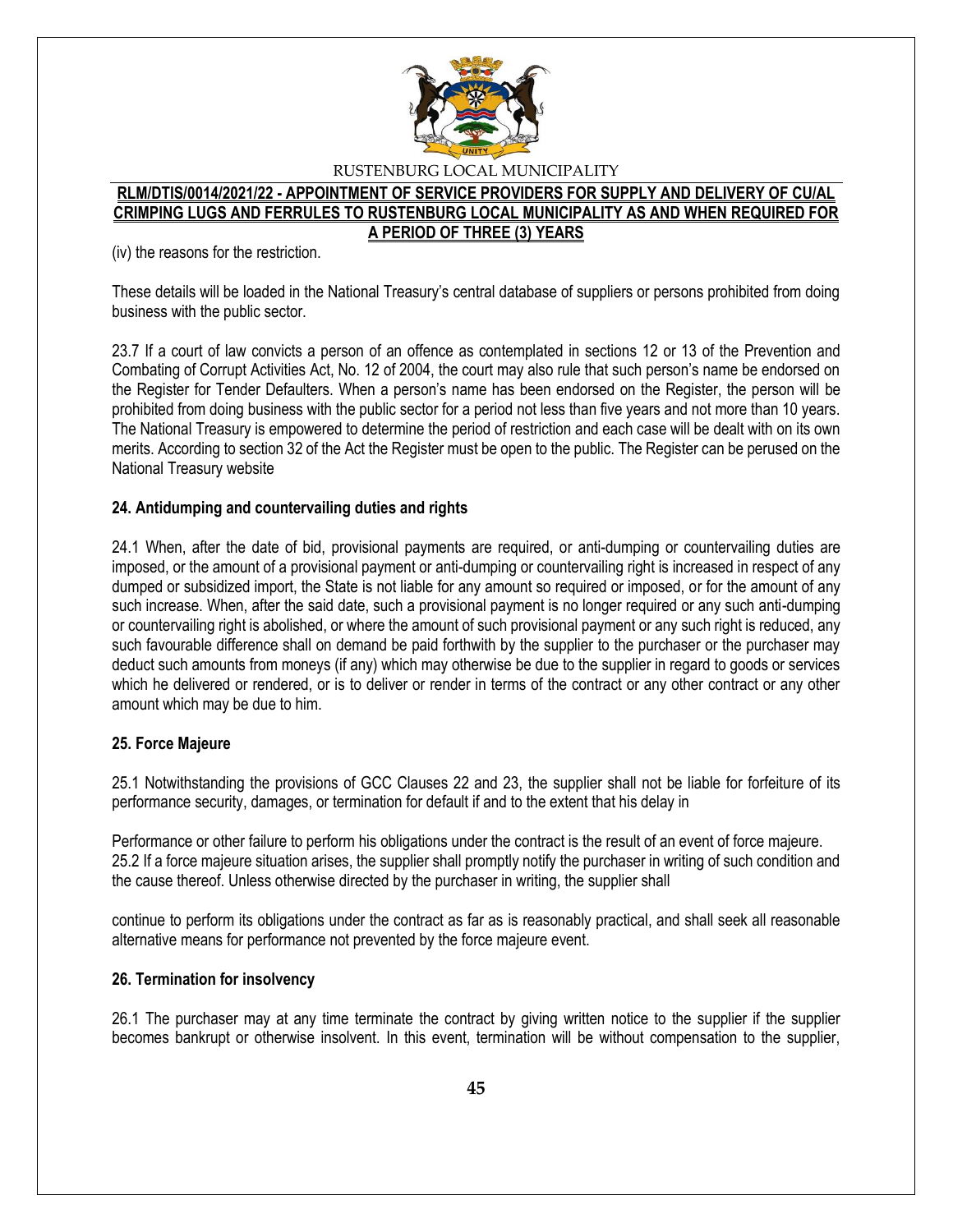

### **RLM/DTIS/0014/2021/22 - APPOINTMENT OF SERVICE PROVIDERS FOR SUPPLY AND DELIVERY OF CU/AL CRIMPING LUGS AND FERRULES TO RUSTENBURG LOCAL MUNICIPALITY AS AND WHEN REQUIRED FOR A PERIOD OF THREE (3) YEARS**

provided that such termination will not prejudice or affect any right of action or remedy, which has accrued or will accrue thereafter to the purchaser.

### **27. Settlement of Disputes**

27.1 If any dispute or difference of any kind whatsoever arises between the purchaser and the supplier in connection with or arising out of the contract, the parties shall make every effort to resolve amicably such dispute or difference by mutual consultation.

27.2 If, after thirty (30) days, the parties have failed to resolve their dispute or difference by such mutual consultation, then either the purchaser or the supplier may give notice to the other party of his intention to commence with mediation. No mediation in respect of this matter may be commenced unless such notice is given to the other party. 27.3 Should it not be possible to settle a dispute by means of mediation, it may be settled in a South African court of law.

27.4 Notwithstanding any reference to mediation and/or court proceedings herein,

(a) the parties shall continue to perform their respective obligations under the contract unless they otherwise agree; and

(b) the purchaser shall pay the supplier any monies due the supplier for goods delivered and / or services rendered according to the prescripts of the contract.

### **28. Limitation of Liability**

28.1 Except in cases of criminal negligence or willful misconduct, and in the case of infringement pursuant to Clause 6;

(a) the supplier shall not be liable to the purchaser, whether in contract, tort, or otherwise, for any indirect or consequential loss or damage not apply to any obligation of the supplier to pay penalties and/or damages to the purchaser; and

(b) the aggregate liability of the supplier to the purchaser, whether under the contract, in tort or otherwise, shall not exceed the total contract price, provided that this limitation shall not apply to the cost of repairing or replacing defective equipment.

### **29. Governing language**

29.1 The contract shall be written in English. All correspondence and other documents pertaining to the contract that is exchanged by the parties shall also be written in English.

### **30. Applicable law**

30.1 The contract shall be interpreted in accordance with South African laws, unless otherwise specified.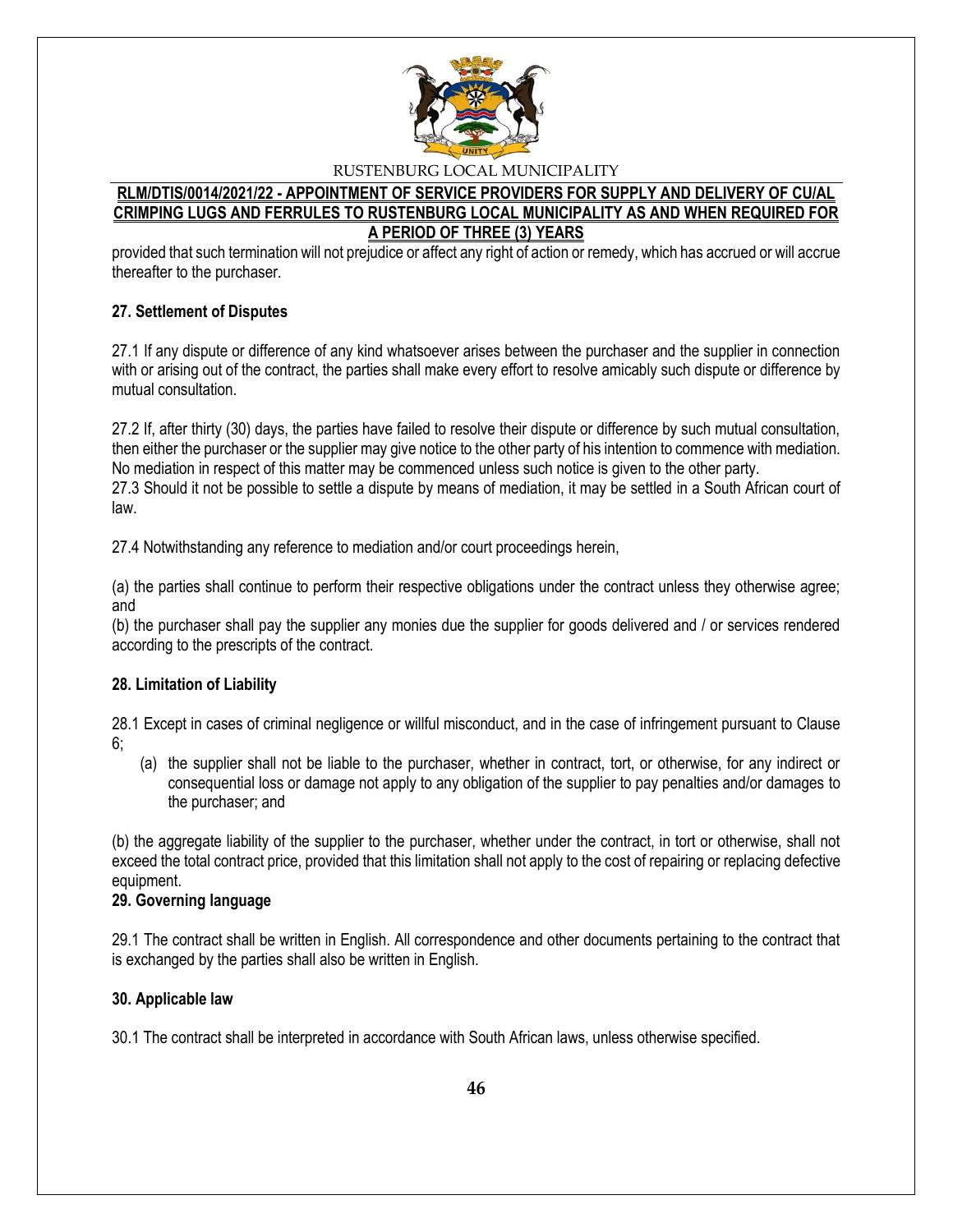

#### **RLM/DTIS/0014/2021/22 - APPOINTMENT OF SERVICE PROVIDERS FOR SUPPLY AND DELIVERY OF CU/AL CRIMPING LUGS AND FERRULES TO RUSTENBURG LOCAL MUNICIPALITY AS AND WHEN REQUIRED FOR A PERIOD OF THREE (3) YEARS**

### **31. Notices**

31.1 Every written acceptance of a bid shall be posted to the supplier concerned by registered or certified mail and any other notice to him shall be posted by ordinary mail to the address furnished in his bid or to the address notified later by him in writing and such posting shall be deemed to be proper service of such notice.

31.2 The time mentioned in the contract documents for performing any act after such aforesaid notice has been given, shall be reckoned from the date of posting of such notice.

### **32. Taxes and duties**

32.1 A foreign supplier shall be entirely responsible for all taxes, stamp duties, license fees, and other such levies imposed outside the purchaser's country.

32.2 A local supplier shall be entirely responsible for all taxes, duties, license fees, etc., incurred until delivery of the contracted goods to the purchaser.

32.3 No contract shall be concluded with any bidder whose tax matters are not in order. Prior to the award of a bid SARS must have certified that the tax matters of the preferred bidder are in order.

32.4 No contract shall be concluded with any bidder whose municipal rates and taxes and municipal services charges are in arrears.

### **33. Transfer of contracts**

33.1 The contractor shall not abandon, transfer, cede assign or sublet a contract or part thereof without the written permission of the purchaser

### **34. Amendment of contracts**

34.1 No agreement to amend or vary a contract or order or the conditions, stipulations or provisions thereof shall be valid and of any force unless such agreement to amend or vary is entered into in writing and signed by the contracting parties. Any waiver of the requirement that the agreement to amend or vary shall be in writing, shall also be in writing.

### **35. Prohibition of restrictive practices**

35.1 In terms of section 4 (1) (b) (iii) of the Competition Act No. 89 of **restrictive practices** 1998, as amended, an agreement between, or concerted practice by, firms, or a decision by an association of firms, is prohibited if it is between parties in a horizontal relationship and if a bidder(s) is / are or a contractor(s) was / were involved in collusive bidding.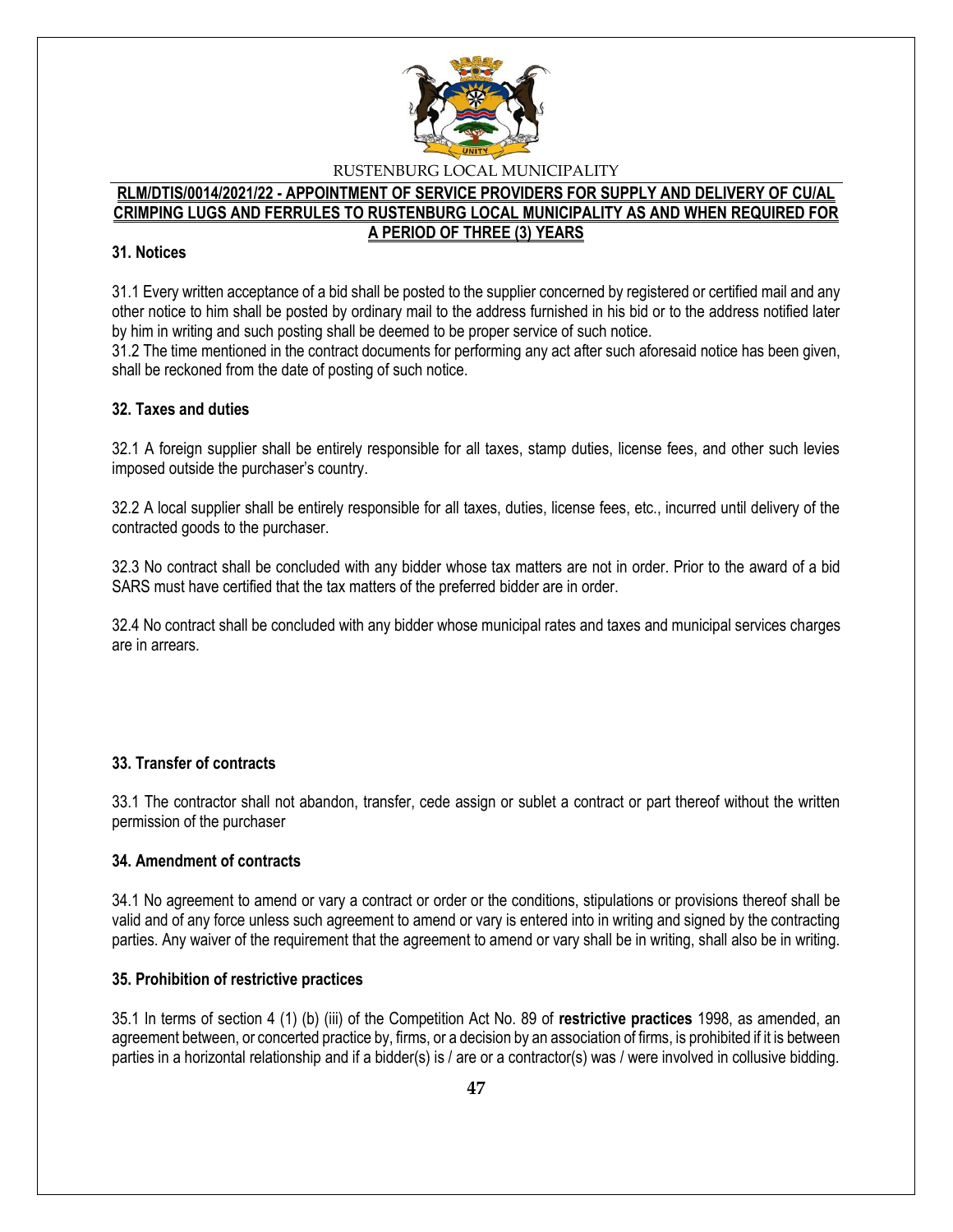

### **RLM/DTIS/0014/2021/22 - APPOINTMENT OF SERVICE PROVIDERS FOR SUPPLY AND DELIVERY OF CU/AL CRIMPING LUGS AND FERRULES TO RUSTENBURG LOCAL MUNICIPALITY AS AND WHEN REQUIRED FOR A PERIOD OF THREE (3) YEARS**

35.2 If a bidder(s) or contractor(s) based on reasonable grounds or evidence obtained by the purchaser has / have engaged in the restrictive practice referred to above, the purchaser may refer the matter to the Competition Commission for investigation and possible imposition of administrative penalties as contemplated in section 59 of the Competition Act No 89 0f 1998.

35.3 If a bidder(s) or contractor(s) has / have been found guilty by the Competition Commission of the restrictive practice referred to above, the purchaser may, in addition and without prejudice to any other remedy provided for, invalidate the bid(s) for such item(s) offered, and / or terminate the contract in whole or part, and / or restrict the bidder(s) or contractor(s) from conducting business with the public sector for a period not exceeding ten (10) years and / or claim damages from the bidder(s) or contractor(s) concerned.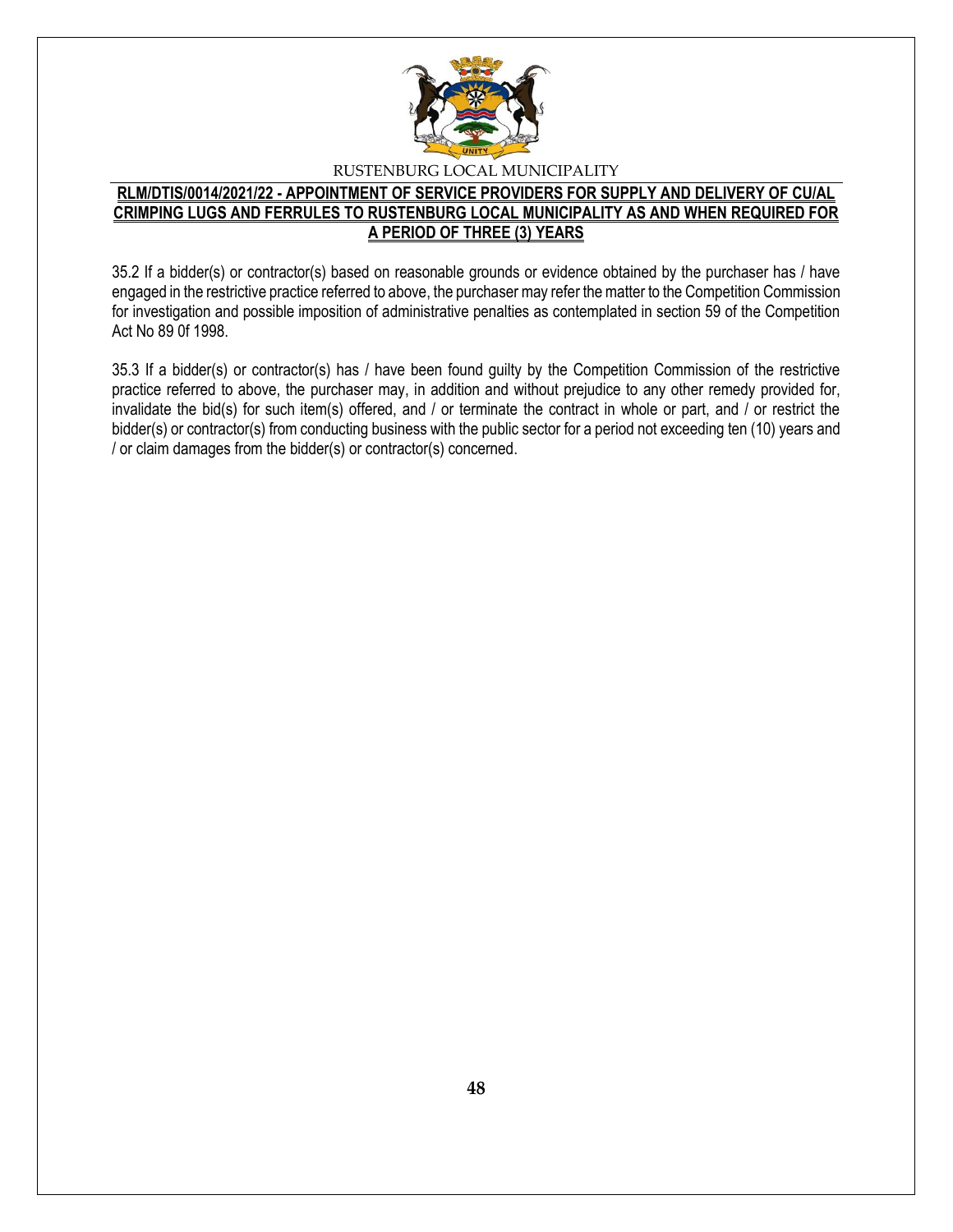

# **RLM/DTIS/0014/2021/22 - APPOINTMENT OF SERVICE PROVIDERS FOR SUPPLY AND DELIVERY OF CU/AL CRIMPING LUGS AND FERRULES TO RUSTENBURG LOCAL MUNICIPALITY AS AND WHEN REQUIRED FOR A PERIOD OF THREE (3) YEARS**

# **TERMS OF REFERENCE/ SPECIFICATIONS**

### **BI-METAL LUGS, FERRULES, LINE SPLICES & LINE TAPS**

#### **1. GENERAL INFORMATION**

This specification is for AL / Cu & bi-metal lugs & ferrules.

### 1.1 System particulars:

| Normal operating voltage : |        | 33000/11000 Volt |
|----------------------------|--------|------------------|
| & 400/230 Volt             |        |                  |
| Frequency                  | ۰<br>٠ | 50 Hz            |
| Number of phases           | ٠<br>٠ |                  |
| Neutral earthing           | ۰      | Solid            |

### 1.2 Service conditions:

| Maximum temperature  | 40° C                   |
|----------------------|-------------------------|
| Altitude             | 1200 m above sea level. |
| Lightning conditions | Severe                  |

#### 1.3 Standards:

All material manufactured and supplied must comply with NRS 053-2000 as amended.

### 2a **GENERAL REQUIREMENTS (AL / Cu LUGS)**

The bi-metal (Cu/Al) lugs used by the Rustenburg Local Municipality are for the jointing of Cu cable onto Al Cable.

The product offered shall be the following:

AL / Cu Lugs AL / AL Lugs

The bidder shall supply as an attachment the specification and information regarding the product offer and sample if the product deviates.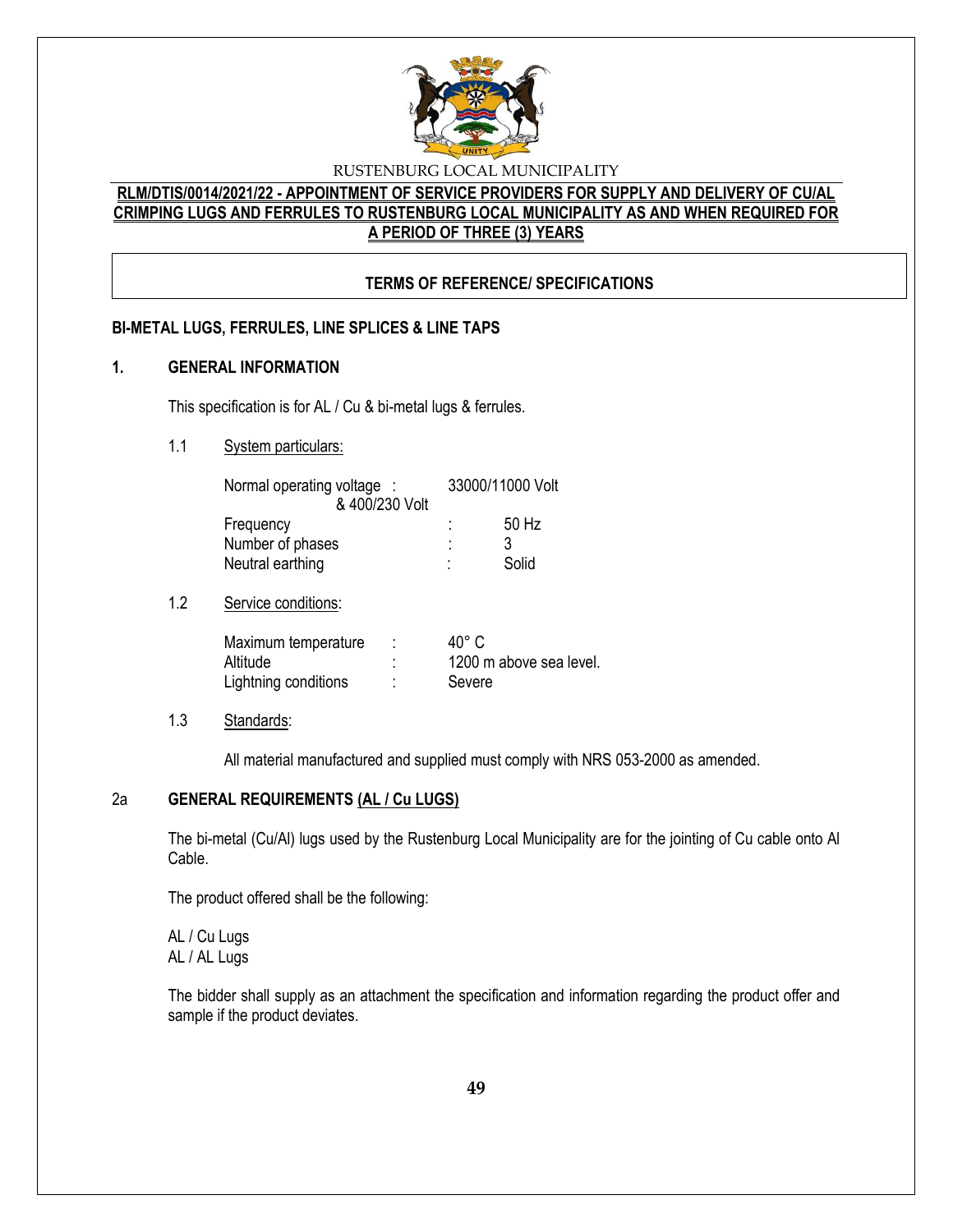

### **RLM/DTIS/0014/2021/22 - APPOINTMENT OF SERVICE PROVIDERS FOR SUPPLY AND DELIVERY OF CU/AL CRIMPING LUGS AND FERRULES TO RUSTENBURG LOCAL MUNICIPALITY AS AND WHEN REQUIRED FOR A PERIOD OF THREE (3) YEARS**

### 2b. **GENERAL REQUIREMENTS (Cu / AL FERRULES)**

The present Cu / AL & AL / AL Ferrules are for the jointing of Cu cable onto Al Cable as well as AL onto AL.

The product offered shall of the following type:

AL / Cu Ferrule (sleeves) AL / AL Ferrules (sleeves)

The bidder shall supply as an attachment the specification and information regarding the product offer and sample if the product deviates.

### 2c. **INFORMATION (MECHANICAL CONNECTORS, LUGS & REPAIR SLEEVES)**

The Torque shear (Mechanical Connectors) lugs and ferrules must be ESKOM and SABS approved

The product offered shall have the following features:

Shall be tighten with a bolt up to torque breakage and not an Allen key Shall have a centre piece/guide to guide cable entry to ensure that the cables to be jointed are inserted correctly and at even lengths. Shall have good contact properties. Shall connect between both copper and aluminium conductors. Shall be suitable for up to 42 kV and adaptable to all existing joint designs. Shall be tested in accordance with IEC 61238-1 Class A.

The bidder shall supply as an attachment the specification and information regarding the product offered and sample if the product deviates.

### 2d. **INFORMATION AUTOMATIC LINE SPLICES AND LINE TAPS**

The Line Splices and Line Taps must be ESKOM and SABS approved

The bidder shall supply as an attachment the specification and information regarding the product offered and a sample if requested

### **3. WARRANTY**

The equipment offered shall be warranted free from defects in workmanship and materials for a period of at least twelve (12) months from date of final commissioning or delivery. Any failures shall be repaired or replaced at the bidder's expense during the 12 months warranty period.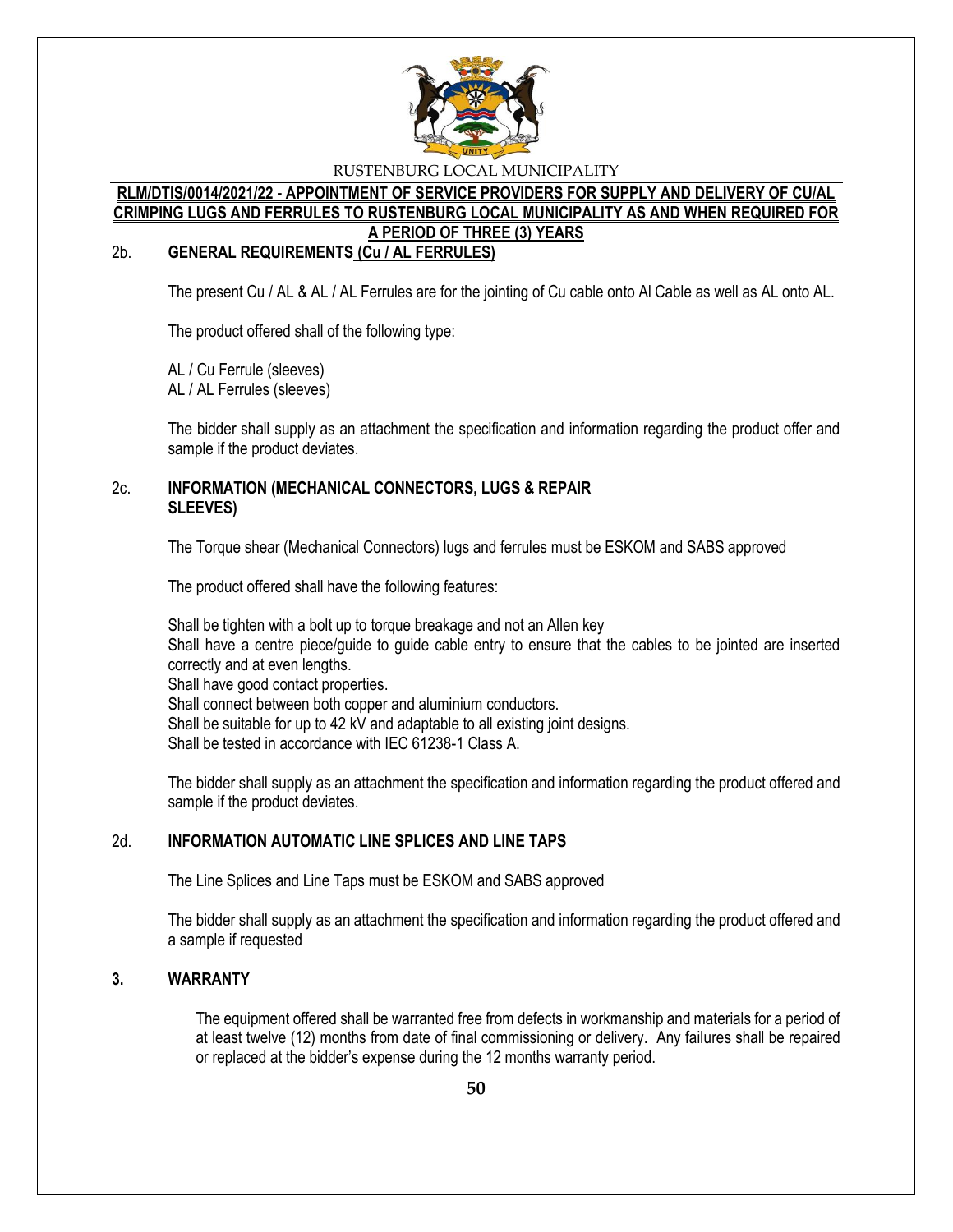

### **RLM/DTIS/0014/2021/22 - APPOINTMENT OF SERVICE PROVIDERS FOR SUPPLY AND DELIVERY OF CU/AL CRIMPING LUGS AND FERRULES TO RUSTENBURG LOCAL MUNICIPALITY AS AND WHEN REQUIRED FOR A PERIOD OF THREE (3) YEARS**

#### **4. GENERAL**

Only new manufactured equipment will be accepted.

### **5. MAINTENANCE MANUAL**

A maintenance manual or guideline must be submitted with tender document for scrutinizing to ensure sound maintenance on products in the event of being a successful supplier if applicable.

#### *6.* **SUPPLIERS**

**If the bidder is not the manufacturer, it is the responsibility of the bidder to ensure that he has a credit agreement with his supplier (Company) from which he will be sourcing the product.** 

### **7. AFTER SALE SERVICE**

The bidder shall supply all details regarding their after sale service on the equipment offered.

### **8. SAMPLES**

No Samples are required. Delivery of substandard material or equipment will result in no approval of payment and the return of the product offered.

### **9 ALTERNATIVE OFFERS**

No Alternative offers will be considered.

### **10 LOCAL CONTENT**

Local Content on material or products will be in accordance with the Department Trade and Industry where applicable.

#### **11 CANCELATION CLAUSE**

The delivery of substandard material or equipment or refrain from supplying it within the required timeframe will result in cancelation of the contract and the second highest scorer will be appointed.

### END OF SPECIFICATION